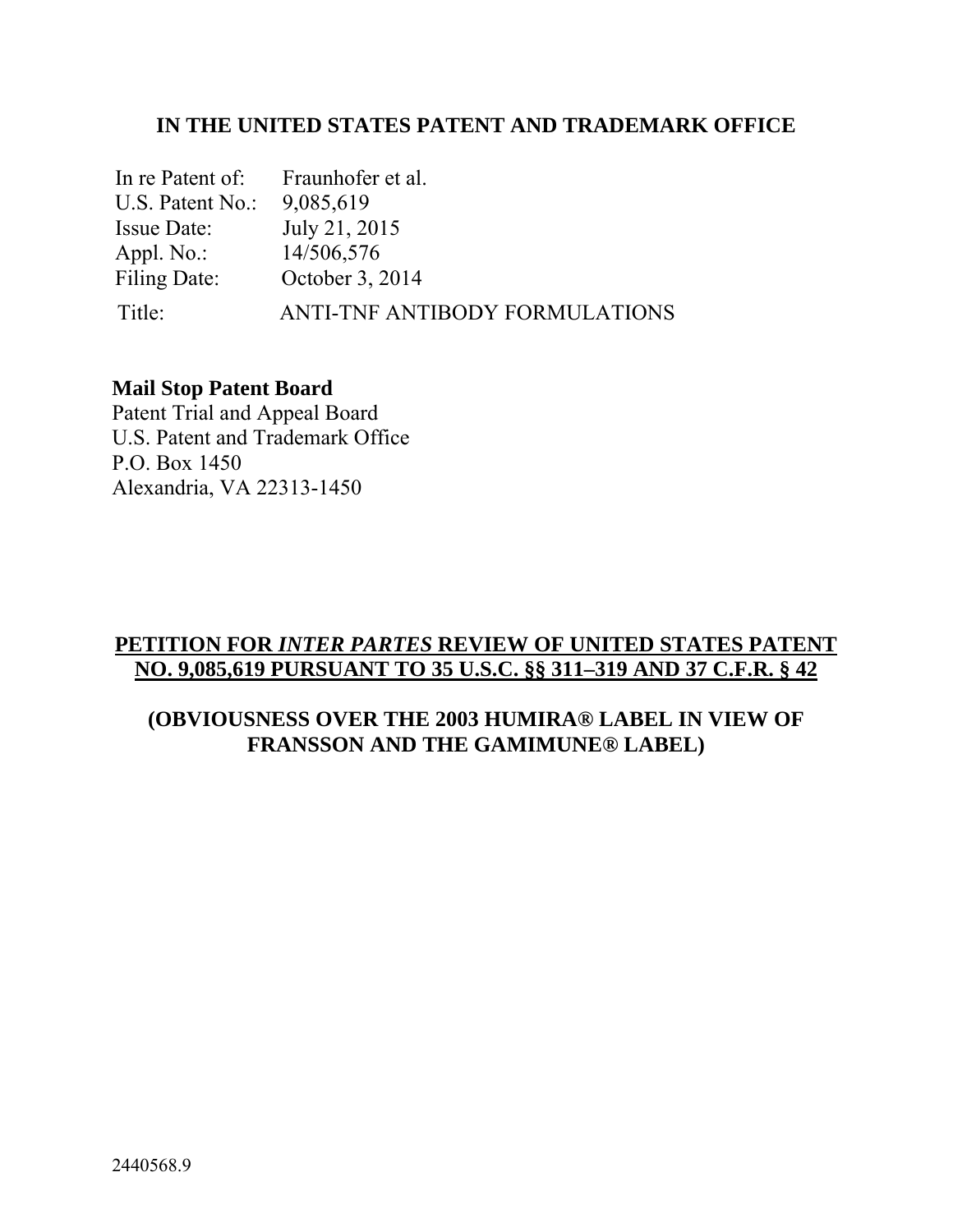# **TABLE OF CONTENTS**

| $I_{\cdot}$ |                 |                                                       |  |
|-------------|-----------------|-------------------------------------------------------|--|
| II.         |                 |                                                       |  |
|             | A.              |                                                       |  |
|             | <b>B</b> .      |                                                       |  |
|             | $\mathcal{C}$ . |                                                       |  |
|             | D.              |                                                       |  |
| III.        |                 |                                                       |  |
| IV.         |                 |                                                       |  |
|             | A <sub>1</sub>  |                                                       |  |
|             | B.              |                                                       |  |
| V.          |                 |                                                       |  |
|             | $\mathbf{A}$ .  |                                                       |  |
|             | <b>B</b> .      |                                                       |  |
|             | $\mathcal{C}$ . | Buffer Systems Associated with Injection-Site Pain 13 |  |
|             | D.              |                                                       |  |
| VI.         |                 |                                                       |  |
|             | A.              |                                                       |  |
|             | <b>B.</b>       |                                                       |  |
|             | $\mathcal{C}$ . |                                                       |  |
| VII.        |                 |                                                       |  |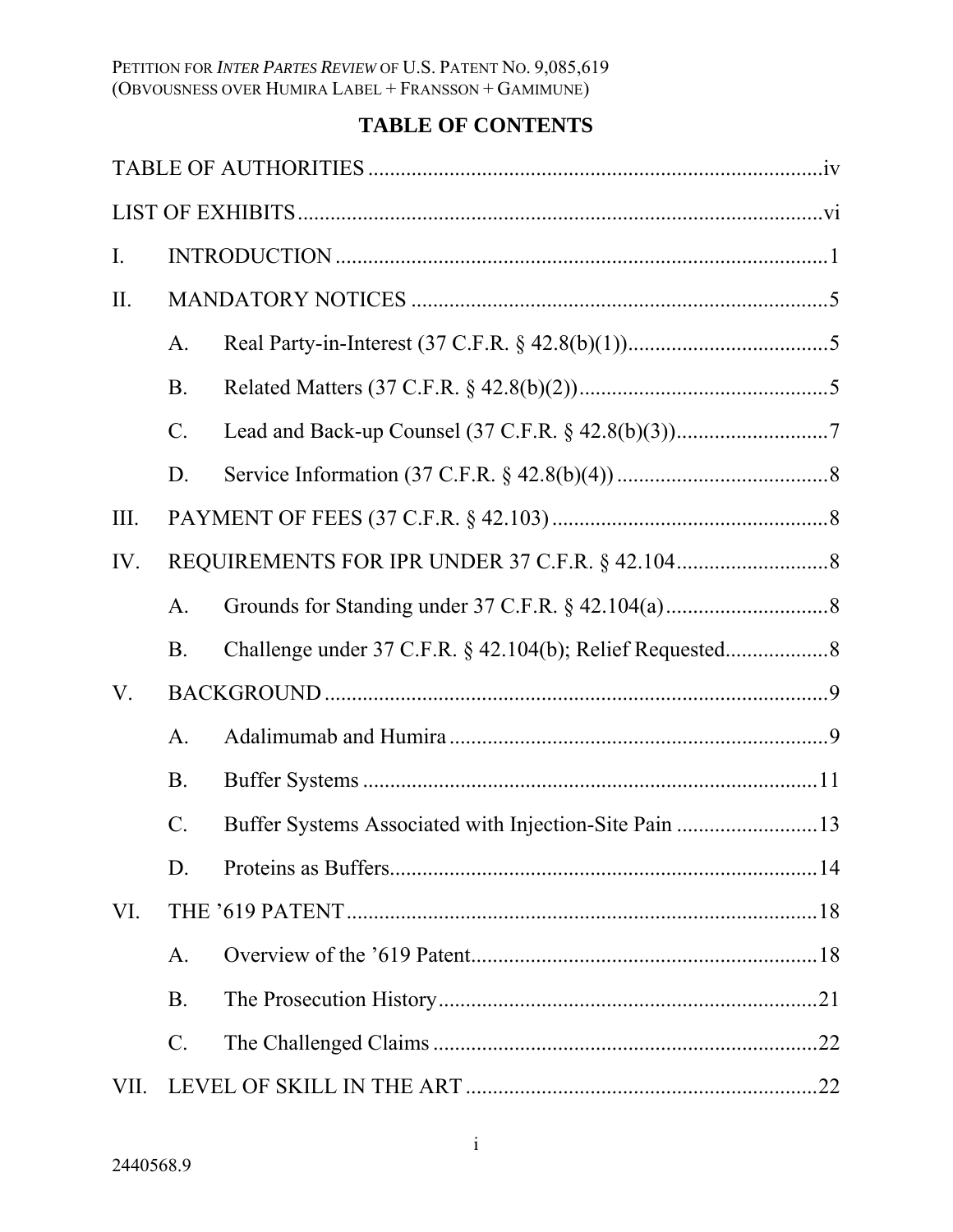|     |    |    |                | PETITION FOR INTER PARTES REVIEW OF U.S. PATENT NO. 9,085,619<br>OBVIOUSNESS OVER 2003 HUMIRA® LABEL, FRANSSON AND GAMIMUNE® LABEL |     |
|-----|----|----|----------------|------------------------------------------------------------------------------------------------------------------------------------|-----|
|     |    |    |                |                                                                                                                                    | 23  |
| IX. |    |    |                | THE CHALLENGED CLAIMS ARE UNPATENTABLE AS OBVIOUS<br>OVER THE 2003 HUMIRA® LABEL IN VIEW OF FRANSSON AND                           | .24 |
|     | A. |    |                | Claims 16-18 Are Obvious Over the 2003 Humira® Label in                                                                            |     |
|     |    | 1. |                | The only difference between the 2003 Humira® Label<br>and the challenged claims is the presence of a buffering                     | 25  |
|     |    | 2. |                | A POSA would have been motivated to remove<br>Humira®'s buffer system to reduce injection site pain 27                             |     |
|     |    |    | a.             | The pain associated with Humira® injections was                                                                                    |     |
|     |    |    | $\mathbf b$ .  | The citrate-phosphate buffer in Humira® was the                                                                                    |     |
|     |    | 3. |                | A POSA would have been motivated to remove<br>Humira®'s buffer system to eliminate unnecessary                                     | .32 |
|     |    |    | a.             | Regulatory authorities expect exclusion of                                                                                         | 32  |
|     |    |    | $\mathbf b$ .  | Elimination of unnecessary excipients streamlines<br>processing and significantly reduces costs34                                  |     |
|     |    | 4. |                | A POSA would have had a reasonable expectation of<br>success in making the formulations of the challenged                          | 34  |
|     |    |    | a.             | The Gamimune® Label Teaches a High-<br>Concentration IgG Formulation Without a                                                     | 35  |
|     |    |    | b <sub>1</sub> | POSAs Would Have Reasonably Expected<br>Adalimumab to Have Similar Buffer Capacity to                                              |     |

other IgG Antibodies at the Same Concentration ........... 36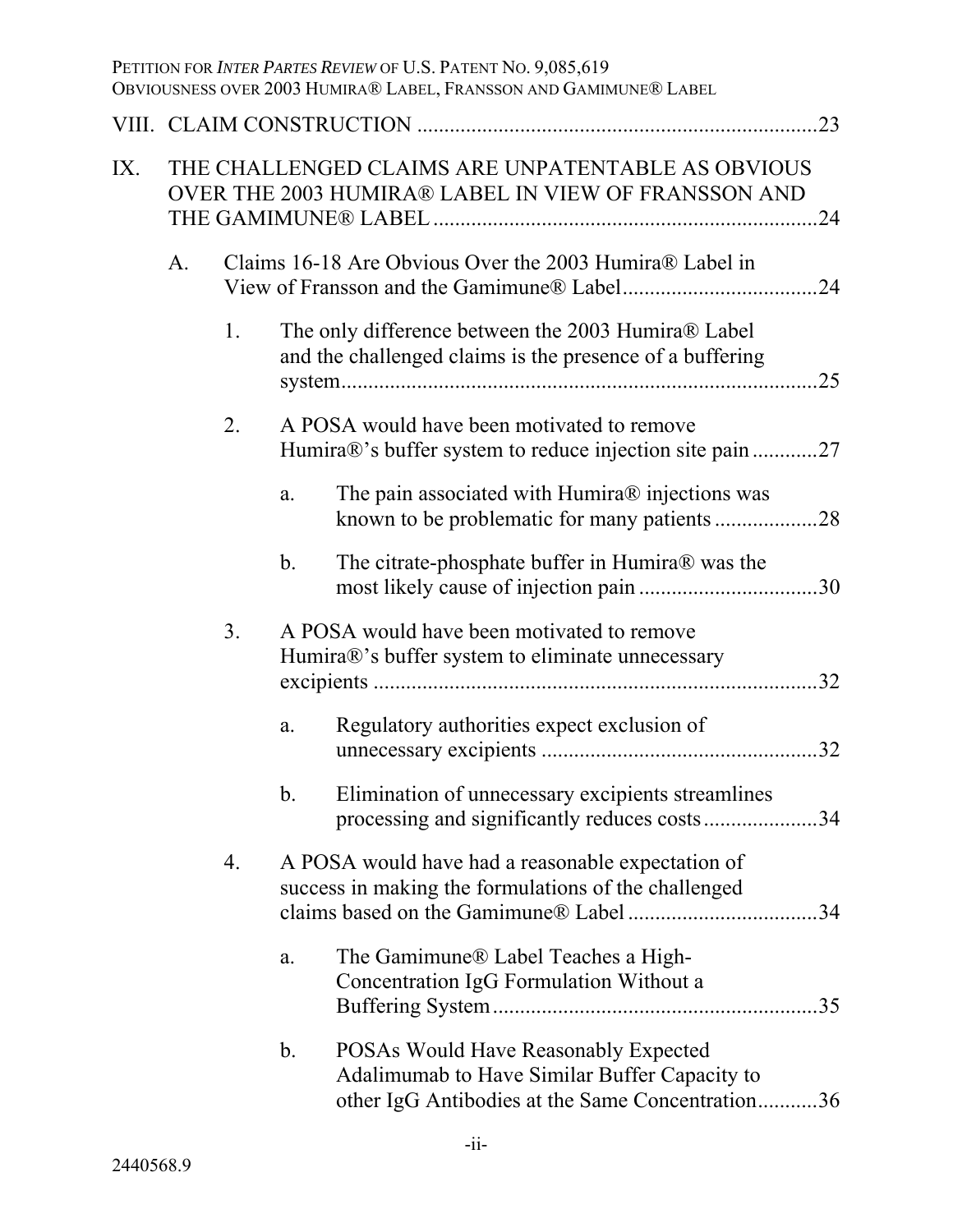|             |                 | $\mathbf{c}$ . | Additional Prior Art IgG Formuations in the pH<br>Range of 4-6 Did Not Include a Buffering System 38                |  |
|-------------|-----------------|----------------|---------------------------------------------------------------------------------------------------------------------|--|
|             |                 | $\mathbf{d}$ . | The Prior Art Did Not Teach Away from                                                                               |  |
|             |                 | e.             | A POSA Would Have Reasonably Expected 50<br>mg/ml Adalimumab to be Stable Without a                                 |  |
|             |                 | 5.             | The Board's Reasoning in Denying Coherus' Request for<br>Rehearing in IPR2016-01018 is Not Applicable Here 44       |  |
|             | B <sub>1</sub>  |                | Claim 19 of the '619 Patent Is Obvious Over the Humira®<br>Label in view of Fransson and the Gamimune® Label 47     |  |
|             | $\mathcal{C}$ . |                | Claims 24-30 of the '619 Patent Are Obvious Over the<br>Humira® Label in view of Fransson and the Gamimune® Label48 |  |
| $X_{\cdot}$ |                 |                | ANY SECONDARY CONSIDERATIONS ARE INSUFFICIENT TO<br>OVERCOME THE STRONG PRIMA FACIE CASE OF                         |  |
|             | $\mathbf{A}$ .  |                |                                                                                                                     |  |
|             | <b>B.</b>       |                |                                                                                                                     |  |
|             | $\mathcal{C}$ . |                |                                                                                                                     |  |
| XI.         |                 |                |                                                                                                                     |  |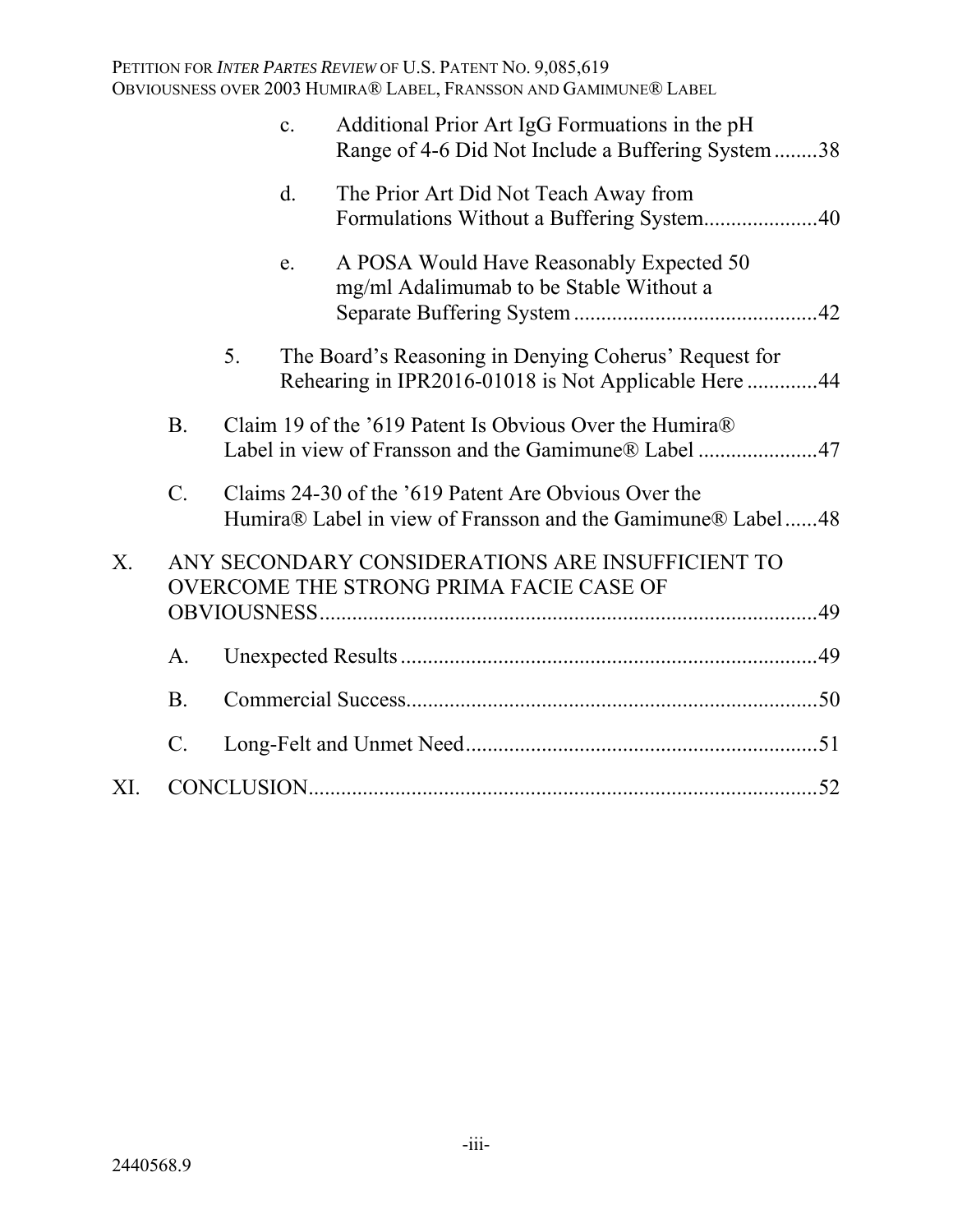# **TABLE OF AUTHORITIES**

# **Cases**

| Allergan, Inc. v. Sandoz Inc.,                                              |
|-----------------------------------------------------------------------------|
| Aventis Pharma S.A. v. Hospira, Inc.,<br>743 F. Supp. 2d 305 (D. Del. 2010) |
| Cuozzo Speed Techs., LLC v. Lee,                                            |
| Galderma Labs., L.P. v. Tolmar, Inc.,                                       |
| Graham v. John Deere Co.,                                                   |
| In re Woodruff,                                                             |
| KSR Int'l Co. v. Teleflex, Inc.,                                            |
| Merck & Co. v. Teva Pharms. USA, Inc.,                                      |
| Newell Cos. v. Kenney Mfg. Co.,                                             |
| Ormco Corp. v. Align Tech., Inc.,                                           |
| <i>Pfizer, Inc. v. Apotex, Inc.,</i>                                        |
| <b>Statutes</b>                                                             |
|                                                                             |
|                                                                             |
|                                                                             |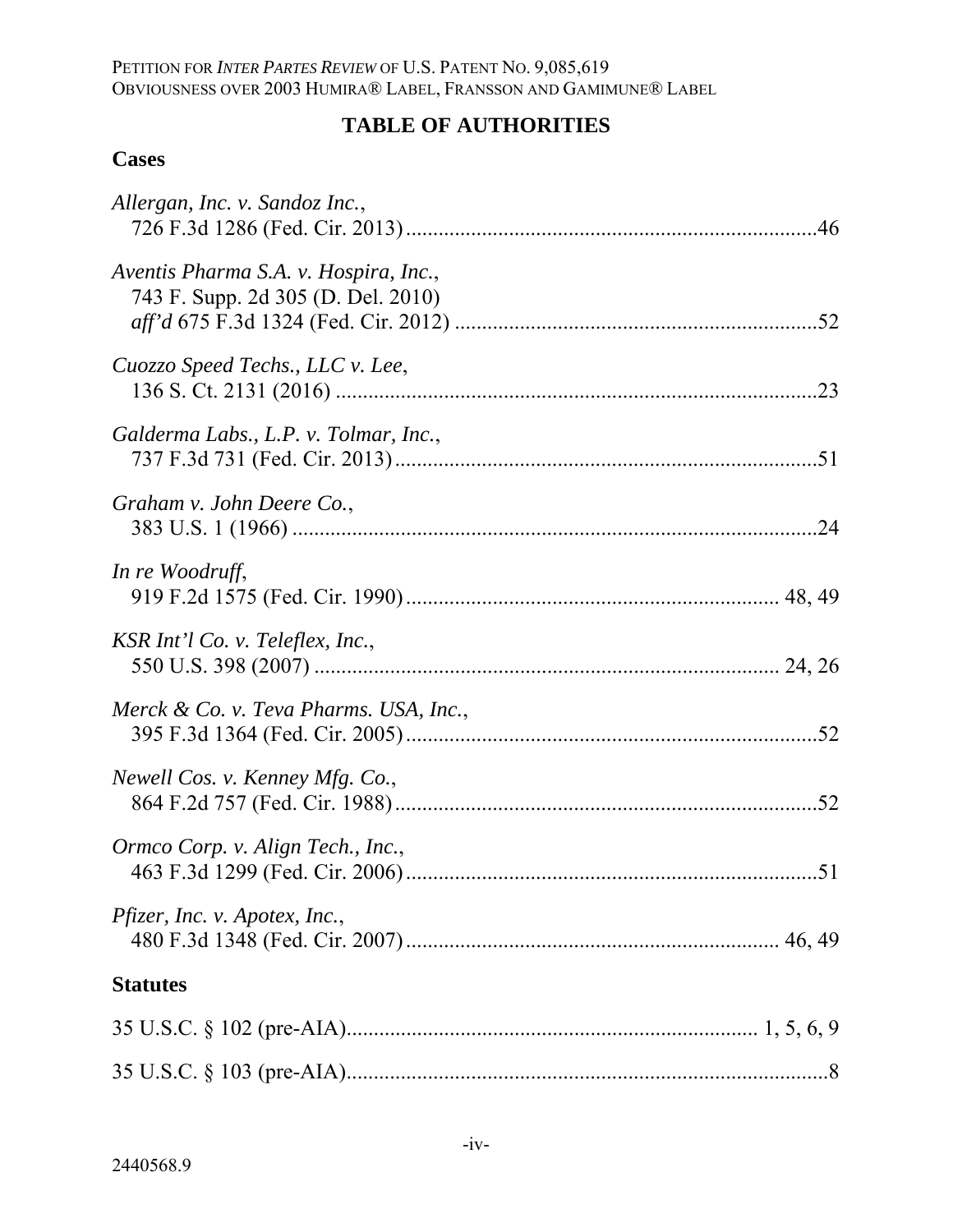# PETITION FOR *INTER PARTES REVIEW* OF U.S. PATENT NO. 9,085,619<br>Obviousness over 2003 Humira® Label, Fransson and Gamimune® Label

|--|--|--|--|--|--|

# **Rules**

| Amendments to the Rules of Practice for Trials<br>Before the Patent Trial and Appeal Board, |  |
|---------------------------------------------------------------------------------------------|--|
| Patent Office Trial Practice Guide,                                                         |  |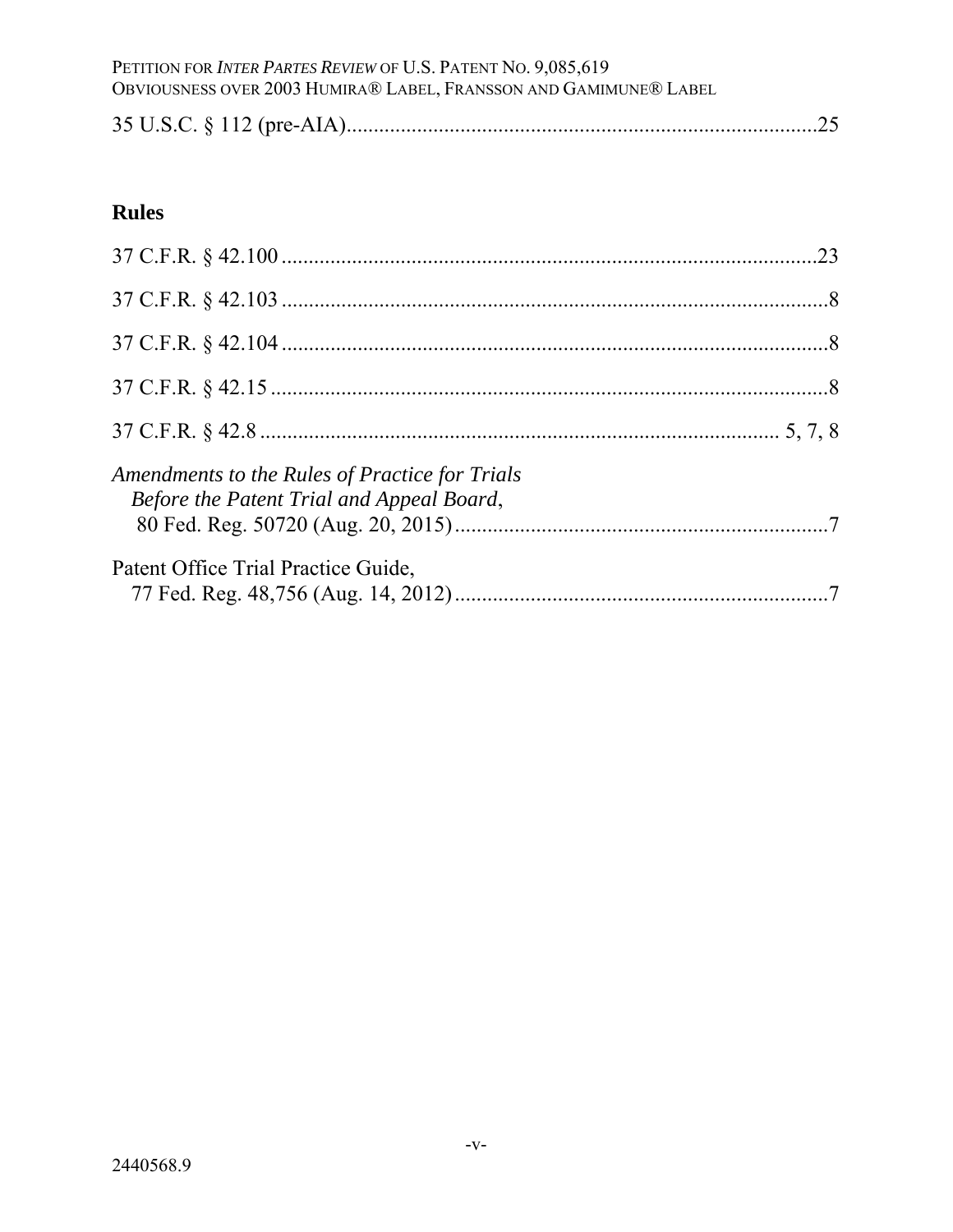# **LIST OF EXHIBITS**

| <b>Exhibit</b><br>No. | <b>Document</b>                                                                                                                                                                                                                                   |
|-----------------------|---------------------------------------------------------------------------------------------------------------------------------------------------------------------------------------------------------------------------------------------------|
| 1301                  | U.S. Patent No. 9,085,619, Fraunhofer et al.                                                                                                                                                                                                      |
| 1302                  | Declaration of Klaus-Peter Radtke, Ph.D.                                                                                                                                                                                                          |
| 1303                  | Declaration of David D. Sherry, M.D.                                                                                                                                                                                                              |
| 1304                  | Fransson & Espander-Jansson, "Local Tolerance of Subcutaneous<br>Injections," J. Pharm. Pharmacol., 48:1012-1015 (1996)                                                                                                                           |
| 1305                  | Physicians' Desk Reference, entry for HUMIRA®, pp. 470-474 (58th<br>ed. 2004)                                                                                                                                                                     |
| 1306                  | HUMIRA® Label (Jan. 2008)                                                                                                                                                                                                                         |
| 1307                  | Physicians' Desk Reference, entry for GAMIMUNE® N, 5%, pp. 925-<br>928 (56th ed. 2002)                                                                                                                                                            |
| 1308                  | Christensen, "Proteins as buffers," Annals of the New York Academy of<br>Sciences, 133:34-40 (Apr. 1966)                                                                                                                                          |
| 1309                  | Gelfand, "Differences Between IGIV Products: Impact on Clinical<br>Outcome," Int'l Immunopharmacology, 6:592-99 (2006)                                                                                                                            |
| 1310                  | Adalimumab Product Approval Information,<br>http://www.fda.gov/Drugs/DevelopmentApprovalProcess/HowDrugsare<br>DevelopedandApproved/ApprovalApplications/TherapeuticBiologicApp<br>lications/ucm080610.htm (accessed Jan. 23, 2017)               |
| 1311                  | AbbVie Biotechnology Ltd., "Annex A – The Humira® Story," in<br>Opposition Proceeding for EP1406656 (filed on Dec. 22, 2014)                                                                                                                      |
| 1312                  | U.S. Pub. No. 2003/0206898, Fischkoff et al.                                                                                                                                                                                                      |
| 1313                  | Jefferis et al., "Recognition Sites on Human IgG for Fcy Receptors: The<br>Role of Glycosylation," Immunology Letters, 44: 111-117 (1995)                                                                                                         |
| 1314                  | Butler & Hamilton, "Quantitation of Specific Antibodies: Methods of<br>Express, Standards, Solid-Phase Considerations, and Specific<br>Applications," Ch. 9 in Immunochemistry of Solid-Phase Immunoassay,<br>CRC Press (John E. Butler ed. 1991) |
| 1315                  | Van Slyke, "On the Measurement of Buffer Values and on the<br>Relationship of Buffer Value to the Dissociation Constant of the Buffer<br>and the Concentration and Reaction of the Buffer Solution," J. Biol.<br>Chem., 52:525–570 (1922)         |
| 1316                  | Gokarn et al., "Excipients for Protein Drugs," Ch. 17 in Excipient<br>Development for Pharmaceutical, Biotechnology, and Drug Delivery<br>Systems (Ashok Katdare & Mahesh V. Chaubal eds., 2006)                                                  |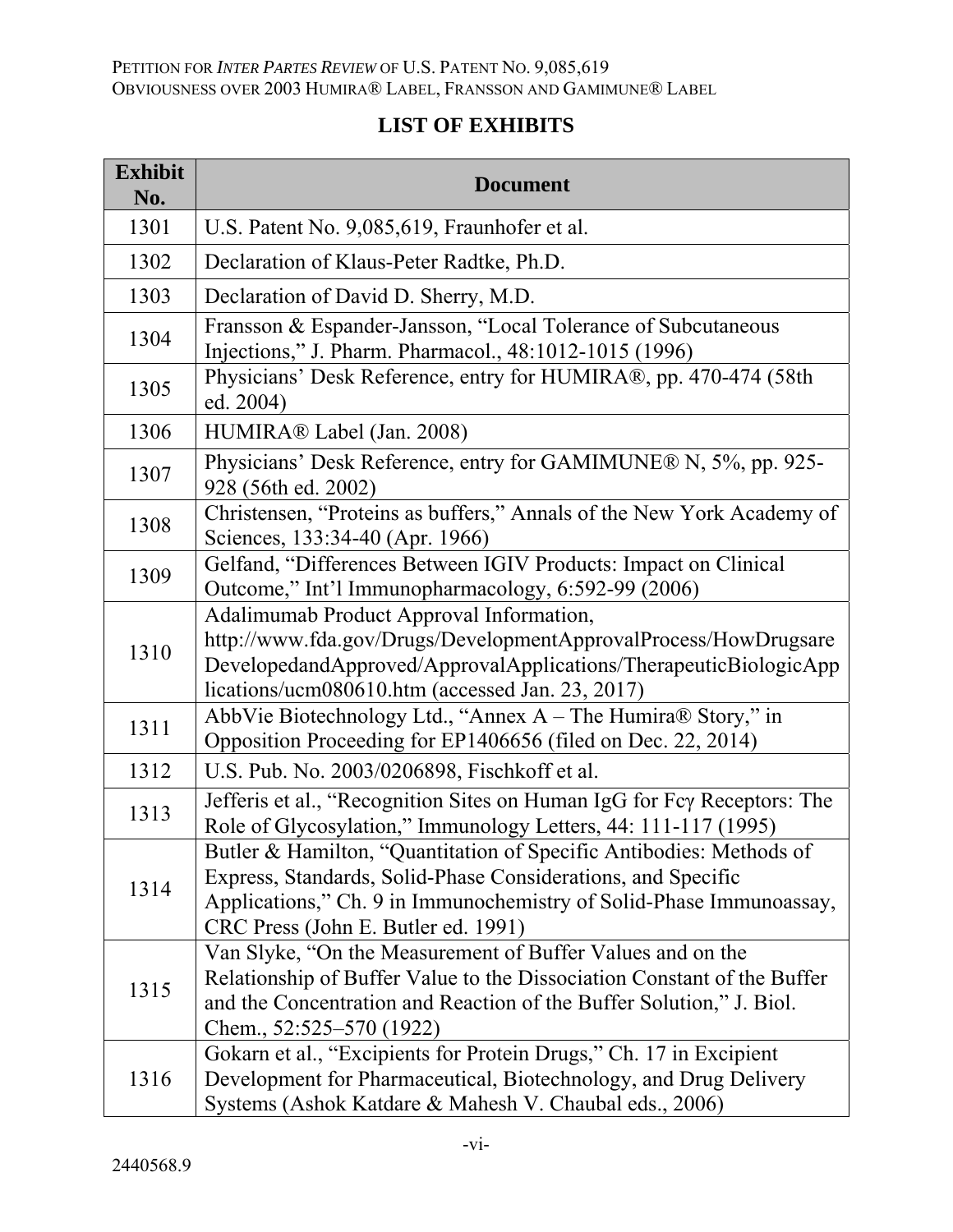| <b>Exhibit</b><br>No. | <b>Document</b>                                                                                                                                                                                                                     |
|-----------------------|-------------------------------------------------------------------------------------------------------------------------------------------------------------------------------------------------------------------------------------|
| 1317                  | Dean, "Lange's Handbook of Chemistry," McGraw-Hill, p 8.49, 8.65<br>$(9th$ ed. 1999)                                                                                                                                                |
| 1318                  | U.S. Pub. No. 2003/0138417, Kaisheva et al.                                                                                                                                                                                         |
| 1319                  | Laursen et al., "Pain Perception after Subcutaneous Injections of Media<br>Containing Different Buffers," Basic & Clinical Pharmacology &<br>Toxicology, 98:218-221 (2006)                                                          |
| 1320                  | Frenken et al., "Identification of the Component Part in an Epoetin Alfa<br>Preparation that Causes Pain after Subcutaneous Injection," American J.<br>of Kidney Diseases, 22(4): 553–556 (1993)                                    |
| 1321                  | Nozaki & Tanford, "Examination of Titration Behavior," Methods<br>Enzymol., 11: 715–734 (1967)                                                                                                                                      |
| 1322                  | Olthuis et al., "Characterization of Proteins by Means of their Buffer<br>Capacity, Measured with an ISFET-based Coulometric Sensor-Actuator<br>System," Biosensors & Bioelectronics, 9:743–751 (1994)                              |
| 1323                  | Physicians' Desk Reference, pp. 558-59, 914-31, 805-07, 2026-28,<br>2295-97, 2524-25 (56th ed. 2002)                                                                                                                                |
| 1324                  | McCue et al., "Three Generations of Immunoglobulin G Preparations"<br>for Clinical Use," Reviews of Infectious Diseases, 8:S374-81 (1986)                                                                                           |
| 1325                  | Parslow, "Immunoglobulins & Immunoglobulin Genes," Ch. 7 in<br>Medical Immunology, Appleton & Lange (Daniel P. Stites, Abba I.<br>Terr, & Tristram G. Parslow eds., 9th ed. 1997)                                                   |
| 1326                  | U.S. Prosecution History of App. No. 14/506,576 (U.S. Patent<br>9,085,619)                                                                                                                                                          |
| 1327                  | U.S. Prosecution History of App. No. 13/774,735 (U.S. Patent<br>8,883,146)                                                                                                                                                          |
| 1328                  | U.S. Prosecution History of App. No. 12/325,049 (U.S. Patent<br>8,420,081)                                                                                                                                                          |
| 1329                  | U.S. Prosecution History of App. No. 61/004,992                                                                                                                                                                                     |
| 1330                  | Stoner et al., "Protein-Solute Interactions Affect the Outcome of<br>Ultrafiltration/Diafiltration Operations," J. Pharm. Sci., 93:2332–2342<br>(2004)                                                                              |
| 1331                  | U.S. Patent No. 6,090,382, Salfeld et al.                                                                                                                                                                                           |
| 1332                  | Affidavit of Michael Deas attaching English translation of<br>OCTAGAM® entry (75 008) in Rote Liste 2005 (Cantor Publishers<br>2005) as Exhibit A, and original German-language Rote Liste 2005<br>entry 75 008 as Exhibits B and C |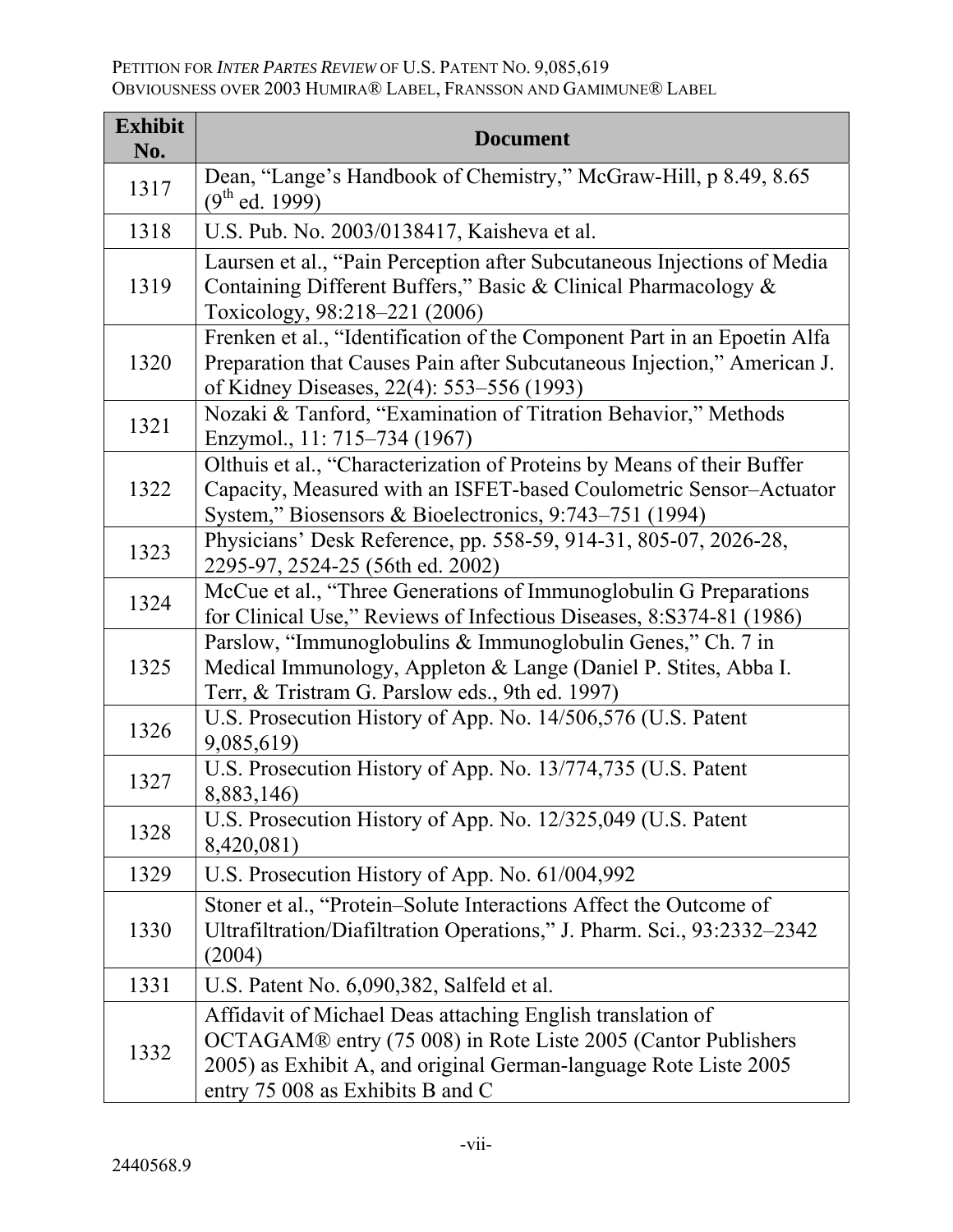| <b>Exhibit</b><br>No. | <b>Document</b>                                                                                                                                                                                                                                                                                                                                                                                                     |
|-----------------------|---------------------------------------------------------------------------------------------------------------------------------------------------------------------------------------------------------------------------------------------------------------------------------------------------------------------------------------------------------------------------------------------------------------------|
| 1333                  | Affidavit of Christopher Butler dated Feb. 21, 2017, attaching "Injection<br>Tips," Humira.com, http://www.humira.com/hu/hu<br>store/cgi-bin/ProdSubEV Cat 205043 SubCat 210170 NavRoot<br>205042 NavID 301.htm [http://web.archive.org/web/20050317083331<br>/http://www.humira.com/hu/hustore/cgi-bin/ProdSubEV Cat 205043<br>SubCat 210170 NavRoot 205042 NavID 301.htm (Archived Mar. 17,<br>2005) as Exhibit A |
| 1334                  | Gottlieb, "Efficacy and Safety of Anti-TNF- $\alpha$ Agents in Psoriasis," in<br>Anti-TNF- $\alpha$ Therapies in the Treatment of Dermatologic Diseases at 6<br>(2005) (Supplement to Skin & Allergy News; Produced in Affiliation<br>with the Skin Disease Education Foundation's 29 <sup>th</sup> Annual Hawaii<br>Dermatology Seminar)                                                                           |
| 1335                  | Schwartzman & Morgan, "Does Route of Administration Affect the<br>Outcome of TNF Antagonist Therapy?," Arthritis Research & Therapy,<br>6(Suppl. 2):S19-S23 (2004)                                                                                                                                                                                                                                                  |
| 1336                  | Granolleras et al., "Experience of Pain After Subcutaneous<br>Administration of Different Preparations of Recombinant Human<br>Erythropoietin: A Randomized, Double-Blind Crossover Study,"<br>Clinical Nephrology, 36:294-298 (1991)                                                                                                                                                                               |
| 1337                  | "Note for Guidance on Development Pharmaceutics," by the Committee<br>for Proprietary Medicinal Products (CPMP), The European Agency for<br>the Evaluation of Medicinal Products (Jan. 28, 1998)                                                                                                                                                                                                                    |
| 1338                  | "Development Pharmaceutics for Biotechnological and Biological<br>Products (Annex to Note for Guidance on Development<br>Pharmaceutics)," by Committee for Proprietary Medicinal Products, The<br>European Agency for the Evaluation of Medicinal Products (Oct. 21<br>1999)                                                                                                                                        |
| 1339                  | Physicians' Desk Reference entry for GAMUNEX®, pp. 872-876 (59th<br>ed. 2005)                                                                                                                                                                                                                                                                                                                                       |
| 1340                  | Affidavit of Marlene S. Bobka dated Feb. 21, 2017, attaching "Clinical<br>Pharmacology and Biopharmaceutics Review(s)," by Center for Drug<br>Evaluation and Research and Center for Biologics Evaluation and<br>Research, Application No. 125057/0, in Approval Package for Humira®<br>(Approved Dec. 31, 2002) as Exhibit A                                                                                       |
| 1341                  | "Fraunhofer Substantive Motion 3," in Fraunhofer v. Gokarn, Patent<br>Interference No. 106,057 (filed on Oct. 12, 2016)                                                                                                                                                                                                                                                                                             |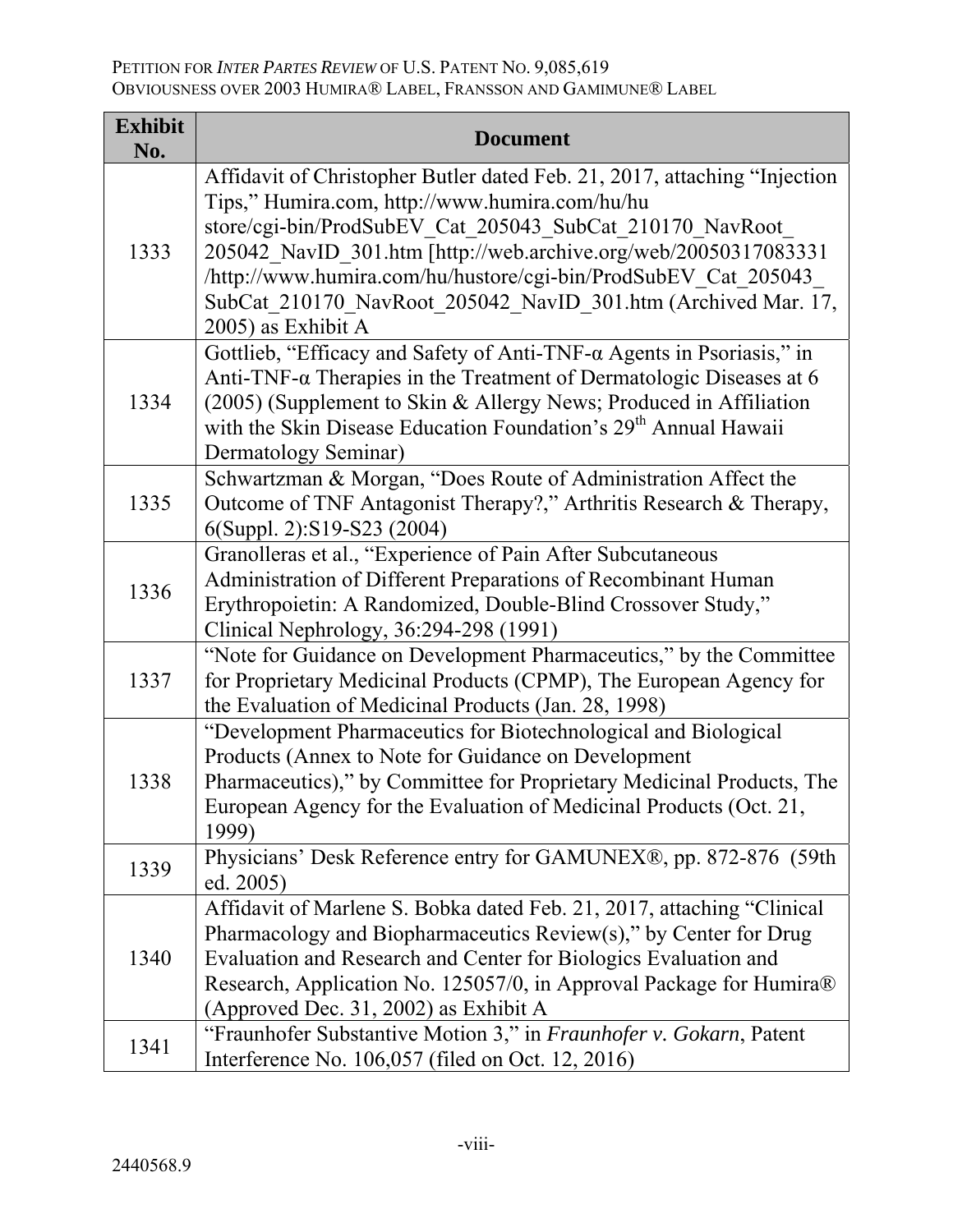| <b>Exhibit</b><br>No. | <b>Document</b>                                                                                                                                                                                                          |
|-----------------------|--------------------------------------------------------------------------------------------------------------------------------------------------------------------------------------------------------------------------|
| 1342                  | Schwartz, "Diafiltration for Desalting of Buffer Exchange," BioProcess<br>Int'l (May 2003)                                                                                                                               |
| 1343                  | U.S. Pub. No. 2004/0033535, Boyle et al.                                                                                                                                                                                 |
| 1344                  | WO 1997/029131, Salfeld et al.                                                                                                                                                                                           |
| 1345                  | HUMIRA® Label (Nov. 2015)                                                                                                                                                                                                |
| 1346                  | HUMIRA® Label (Oct. 2016)                                                                                                                                                                                                |
| 1347                  | SYNAGIS <sup>®</sup> Label (July 2004)                                                                                                                                                                                   |
| 1348                  | Campath <sup>®</sup> Label (Aug. 2006)                                                                                                                                                                                   |
| 1349                  | Vivaglobin <sup>®</sup> Label (Jan. 2006)                                                                                                                                                                                |
| 1350                  | CNJ-016 (Vaccinia Immune Globulin Intravenous) Label (Jan. 2010)                                                                                                                                                         |
| 1351                  | <b>GAMMAGARD LIQUID Label (April 2005)</b>                                                                                                                                                                               |
| 1352                  | Flebogamma® Label (Jan. 2004)                                                                                                                                                                                            |
| 1353                  | Privigen Label (Oct. 2016)                                                                                                                                                                                               |
| 1354                  | HepaGam $B^{TM}$ Summary Basis for Approval (Jan. 2006)                                                                                                                                                                  |
| 1355                  | AVASTIN <sup>™</sup> Label (Feb. 2004)                                                                                                                                                                                   |
| 1356                  | <b>TYSABRI</b> ® Label (Nov. 2004)                                                                                                                                                                                       |
| 1357                  | Vectibix <sup>TM</sup> Label (Sept. 2006)                                                                                                                                                                                |
| 1358                  | McDonnell, "Production of Antibodies in Hybridoma and Non-<br>hybridoma Cell Lines," Ch. 3 in Animal Cell Culture, Cell Engineering<br>Vol. 9, 65–88 (M. Al-Rubeai ed., 2015)                                            |
| 1359                  | Akers et al., "Formulation Development of Protein Dosage Forms," Ch.<br>2 in Development and Manufacture of Protein Pharmaceuticals, Kluwer<br>Academic/Plenum Publishers: New York, 47-127 (Nail et al., eds.,<br>2002) |
| 1360                  | Cleland & Langer, "Formulation and Delivery of Proteins and Peptides:<br>Design and Development Strategies," Ch. 1 in Formulation and Delivery<br>of Proteins and Peptides, ACS Symposium Series 567, 1–19 (1994)        |
| 1361                  | U.S. Pub. No. 2016/0319011, Gokarn et al. ("Gokarn '011")                                                                                                                                                                |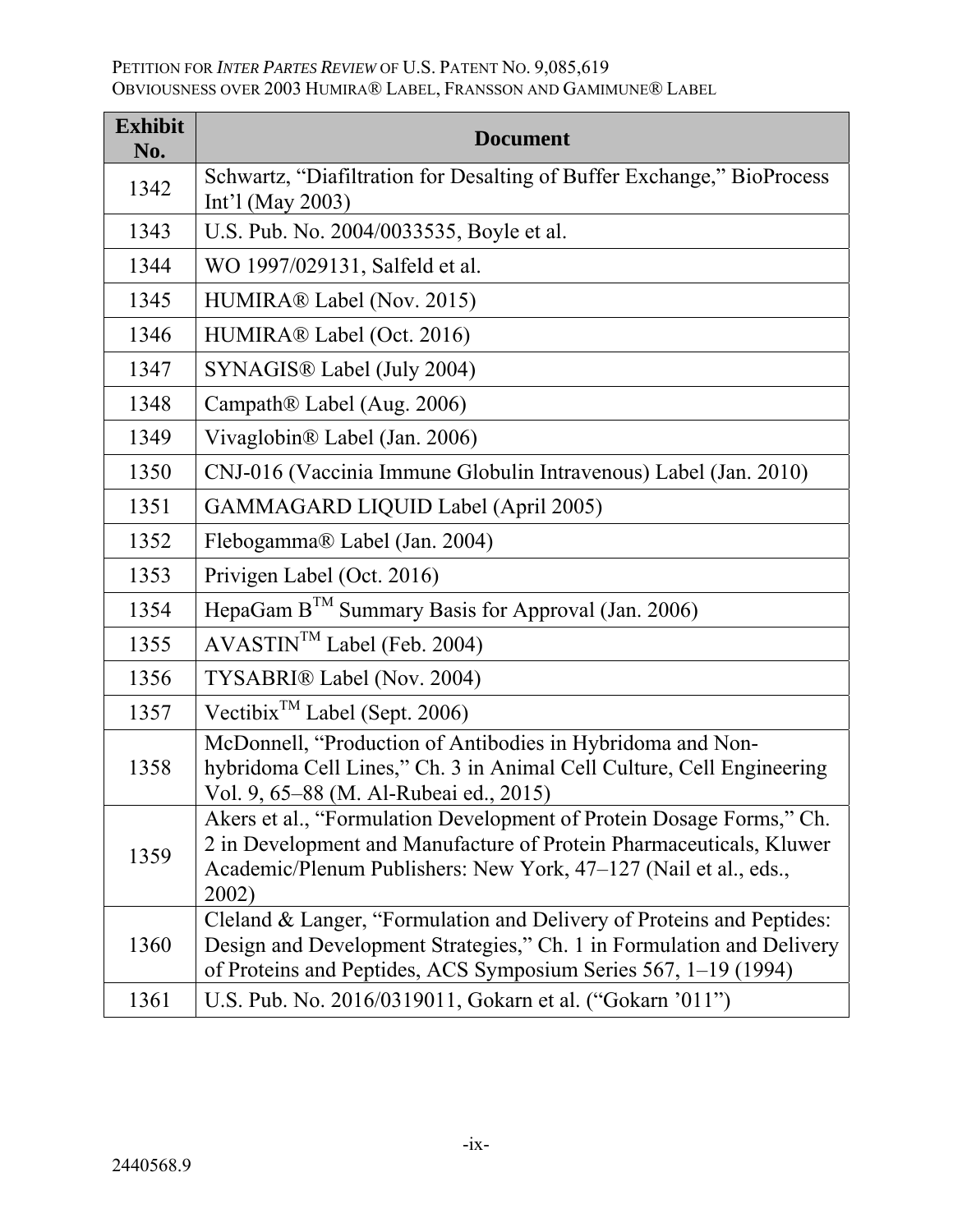| <b>Exhibit</b><br>No. | <b>Document</b>                                                                                                                                                                                                                                                                                                                        |
|-----------------------|----------------------------------------------------------------------------------------------------------------------------------------------------------------------------------------------------------------------------------------------------------------------------------------------------------------------------------------|
| 1362                  | Hanna, The IGIV-C Study Group, "Tolerability of a New Intravenous<br>Immunoglobulin Preparation (IGIV) in Pediatric and Adult Patients,"<br>presented at the 60th Anniversary Meeting of the American Academy of<br>Allergy, Asthma & Immunology (Mar. 10, 2003), in J. Allergy Clinical<br>Immunology, Vol. 111, Num. 2, part 2, a631 |
| 1363                  | van de Putte, et al., A Single Dose Placebo Controlled Phase I Study of<br>the Fully Human Anti-TNF Antibody D2E7 in Patients with<br>Rheumatoid Arthritis, Arthritis Rheum., 41(9), S57 (September 1998).                                                                                                                             |
| 1364                  | HUMIRA® Label (Oct. 2005)                                                                                                                                                                                                                                                                                                              |
| 1365                  | HUMIRA® Label (Feb. 2008)                                                                                                                                                                                                                                                                                                              |
| 1366                  | HUMIRA® Label (Feb. 2007)                                                                                                                                                                                                                                                                                                              |
| 1367                  | HUMIRA® Label (Nov. 2006)                                                                                                                                                                                                                                                                                                              |
| 1368                  | Meadows & Hollowell, "Off-label' drug use: an FDA Regulatory<br>Term, Not a Negative Implication of Its Medical Use," Int'l J.<br>Impotence Research 20:135-144 (2008)                                                                                                                                                                 |
| 1369                  | <b>ENBREL®</b> Label (Sept. 2002)                                                                                                                                                                                                                                                                                                      |
| 1370                  | ENBREL® Label (Nov. 1998)                                                                                                                                                                                                                                                                                                              |
| 1371                  | REMICADE® Label (Aug. 1998)                                                                                                                                                                                                                                                                                                            |
| 1372                  | Tsourounis, Biologic Therapies for the Treatment of Chronic Plaque<br>Psoriasis, Formulary 40:184-199 (June 2005)                                                                                                                                                                                                                      |
| 1373                  | U.S. Patent No. 6,696,056, Cheung et al.                                                                                                                                                                                                                                                                                               |
| 1374                  | "Summary Review for Regulatory Action," by Sarah Yim, Division of<br>Pulmonary, Allergy, and Rheumatology Products (U.S. Food & Drug<br>Administration), of Humira® (2015)                                                                                                                                                             |
| 1375                  | Nash, Randomized Crossover Comparison of Injection Site Pain with 40<br>mg/0.4 or 0.8 mL Formulations of Adalimumab in Patients with<br>Rheumatoid Arthritis, Rhematol Ther 3:257-270 (2016)                                                                                                                                           |
| 1376                  | WO 2006/138181, Gokarn et al. (filed as PCT/US2006/022599)                                                                                                                                                                                                                                                                             |
| 1377                  | Handbook of Pharmaceutical Excipients, Pharmaceutical Press<br>(Raymond C. Rowe, Paul J. Sheskey, & Siân C. Owen eds., 5th ed.<br>2006)                                                                                                                                                                                                |
| 1378                  | Wang, W. et al., Antibody Structure, Instability, and Formulation, 96 J.<br>Pharm. Sci. 1-26 (2007).                                                                                                                                                                                                                                   |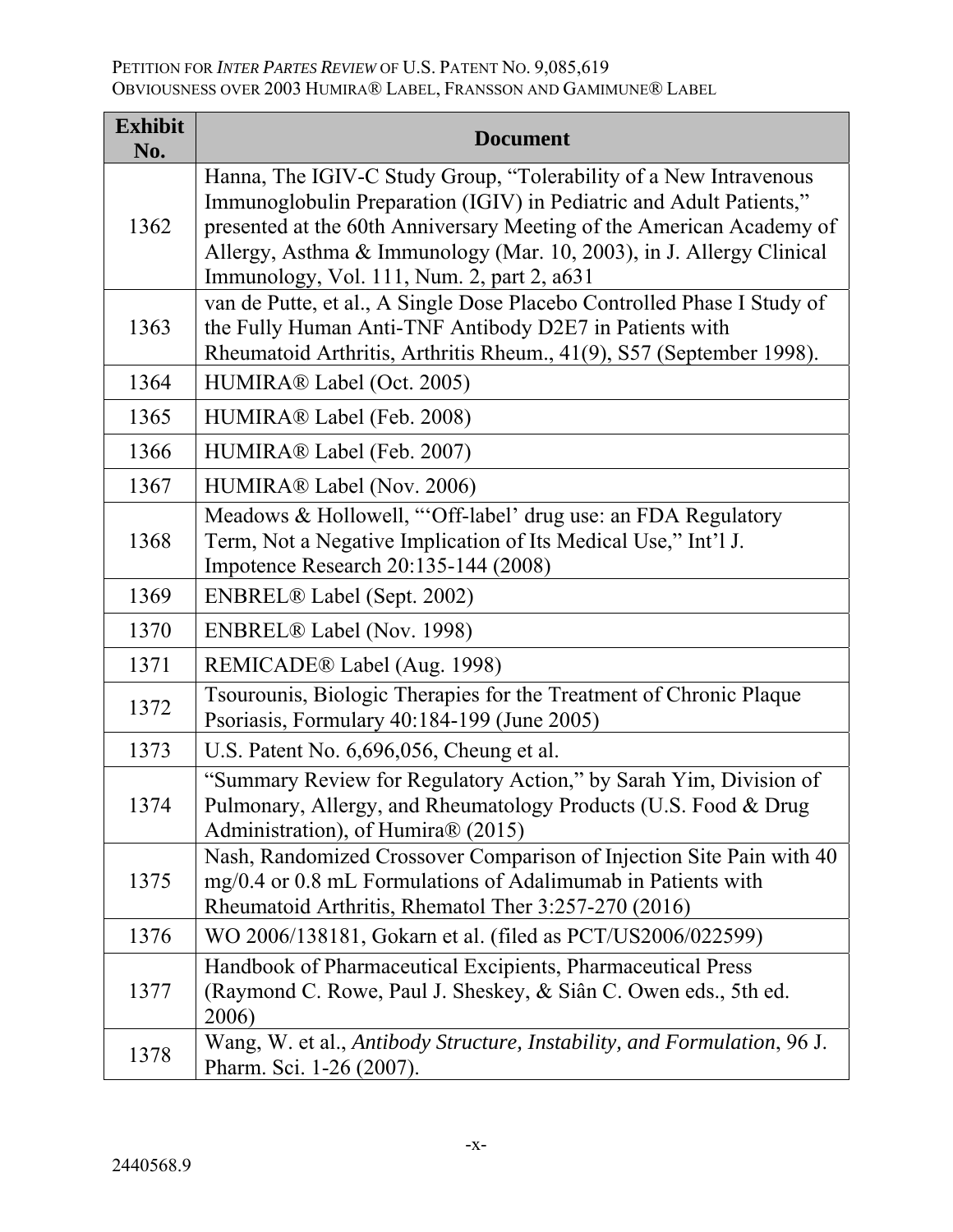| <b>Exhibit</b><br>No. | <b>Document</b>                                                                                               |
|-----------------------|---------------------------------------------------------------------------------------------------------------|
| 1379                  | Burton, D.R. et al., Aspects of the Molecular Structure of IgG<br>Subclasses, 19 Monogr. Allergy 7-35 (1986). |
| 1380                  | U.S. Patent No. 9,114,166 to Krause et al.                                                                    |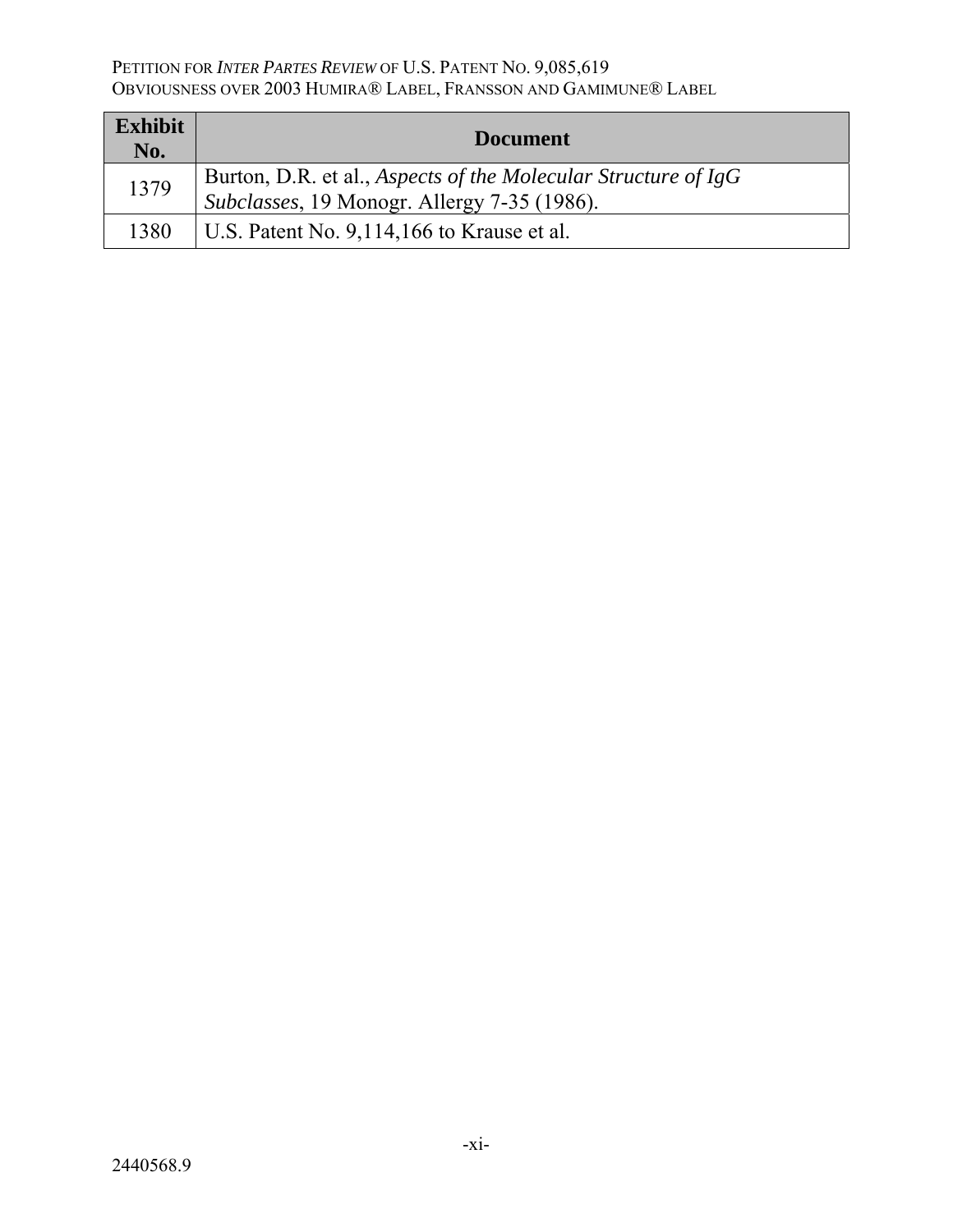#### **I. INTRODUCTION**

Coherus Biosciences Inc. ("Coherus") petitions for *inter partes* review ("IPR") of claims 16–19, and 24–30 of U.S. Patent No. 9,085,619 ("the '619 patent," Ex. 1301). This petition and the accompanying declarations of Klaus-Peter Radtke, Ph.D. (Ex. 1302) and David Sherry, M.D. (Ex. 1303) demonstrate that claims 16-19 and 24-30 of the '619 patent (the "challenged claims") are unpatentable as obvious over the 2003 Humira® Label (Ex. 1305) in view of Fransson (Ex. 1304) and the Gamimune® N, 5% Label (Ex. 1307, "Gamimune® Label"). The 2003 Humira® Label, Fransson, and the Gamimune® Label were each published more than one year before the earliest possible priority date of the '619 patent, and therefore each reference is prior art under 35 U.S.C. § 102(b).

The challenged claims are obvious over the 2003 Humira® label in view of Fransson and the Gamimune® Label. There is **only one** difference between the challenged claims and the commercial adalimumab formulation disclosed by the 2003 Humira® label: the commercial Humira® formulation used a citratephosphate buffer, whereas the challenged claims "[do] not comprise a buffering system." This difference does not make the claims patentable.

A person of ordinary skill in the art ("POSA") would have been motivated to remove the citrate-phosphate buffer from the marketed Humira® formulation. A POSA would have known from the 2003 Humira® Label that pain on injection

-1-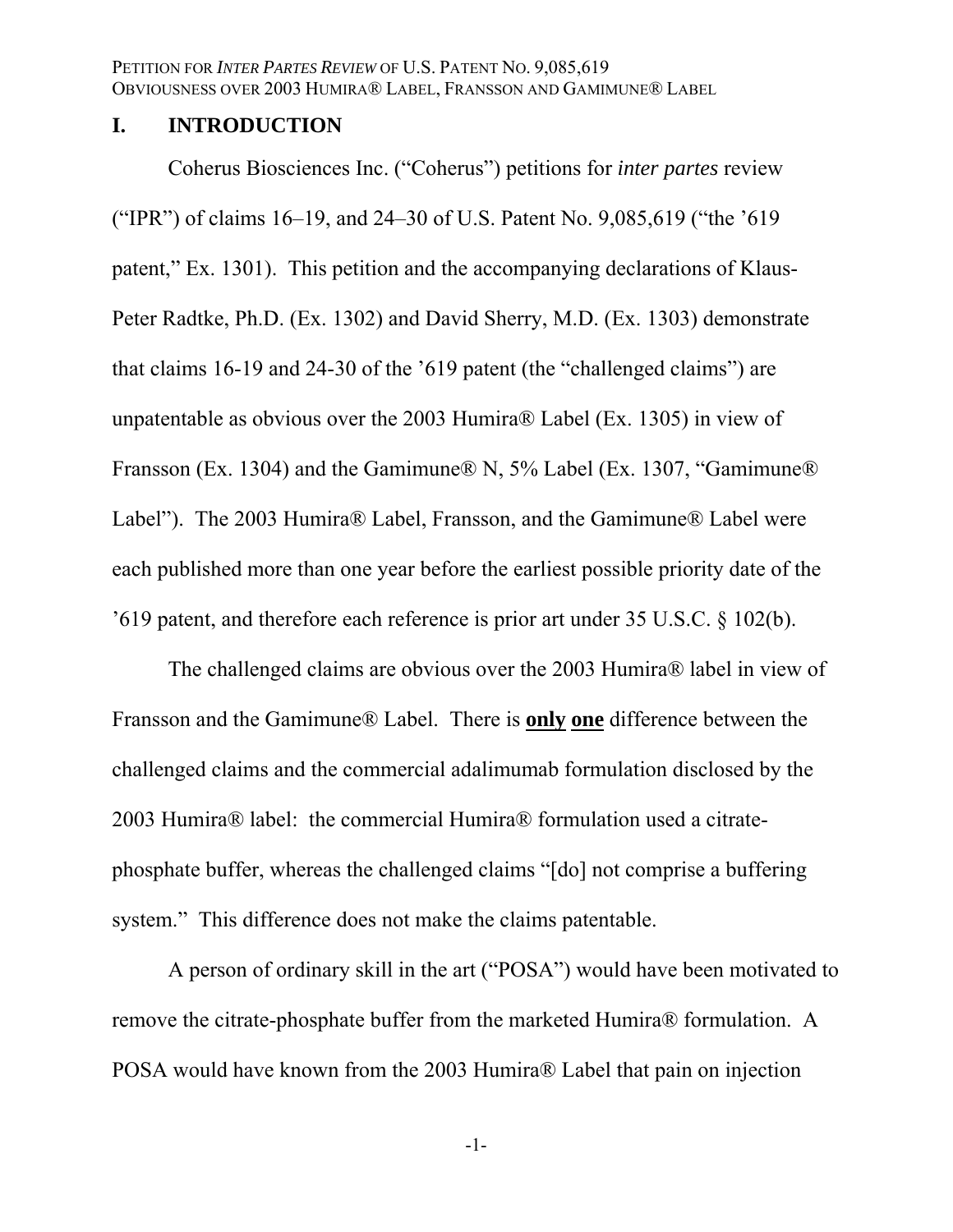PETITION FOR *INTER PARTES REVIEW* OF U.S. PATENT NO. 9,085,619 OBVIOUSNESS OVER 2003 HUMIRA® LABEL, FRANSSON AND GAMIMUNE® LABEL was a common side effect of Humira®, and that this injection site pain was problematic for many patients. Further, a POSA would have known that Humira®'s citrate-phosphate buffer system was the most likely source of that pain. Fransson taught both that "citrate buffer causes pain" and that "for subcutaneous injections at non-physiological pH, the buffer strength should be kept as low as possible to avoid pain upon injection." Ex. 1304, 1012.

To solve the known problem of injection pain with Humira®, a POSA would have had two options: (1) use a different buffer system, or (2) remove the buffer system altogether. Both of these options were within a POSA's technical grasp and would have been obvious. Removing the buffer system altogether had the additional advantages of reducing the complexity of the formulation, improving process efficiency, reducing costs, simplifying regulatory compliance, reducing the potential for harmful interactions among formulation components, and reducing patient exposure to unnecessary excipients.

A POSA would have reasonably expected that the antibody in Humira® would provide sufficient buffer capacity to be the sole source of pH control for a

 $\overline{a}$ 

<sup>1</sup> All citations herein refer to the enclosed Exhibits' native page numbers, except that IPR Page numbers are used where the exhibit is a compilation or does not bear native page numbers (Exhibits 1306, 1317, 1323, 1326-1329, 1332, 1333).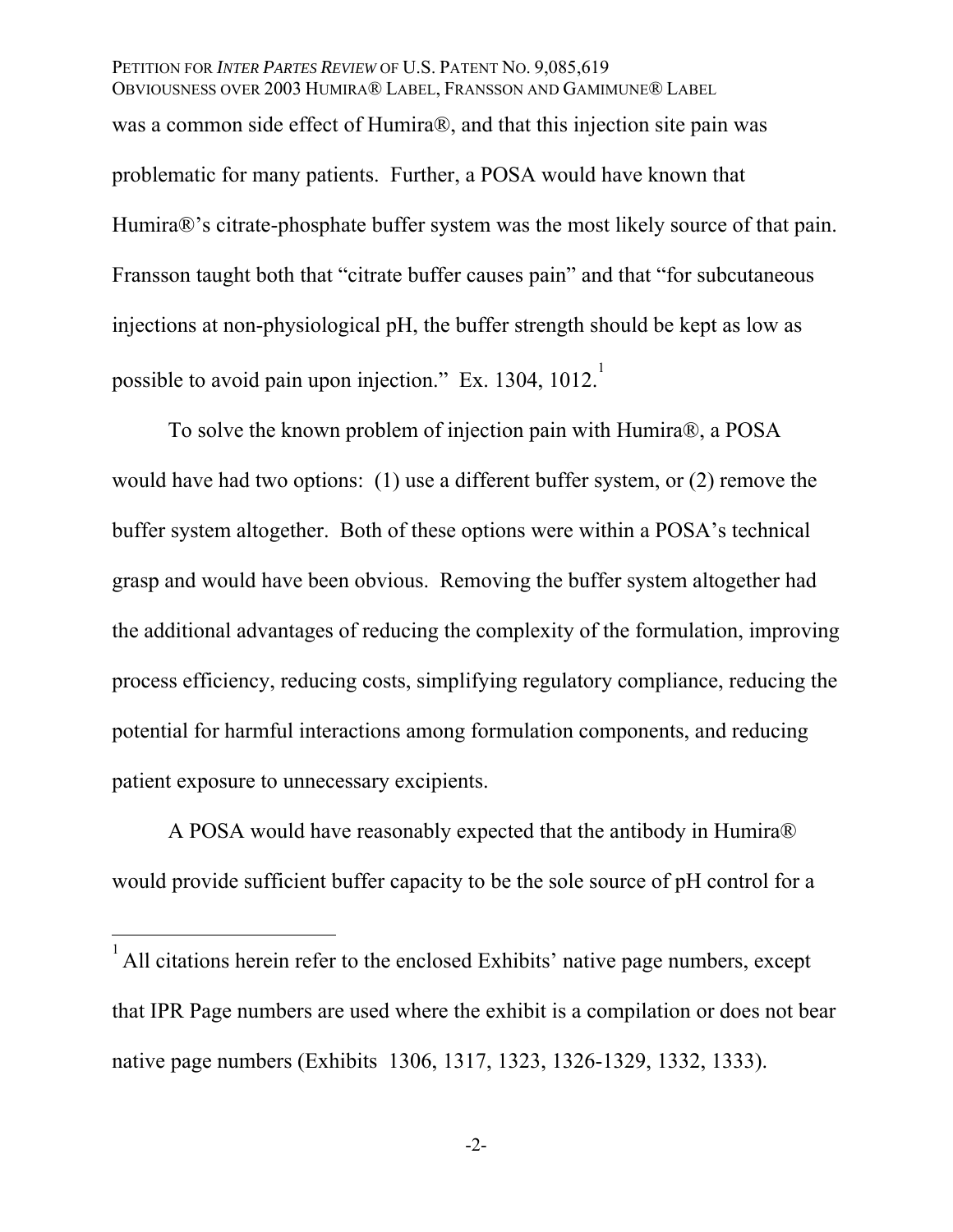liquid pharmaceutical formulation at pH 5.2 (the pH of the Humira® formulation) in view of the Gamimune® Label. POSAs have known for decades that proteins can be self-buffering. *See, e.g.* Ex. 1302 ¶¶ 41, 97-98; Ex. 1308. Moreover, it was well known that the protein's buffering capacity increases as the protein concentration increases. *Id.* ¶ 43-44*.* The Gamimune® Label demonstrates that a *high concentration of human IgG antibodies* (~50 mg/mL protein) possesses significant buffering capacity such that it can be formulated *without a separate buffering system*. *Id.* ¶¶ 79, 97; Ex. 1307, 925.

Gamimune®, and other plasma-derived IgG products like it, were among the few high-concentration liquid pharmaceutical formulations of human IgG antibodies commercially available prior to November 30, 2007. Ex. 1302 ¶¶ 31- 32. These products deliver a wide variety of functional human IgG antibodies to treat immunocompromised patients. Thus, the formulation is effective for IgG antibodies regardless of the specific antigen that they recognize. Gamimune® and similar plasma-derived IgG products were formulated without a buffer system. *See*  Ex. 1309, 597 (discussing various plasma-derived IgG products and stating "[a]s *the solutions are not buffered,* the pH is normalized on infusion and, as a result, has little or no consequence in the recipient") (emphasis added). Moreover, the absence of a buffer system was recognized as a benefit, because it minimized the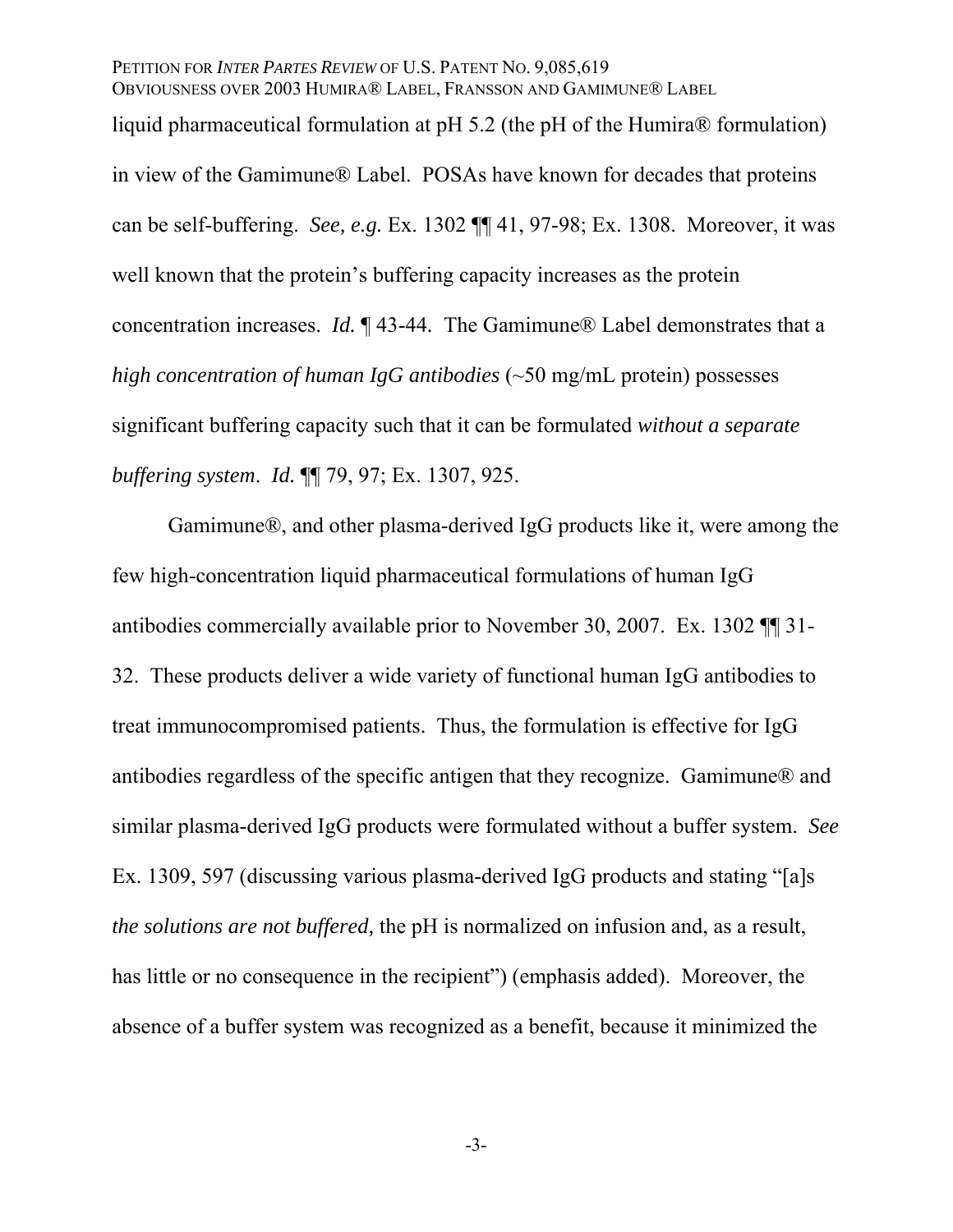A POSA would have looked to such existing high-concentration IgG products when formulating a high-concentration monoclonal antibody like adalimumab. Ex. 1302 ¶¶ 100-101, 106. The Gamimune® Label demonstrated that human IgG antibodies can be formulated at concentrations of about 50 mg/mL without a separate buffering system. POSAs knew that a protein's buffering capacity is determined by its amino acid sequence and concentration. *Id.* ¶¶ 41-44, 116. POSAs also knew that antibodies within the same class (e.g., all IgG antibodies) will all have very similar amino acid sequences and tertiary structure, and therefore would have expected all IgG antibodies to have very similar buffering capacity at a given concentration. *Id.* ¶ 116. In view of the Gamimune® Label's buffer-free 50 mg/mL IgG formulation, a POSA would have reasonably expected the IgG antibody in Humira® (i.e., 50 mg/mL adalimumab) to possess sufficient buffering capacity to maintain the formulation at a pH of 5.2 without a separate buffer.

Coherus has established, at a minimum, a reasonable likelihood that it would prevail with respect to at least one claim of the '619 patent. Indeed, all challenged claims are invalid as obvious. Coherus thus respectfully requests that *inter partes* 

-4-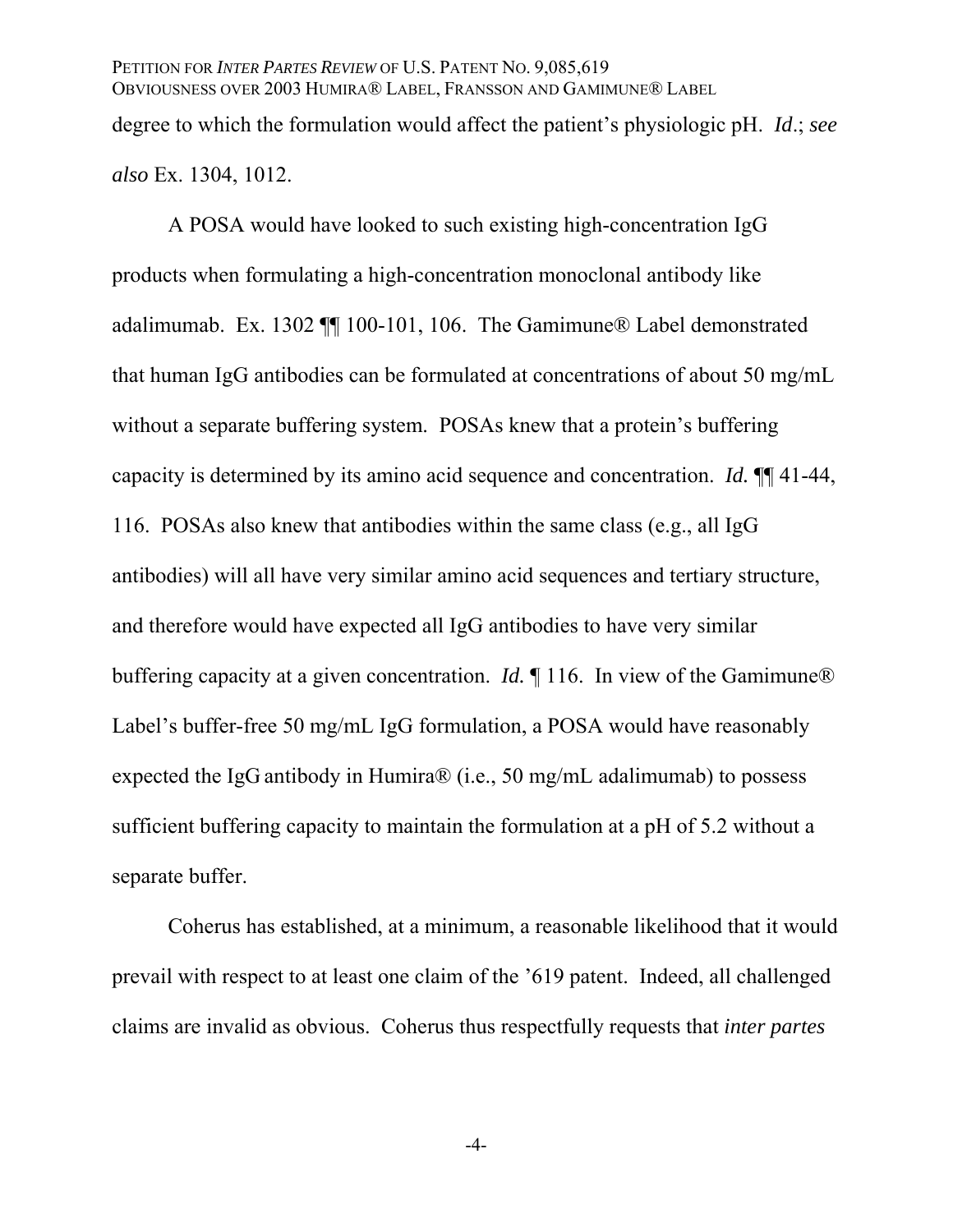PETITION FOR *INTER PARTES REVIEW* OF U.S. PATENT NO. 9,085,619 OBVIOUSNESS OVER 2003 HUMIRA® LABEL, FRANSSON AND GAMIMUNE® LABEL review be instituted for claims 16-19 and 24-30 of the '619 patent on the bases stated in this petition.

## **II. MANDATORY NOTICES**

#### **A. Real Party-in-Interest (37 C.F.R. § 42.8(b)(1))**

Coherus BioSciences Inc. is the real party-in-interest.

#### **B. Related Matters (37 C.F.R. § 42.8(b)(2))**

The '619 patent is the subject of the following judicial or administrative matters, which may affect, or be affected by, a decision in this proceeding:

Coherus has recently filed three additional petitions for *inter partes* review of the '619 patent. The grounds of rejection presented in each petition are unique and non-redundant.

First, this petition demonstrates that the challenged claims are obvious over the 2003 Humira® Label in view of Fransson and high-concentration, buffer-free immunoglobulin products (essentially, IgG antibodies and predominantly IgG1 antibodies) (as described in the Gamimune® Label). This petition is substantially the same as, and intended to replace, the petition filed in IPR2017-0827.

Second, Coherus has filed a petition (IPR2017-00822) demonstrating that the challenged claims are anticipated by the Gokarn PCT under 35 U.S.C. §§ 102 (a) and (e). The Gokarn PCT—as published on December 28, 2006 and as filed on June 8, 2006—discloses every element of the challenged claims and renders them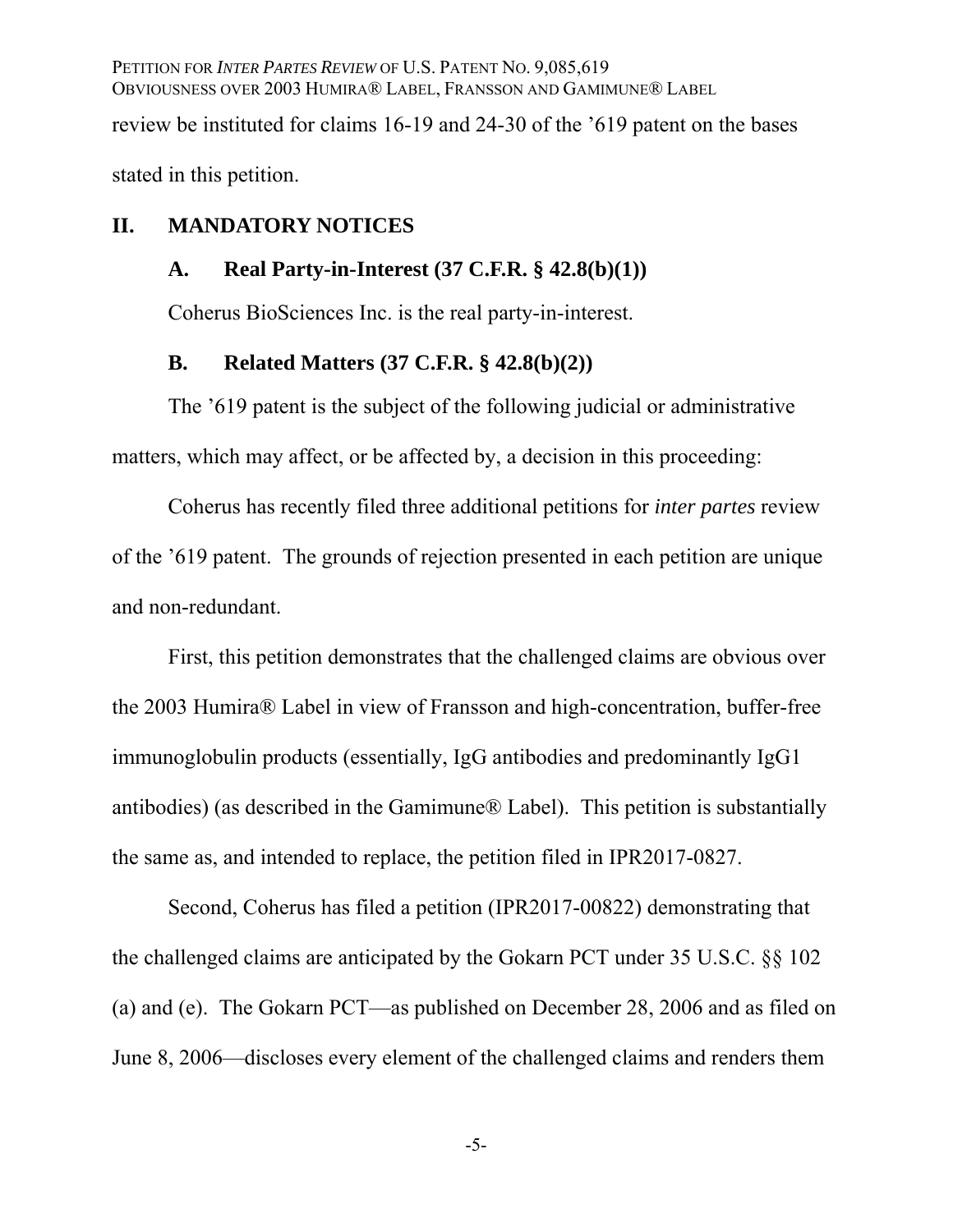PETITION FOR *INTER PARTES REVIEW* OF U.S. PATENT NO. 9,085,619 OBVIOUSNESS OVER 2003 HUMIRA® LABEL, FRANSSON AND GAMIMUNE® LABEL invalid for anticipation or, alternatively, for obviousness in view of the 2003 Humira® Label.

Third, Coherus has filed a petition (IPR2017-00823) demonstrating that the challenged claims are anticipated under 35 U.S.C. § 102(e) by Gokarn '011, which is prior art as of the June 14, 2005 filing date of the Gokarn Provisional, because a POSA would have "at once envisage[d]" each member of the small genus of high concentration liquid pharmaceutical antibodies, including 50 mg/mL adalimumab, as disclosed in the Gokarn Provisional for use in a bufferless formulation.

Finally, Coherus has concurrently filed a petition demonstrating that the challenged claims are obvious over the 2003 Humira® Label in view of Fransson and the June 14, 2005 Gokarn '011 disclosure of bufferless formulations of highconcentration IgG1 antibodies. That petition is substantially the same as, and intended to replace, the petition filed in IPR2017-0826.

The grounds of rejection asserted in Coherus' petitions rely on different and independently sufficient statutory bases and employ references with different prior art dates under 35 U.S.C. §§ 102(a), (b), and (e). Coherus respectfully requests that the Board institute IPR on all four petitions, because each petition presents independent, non-redundant arguments demonstrating that the challenged claims are invalid and should never have issued. *See, e.g.*, *Amendments to the Rules of Practice for Trials Before the Patent Trial and Appeal Board*, 80 Fed. Reg. 50720,

-6-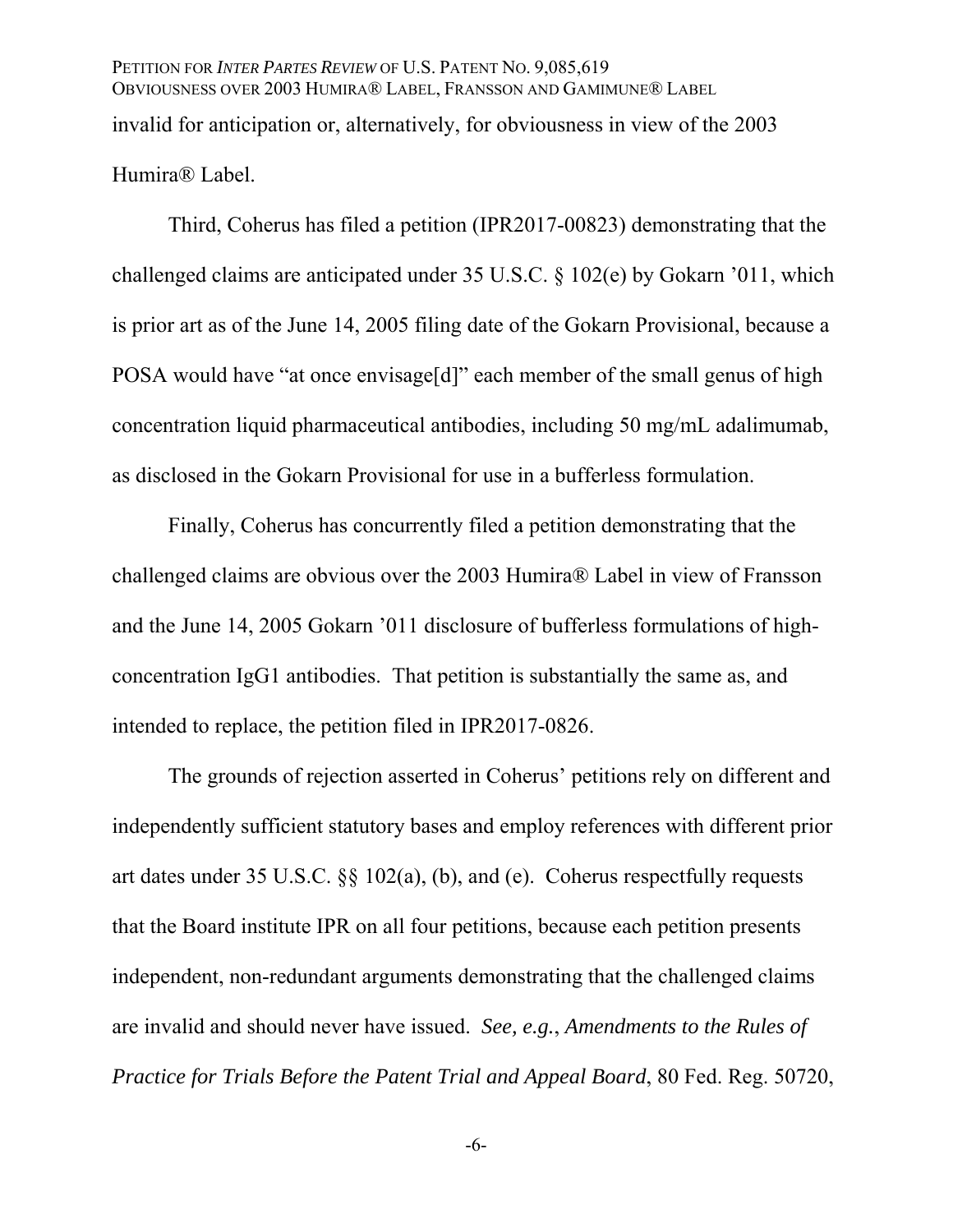50739 (Aug. 20, 2015) (Response to Comment 12) (acknowledging concerns over partial institution "where the grounds are in different statutory classes, or when a reference may be overcome by swearing behind it").

A patent application in the same patent family is pending as U.S. Patent Application No. 15/096,043.

Additionally, pursuant to the Patent Office Trial Practice Guide, 77 Fed. Reg. 48,756, 48,760 (Aug. 14, 2012), Coherus identifies out of an abundance of caution the following proceeding involving a patent claiming a common priority application with the '619 patent: U.S. Patent No. 8,420,081, which issued from U.S. Application Ser. No. 12/325,049 (to which the '619 patent claims priority), is the subject of U.S. Patent Interference No. 106,057 (PTAB Declared May 18, 2016).

# **C. Lead and Back-up Counsel (37 C.F.R. § 42.8(b)(3))**

Coherus provides the following designation of counsel:

|            | <b>Lead Counsel</b>                          | <b>Backup Counsel</b>                          |
|------------|----------------------------------------------|------------------------------------------------|
|            | E. Anthony Figg (Reg. $\# 27,195$ )          | Joseph A. Hynds (Reg. $\#$ 34,627)             |
| Email:     | efigg@rothwellfigg.com                       | jhynds@rothwellfigg.com                        |
| Postal:    | ROTHWELL, FIGG, ERNST                        | ROTHWELL, FIGG, ERNST                          |
|            | & MANBECK, P.C.                              | & MANBECK, P.C.                                |
|            |                                              |                                                |
|            | 607 14 <sup>th</sup> Street, N.W., Suite 800 | $607$ 14 <sup>th</sup> Street, N.W., Suite 800 |
|            | Washington, DC 20005                         | Washington, DC 20005                           |
| Hand       | Same as Postal                               | Same as Postal                                 |
| Delivery:  |                                              |                                                |
| Telephone: | 202-783-6040                                 | 202-783-6040                                   |
| Facsimile: | 202-783-6031                                 | 202-783-6031                                   |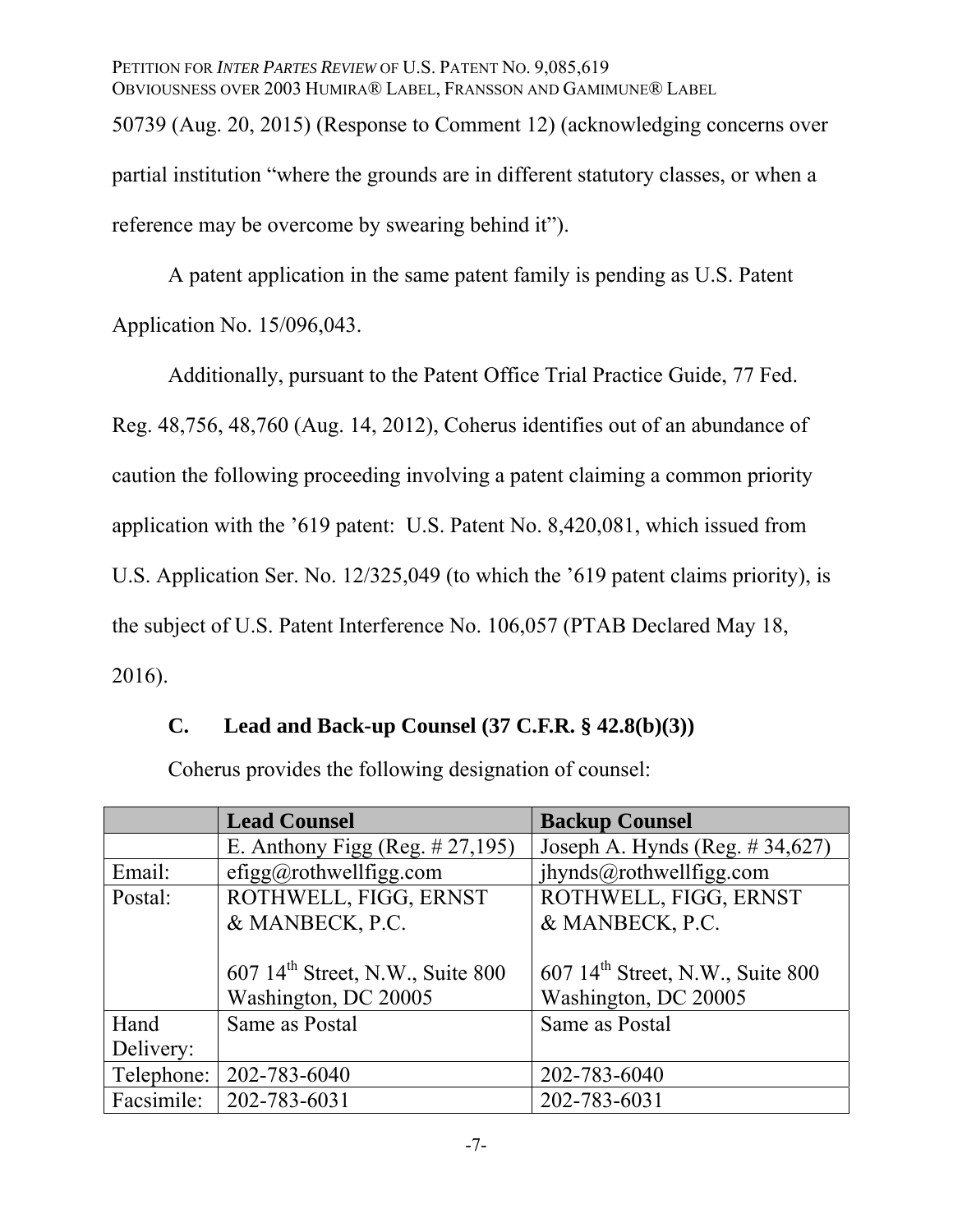## **D. Service Information (37 C.F.R. § 42.8(b)(4))**

Please address all correspondence and service to counsel at the address provided in Section II.C. Coherus consents to electronic service at the email addresses above and CoherusIPR619@rothwellfigg.com.

### **III. PAYMENT OF FEES (37 C.F.R. § 42.103)**

Coherus authorizes the Patent and Trademark Office to charge Deposit Account No. 02-2135 for the fee set forth in 37 C.F.R. § 42.15(a) for this Petition and further authorizes any additional fees to be charged to this Deposit Account.

## **IV. REQUIREMENTS FOR IPR UNDER 37 C.F.R. § 42.104**

#### **A. Grounds for Standing under 37 C.F.R. § 42.104(a)**

Coherus certifies that the '619 patent is available for IPR and that Coherus is not barred or estopped from requesting IPR of the '619 patent. Coherus is a biopharmaceutical company that is developing for U.S. regulatory approval and commercial introduction adalimumab products for the treatment of disorders such as rheumatoid arthritis and/or psoriasis.

#### **B. Challenge under 37 C.F.R. § 42.104(b); Relief Requested**

Coherus requests *inter partes* review and cancellation of claims 16-19 and 24-30 of the '619 patent on the grounds of obviousness over the 2003 Humira® Label in view of Fransson and the Gamimune® Label. The '619 patent is to be reviewed under pre-AIA 35 U.S.C. § 103.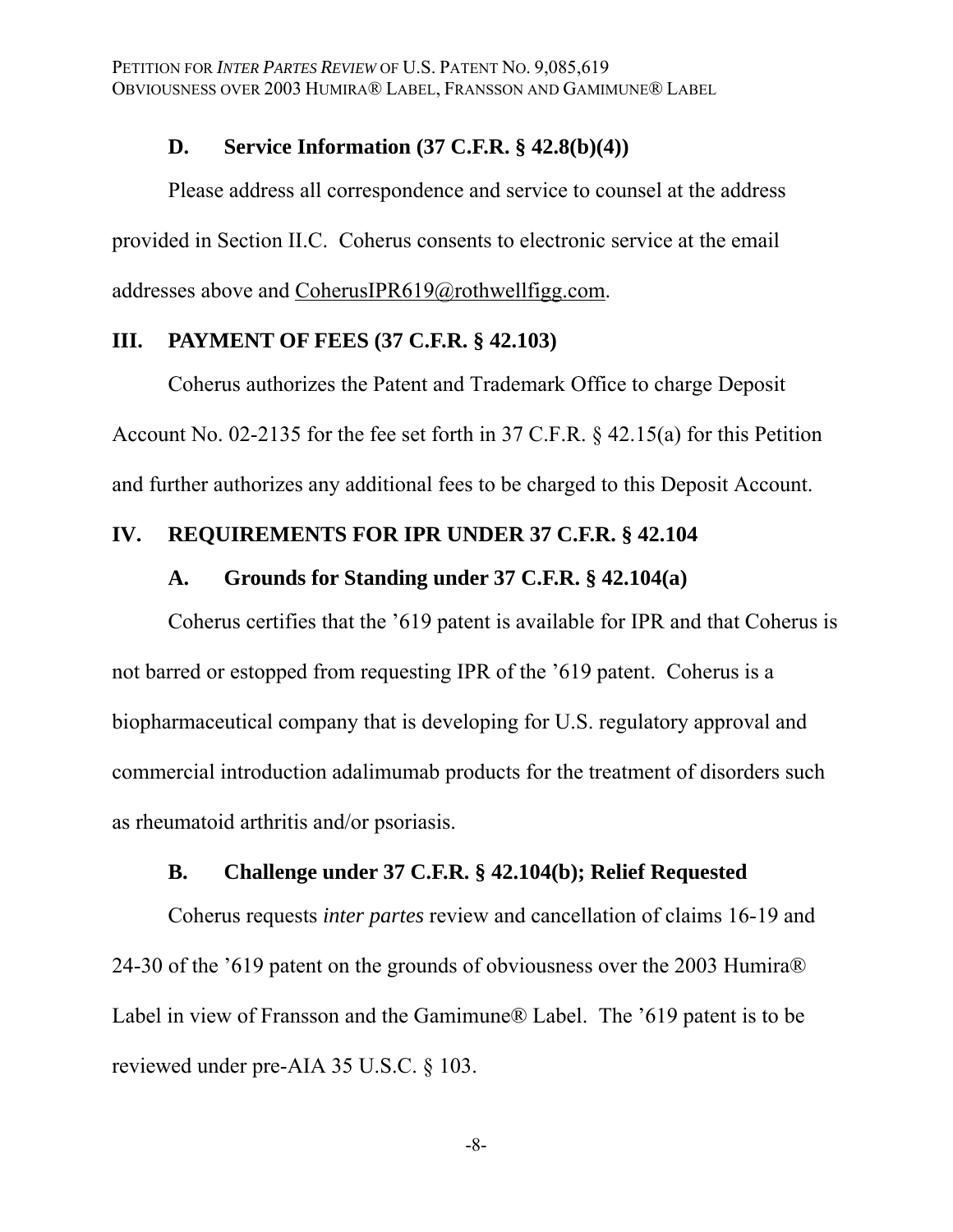The 2003 Humira® Label, Fransson, and the Gamimune® Label were each published in recognized periodicals and readily accessible to the public and persons of skill in the art more than one year before November 30, 2007 (the earliest claimed priority date of the '619 patent). Ex. 1302 ¶¶ 67, 73, 77. Each reference therefore is prior art under 35 U.S.C. § 102(b). This Petition is accompanied by the declarations of Klaus-Peter Radtke, Ph.D. (Ex. 1302) and David Sherry, M.D. (Ex. 1303), and copies of all exhibits relied on in the Petition and Declaration.

## **V. BACKGROUND**

#### **A. Adalimumab and Humira**

The challenged claims of the '619 patent are directed to formulations of the anti-tumor necrosis factor ("TNF") alpha antibody adalimumab, and closelyrelated antibodies. Ex. 1301, 152:16-39 (claims 16-18); Ex. 1302 ¶ 58. Adalimumab, also known as D2E7, has been recognized for nearly two decades as an antibody with promising therapeutic activity. Ex. 1302 ¶¶ 27-28. Adalimumab is the active agent in Humira®. *Id.* ¶¶ 28-30. Humira® was FDA approved for treatment of rheumatoid arthritis on December 31, 2002, and was commercially available in the United States beginning in early 2003. *Id.* ¶ 28; Ex. 1305, 471; Ex. 1311, 3.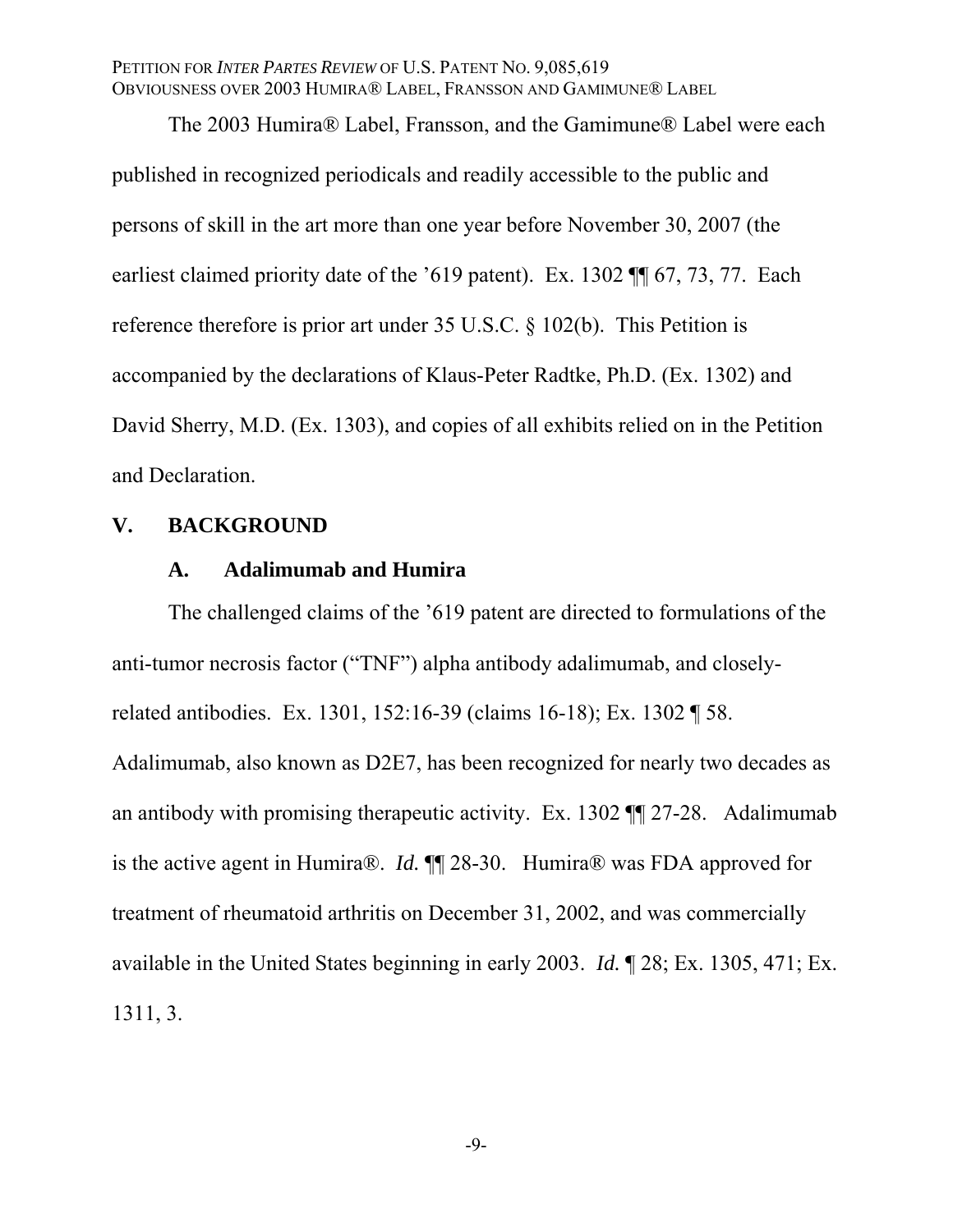From the time of its commercial launch and through November 30, 2007, Humira® was sold as a liquid formulation of adalimumab at a concentration of 50mg/mL and a pH of 5.2. Ex. 1302 ¶ 29; Ex. 1305, 470; Ex. 1306, 13. The formulation included a citrate-phosphate buffering system, sodium chloride (an ionizable excipient), mannitol and polysorbate 80 (non-ionizable excipients), and water for injection. Ex. 1302 ¶ 29; Ex. 1305, 470; Ex. 1306, 13.

Injection site pain was a known problem with Humira®. Ex. 1303 ¶¶ 21-22, 28-30. The commercial label for Humira® reports that during clinical trials, 12% of patients taking Humira®, as well as 12% of patients taking the placebo formulation (i.e., the aqueous buffer system without the antibody), experienced injection site pain. Ex. 1303 ¶ 28; Ex. 1305, 472 (Table 4); Ex. 1312 ¶¶ 116-120. The fact that patients receiving placebo reported the same rate of injection pain as those receiving the active ingredient would have suggested to a POSA that the formulation components, rather than the adalimumab antibody, were the cause of the pain. Ex. 1302 ¶ 69; Ex. 1303 ¶¶ 28-30.

Adalimumab is a human IgG1 antibody. Ex. 1305, 470. All IgG antibodies have the same characteristic Y-shaped three-dimensional structure, and share highly homologous amino acid sequences. Ex. 1302  $\P$  33-35; Ex. 1325, 97. Human IgG antibodies are structurally homologous, with an estimated 90-95% of amino acids conserved or identical across subclasses within their constant regions.

-10-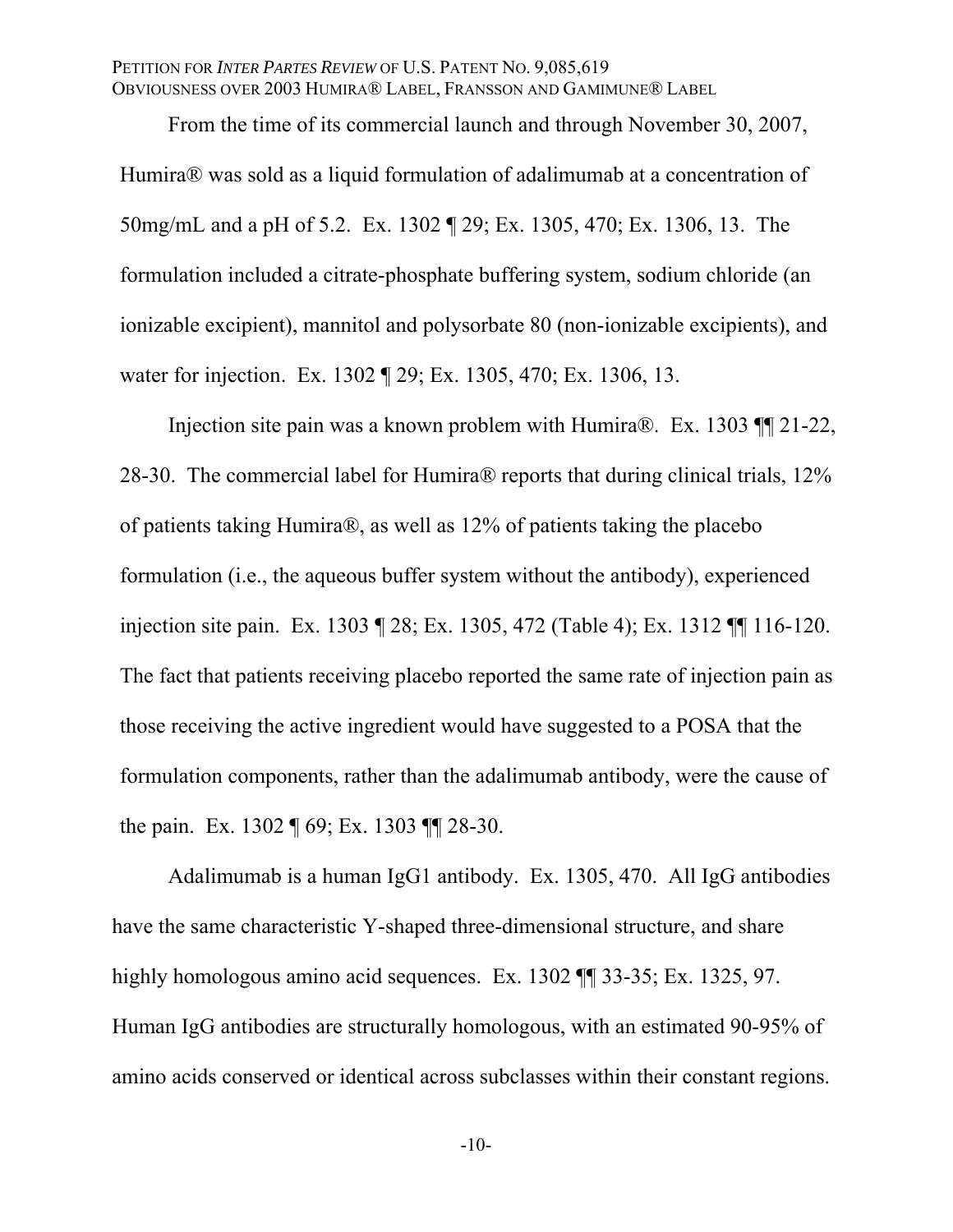Ex. 1313, 111 ("Human IgG subclass proteins exhibit more than 95% primary amino acid sequence homology in their Fc regions…."); Ex. 1314, 178 ("Four IgG subclasses have been identified in both man and mouse which display >90% homology between their C-region domains."); Ex. 1379, 20 ("[I]t is immediately apparent that the constant domains [of human IgG antibodies] have very similar sequences indeed – on average two subclasses show greater than 95% identity"). Antibody sequences within each subclass (e.g., IgG1) share an even higher degree of identity. Ex. 1302 ¶¶ 35-36. The main source of variability among members of the IgG1 subclass is in the "hypervariable" complementarity determining regions (CDRs), which are responsible for antigen specificity. *Id.* ¶ 35; Ex. 1325, 96-97, 102-03, Fig. 7-4.

#### **B. Buffer Systems**

Independent claim 16 of the '619 patent covers *any* formulation of adalimumab in water without a "buffering system." Ex. 1301, 152:16-32 (claim 16). In the context of protein pharmaceuticals, buffers are compounds that meaningfully contribute to a solution's ability to resist pH change, a characteristic known as "buffer capacity." Ex. 1302 ¶ 40.

Buffer capacity refers to the ability of a solution, such as an aqueous protein formulation, to resist pH change upon the addition of acid or base. *Id.* ¶ 40; Ex. 1308, 34. This ability to resist pH change comes from certain compounds in

-11-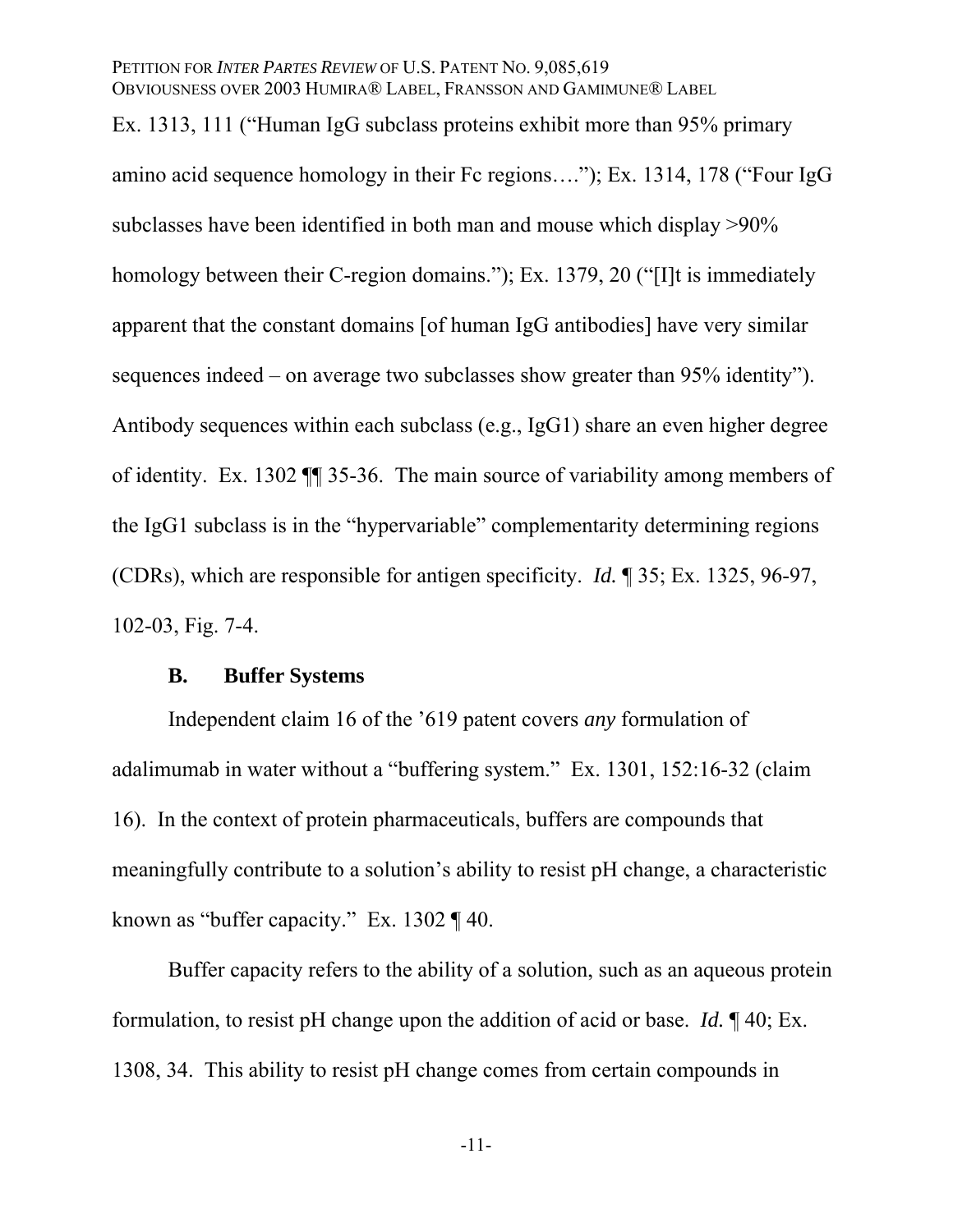solution that have dissociable protons (e.g., weak acids and bases). Ex. 1315, 526;

Ex. 1302  $\P$  40. The dissociation constant of an acid (its "pK<sub>a</sub> value") is a measure of the strength of an acid in solution. Ex. 1302 ¶ 40. The most efficient buffers for a given solution contain compounds that have one or more dissociable protons with a pK<sub>a</sub> value near that of the formulation's selected pH. *Id.*  $\P$  40; Ex. 1315, 527 (indicating that buffers are "most efficient" when  $pH = pK_a$ ); Ex. 1316, 297 ("Ninety percent of the buffering capacity exists within one pH unit of its  $pK_a$ .").

Commonly-used buffering systems for protein pharmaceuticals include weak organic acids (e.g., acetate, succinate, citrate), certain amino acids (e.g., histidine), and phosphates. *See, e.g.*, Ex. 1361, 1 ¶ 9; Ex. 1316, 297, Table 2. Not all amino acids serve as buffers. For example, the amino acids glycine and proline often are used as stabilizers in protein formulations, but they do not act as buffers, because their  $pK_a$ s are not sufficiently close to the  $pH$  at which most protein pharmaceuticals are formulated. Ex. 1302 ¶¶ 41, 51, 83, 104; Ex. 1316, 299; Ex. 1309, 595-97; Ex. 1317, 5-6.

It is important that a formulation for a protein therapeutic have sufficient buffer capacity to resist pH changes during processing and storage, because proteins generally are formulated at a particular pH at which the protein is least susceptible to chemical and physical degradation. Ex. 1302 ¶¶ 37, 109; Ex. 1304, 1012 ("The purpose of buffers in pharmaceutical formulations is to maintain a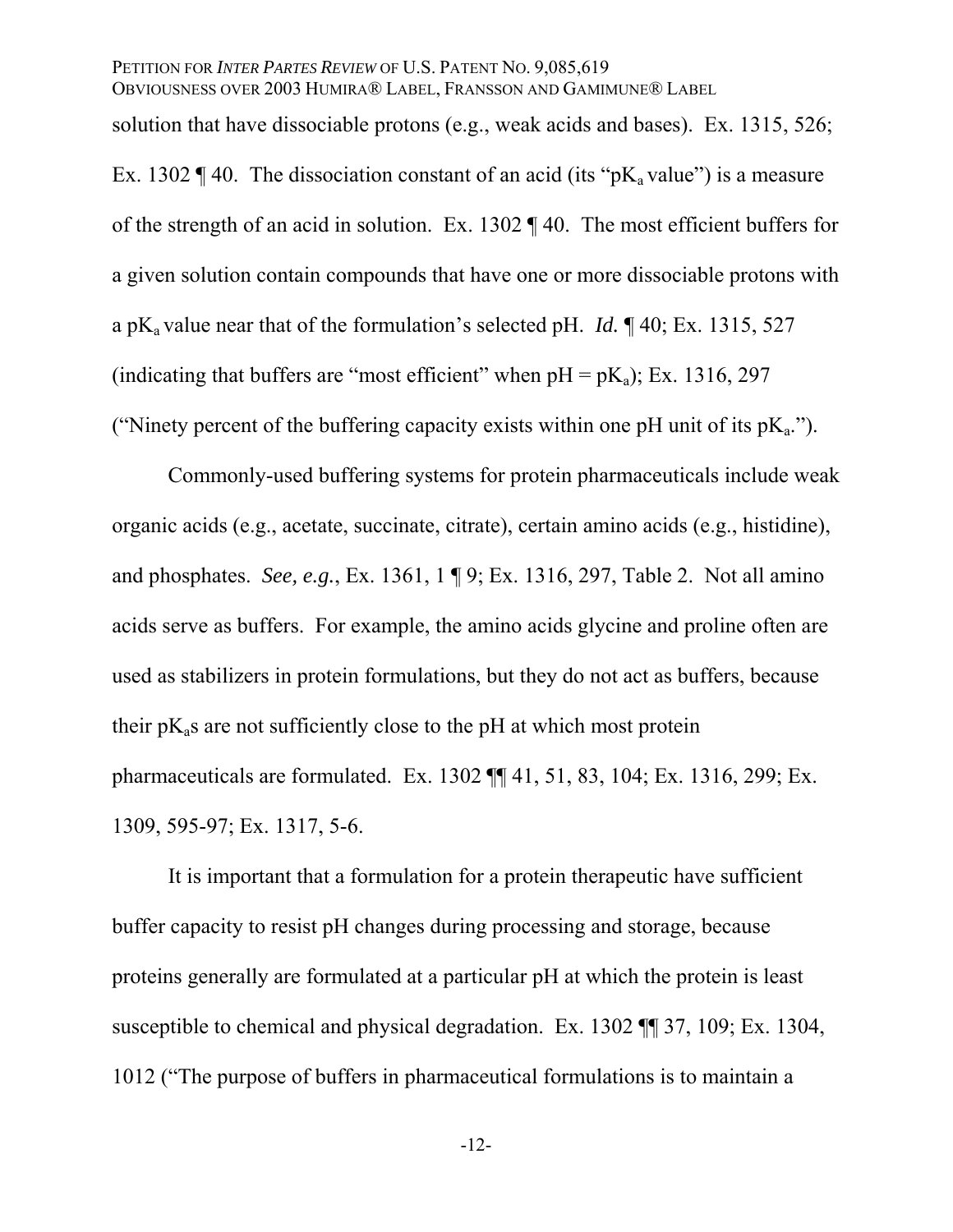## PETITION FOR *INTER PARTES REVIEW* OF U.S. PATENT NO. 9,085,619

OBVIOUSNESS OVER 2003 HUMIRA® LABEL, FRANSSON AND GAMIMUNE® LABEL stable pH, usually that at which the drug is most stable."); Ex. 1316, 297 ("The stability of a protein drug is usually observed to be maximal in a narrow pH range"). At the same time, excessive buffer capacity is undesirable in a formulation for therapeutic use, especially subcutaneous administration, because the formulation should rapidly adjust to the patient's physiological pH following administration. Ex. 1302 ¶¶ 56, 76; Ex. 1304, 1012 (Abstract) ("[F]or subcutaneous injections at non-physiological pH, the buffer strength should be kept as low as possible to avoid pain upon injection…. [A] lower buffer strength enables more rapid normalization of the pH at the injection site.").

## **C. Buffer Systems Associated with Injection-Site Pain**

Citrate and phosphate buffers were known to be associated with pain on injection. Ex. 1302 ¶¶ 53, 88; Ex. 1303 ¶¶ 32-35; Ex. 1318, 5 ¶ 50 ("Citrate and phosphate buffers are much less preferred because [they cause] a painful reaction when injected subcutaneously."); Ex. 1304, 1012 (reporting reduction in pain with lower concentration of phosphate buffer). It was particularly well known that citrate causes pain on injection. Ex. 1304, 1012 ("citrate buffer causes pain"); Ex. 1316, 297 ("[C]itrate is known to cause stinging upon injection."); Ex. 1319, 218 (comparing commercially-available human growth hormone formulations and concluding that the citrate buffered product caused significantly more pain on injection than the histidine-buffered product).

-13-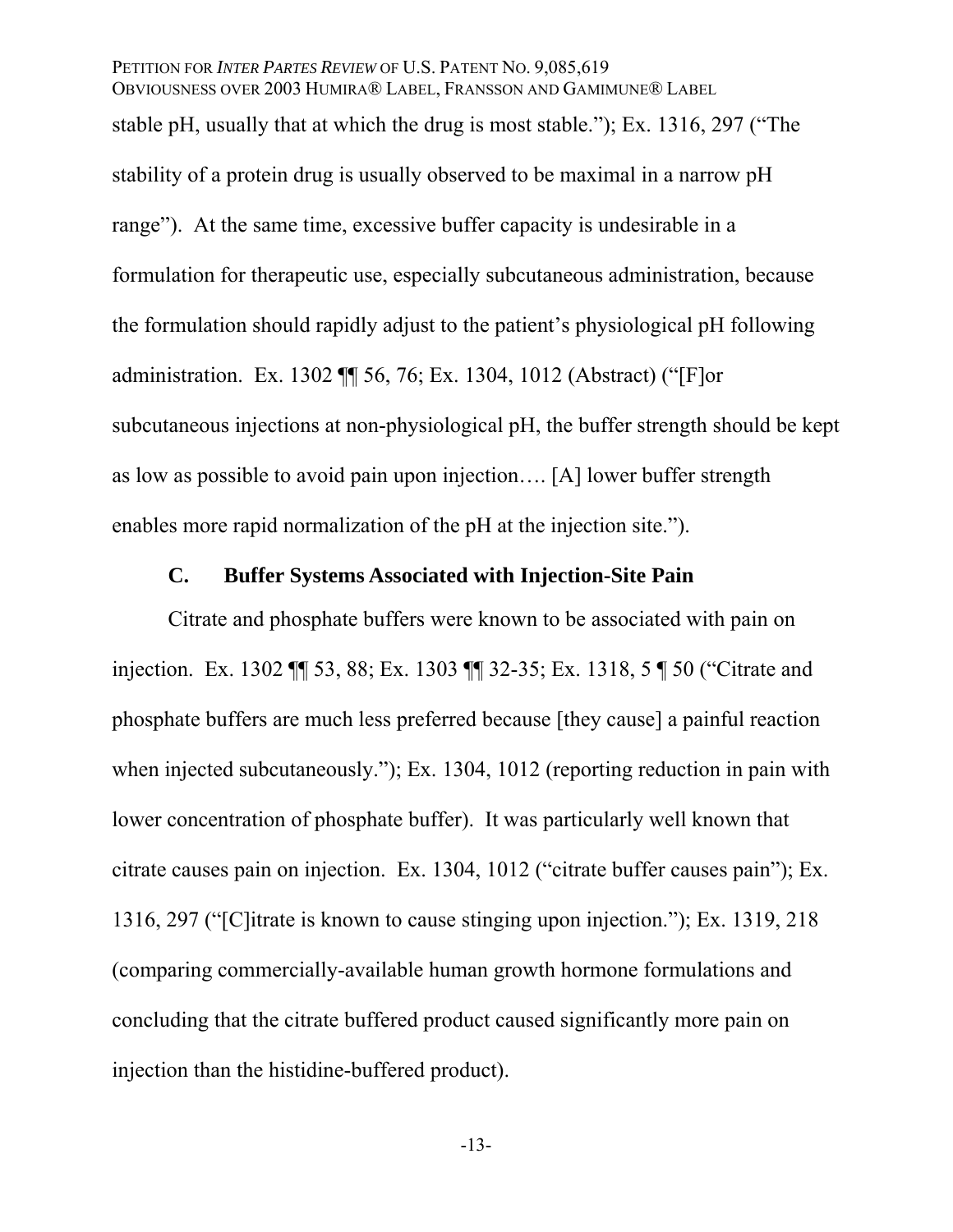POSAs recognized that pain on injection is a serious problem because it sometimes prevents patients from taking the medication as prescribed. Ex. 1303 23, 27, 32; Ex. 1319, 219 (stating that "[t]he benefit of minimizing the pain associated with subcutaneous injection of drugs is obvious" and noting that even short-term pain "may impair compliance"); Ex. 1320, 553 ("[L]ocal pain at the injection site is a common adverse event [for erythropoietin therapy], sometimes precluding self-administration.").

#### **D. Proteins as Buffers**

POSAs have known for decades that a protein, by itself, can provide buffer capacity. *See, e.g.*, Ex. 1308; Ex. 1315, 561. A protein's buffer capacity comes from the acidic or basic side chains of certain of its constituent amino acids that have dissociable protons. Ex. 1321, 715; Ex. 1308, 34. The amino acids that contribute most to buffering capacity are those whose  $pK_a$  is close to the pH of the formulation (provided that those amino acids are on the exterior of the protein, exposed to solution). Ex. 1302 ¶¶ 41-42; s*ee* Ex. 1308, 34, 36. In 1967, Nozaki and Tanford published the  $pK<sub>a</sub>$ s of the dissociable protons for various amino acids in peptide chains. Ex. 1302 ¶ 98; Ex. 1321, 721. This work demonstrates that aspartate (Asp), glutamate (Glu) and the imidazole group on histidine (His) contribute to a protein's buffer capacity in the pH range of about 4 to 6. Ex. 1302 ¶¶ 41-43, 98; Ex. 1321, 721.

-14-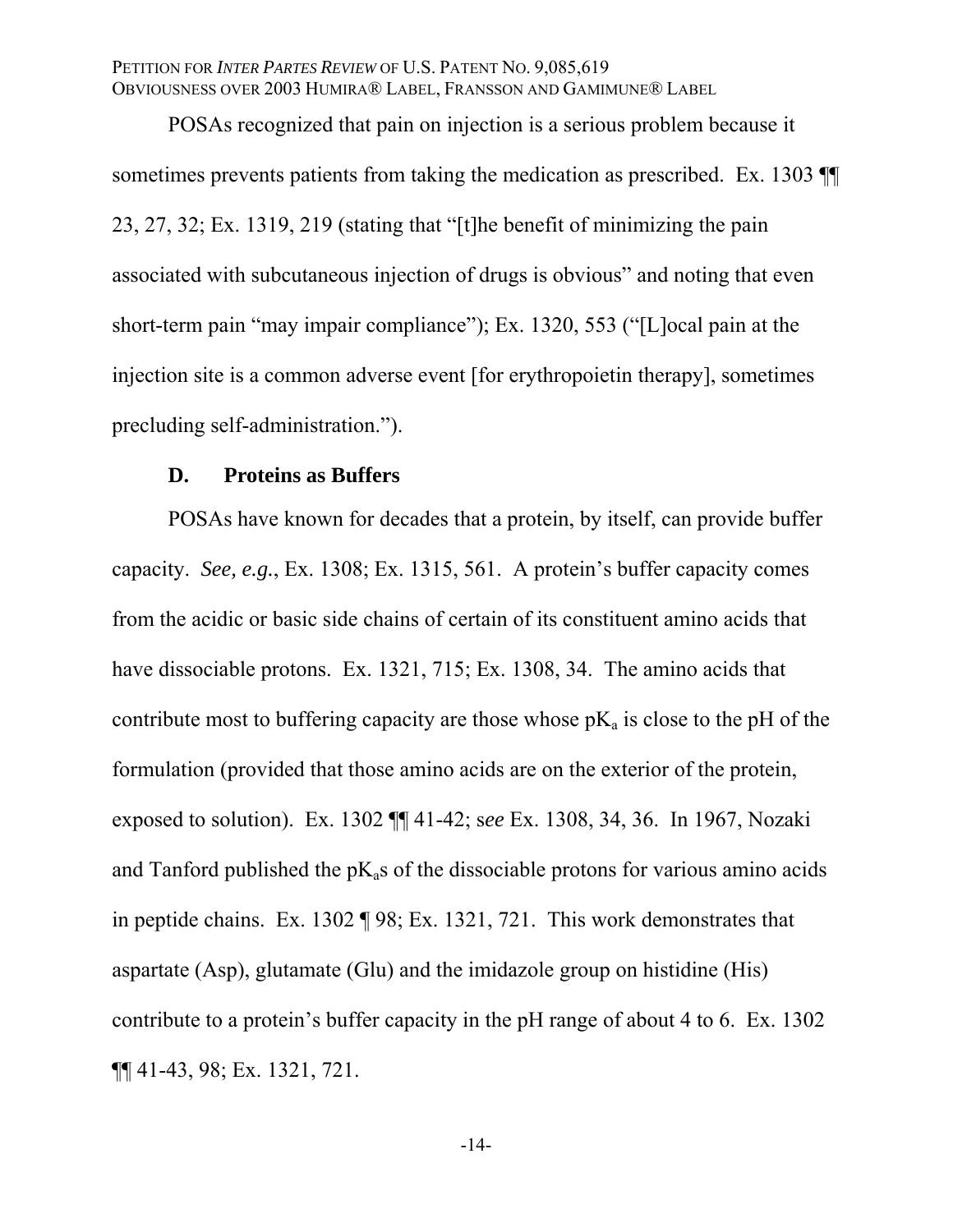POSAs understood that a protein's buffer capacity will increase with protein concentration and also with the number of amino acids in each protein molecule that have dissociable protons with a  $pK_a$  near the pH of the solution. Ex. 1302  $\P\P$ 41-44; *see also* Ex. 1322, 749–50 (demonstrating that a protein's buffer capacity increases with concentration and indicating that buffer capacity is proportional to the number of the protein's proton binding sites); Ex. 1321, 715; Ex. 1308, 34. Indeed, as early as 1922, it was recognized that the amount of buffer capacity contributed by a protein is dependent on the concentration of protein in the formulation. Ex. 1302  $\P$  43; Ex. 1315, 539 ("It is evident . . . that the buffer effect . . . is proportional to the total molecular concentration of the buffer.").

Most protein therapeutics do not contain a sufficiently high concentration of protein for the protein itself to provide sufficient buffering capacity. Ex. 1302 ¶ 45. Indeed, before November 2007, the vast majority of commercially-available liquid therapeutic antibody formulations had a low protein concentration (less than 15 mg/ml). *Id.* ¶¶ 45, 106; Ex. 1316, Appendix (IPR Pages 19-43). A POSA would not have expected those low-concentration proteins to provide sufficient buffer capacity to be the *sole* source of pH control for such formulations. Ex. 1302 ¶ 45. Accordingly, most commercially-available liquid therapeutic antibody formulations marketed as of November 2007 included a separate buffering system. *Id.*

-15-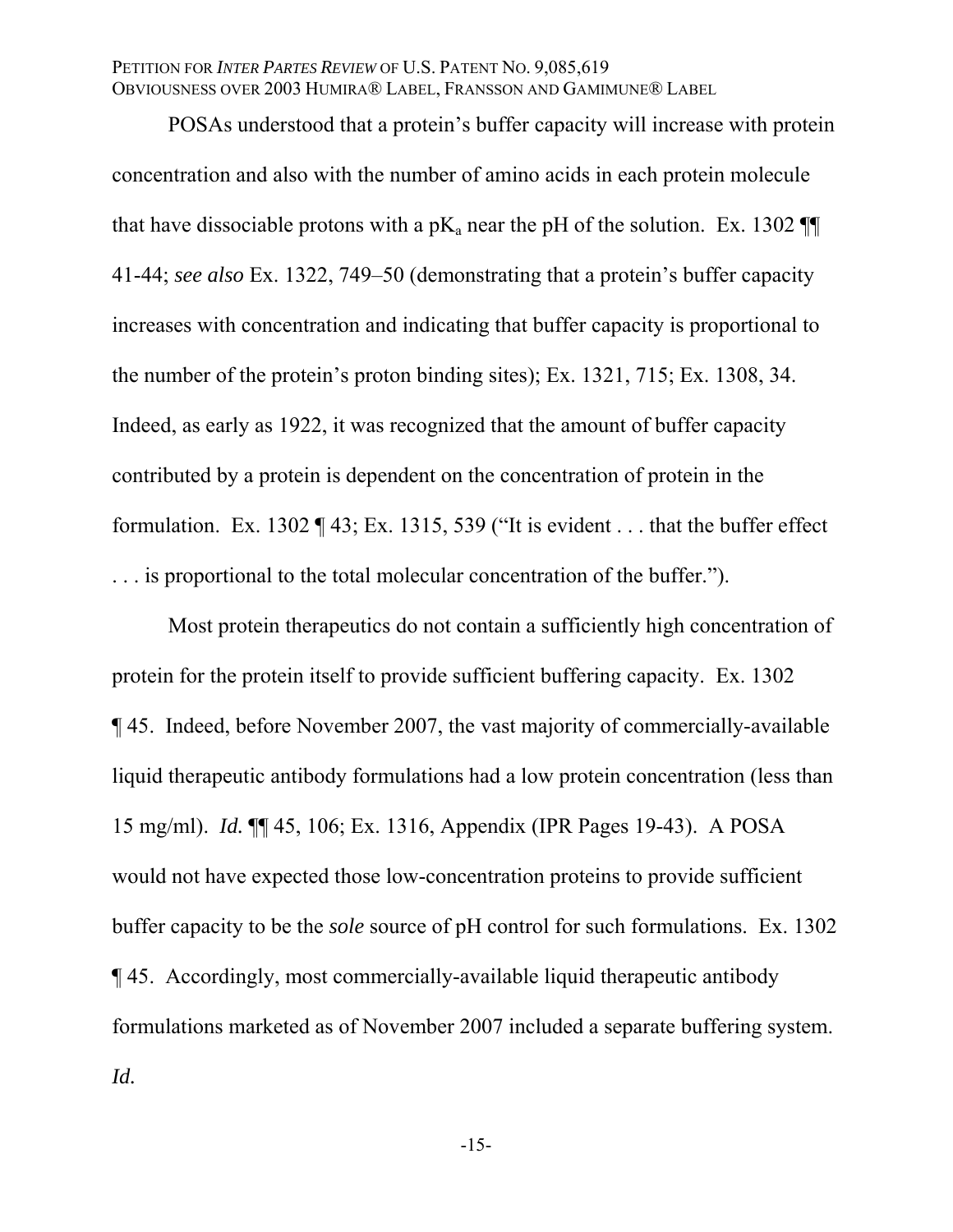Well before November 2007, however, commercially-available human plasma-derived immunoglobulin products such as Gamimune® were formulated at high protein concentrations and without a separate buffering system. Ex. 1302  $\P$ 47-52; Ex. 1309, 595-97. Many such immunoglobulin products are used to treat patients with immunodeficiency by providing a complete array of functional IgG antibodies. Ex. 1302 ¶ 48; Ex. 1307, 925 ("Gamimune® N, 5% supplies a broad spectrum of opsonic and neutralizing IgG antibodies for the prevention or attenuation of a wide variety of infectious diseases."). Accordingly, the formulation must be effective for a wide variety of IgG antibodies, regardless of the antigen recognized by each antibody. Ex. 1302 ¶ 48.

Other plasma-derived immunoglobulin products carry enhanced levels of antibodies to a particular antigen and are used when that type of antibody is indicated. *Id.* at ¶ 52; *see, e.g.*, Ex. 1323, 14–16 (BayTet® product: enriched in anti-tetanus antibody, to treat tetanus exposure). A series of such products, enriched in antibodies to different antigens, can all employ the same concentration, formulation pH, and excipients. Ex. 1302 ¶ 52. As one example, the products BayHep®, BayRab®, BayRho®, and BayTet® are all formulated at a pH of 6.4 – 7.2, an antibody concentration of 150-180 mg/mL, and with the amino acid glycine as the sole excipient. Ex. 1302 ¶ 52; Ex. 1323, 6-16. Thus, BayHep®, BayRab®,

-16-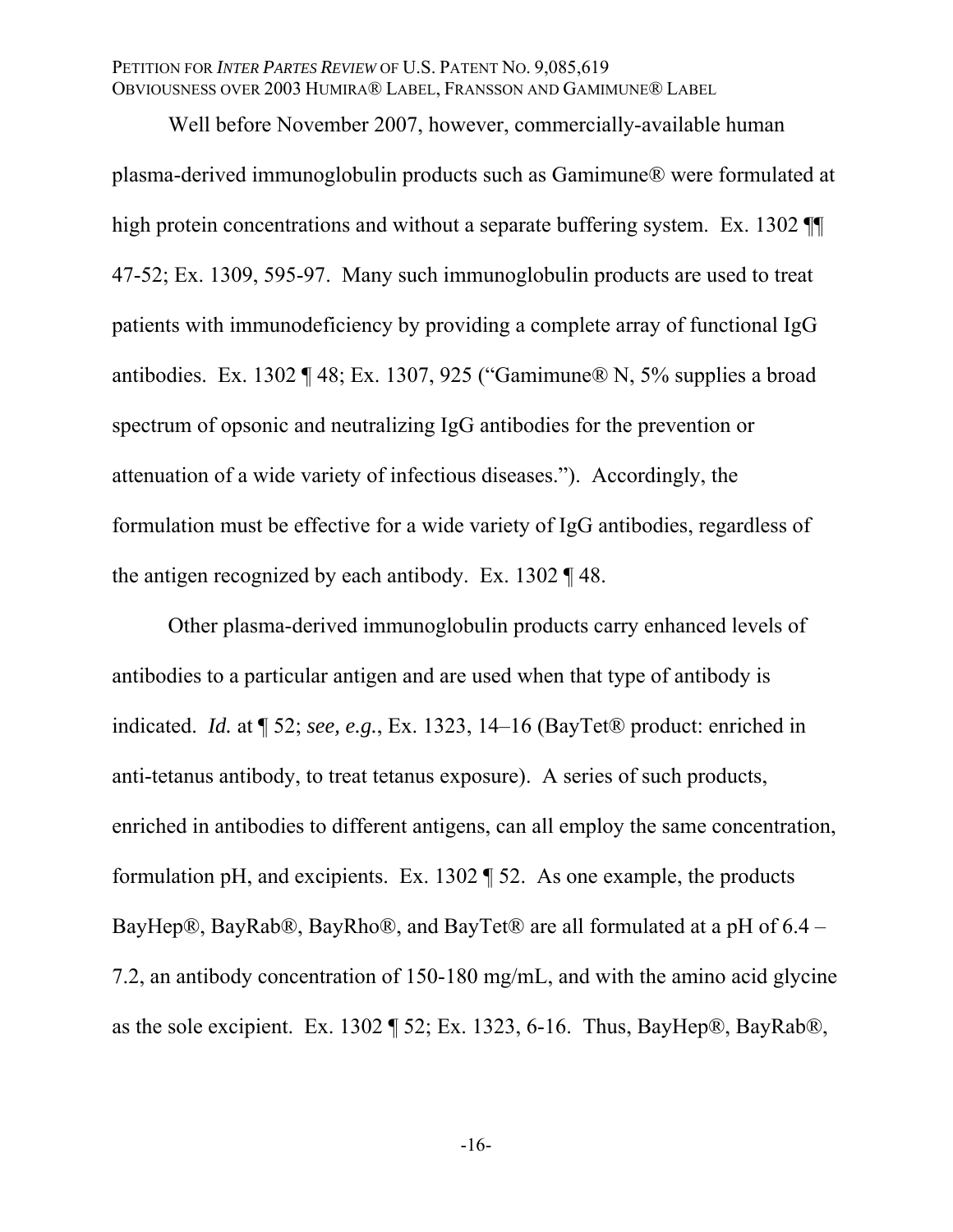BayRho®, and BayTet® all do not include a buffering system. Ex. 1302 ¶ 52; Ex. 1323, 6-16.

Gamimune® is an example of a non-specialized immunoglobulin product (i.e., it delivers a broad spectrum of antibodies, without enrichment for antibodies to a particular antigen). Ex. 1307, 925. Gamimune® was marketed as an aqueous solution containing 5% protein (*i.e.*, 50 mg/mL) and maltose (a tonicity modifier), but without a buffering system. Ex. 1302 ¶ 49; Ex. 1307, 925. At least 98% of the protein in Gamimune® was IgG antibodies. Ex. 1302 ¶¶ 49, 77; Ex. 1307, 925; *see also* Ex. 1324, S374 (reporting Gamimune® "is >99% IgG"). The remaining protein was mostly serum albumin, along with trace amounts of IgA and IgM antibodies. Ex. 1302 ¶ 77; Ex. 1307, 925. "The distribution of IgG subclasses is similar to that found in normal serum,"  $(Ex. 1307, 925)$ , meaning that about 65% of the IgG is of the IgG1 subclass, Ex. 1325, 101; Ex. 1302 ¶ 78. The Gamimune® label reports that "the buffer capacity of Gamimune® N, 5% is 16.5  $mEq/L$  ( $\sim 0.33$  $mEq/g$  of protein)," demonstrating that POSAs understood that the concentrated protein itself provides the buffering capacity of the formulation. Ex. 1307, 925; Ex. 1302 ¶¶ 49, 79.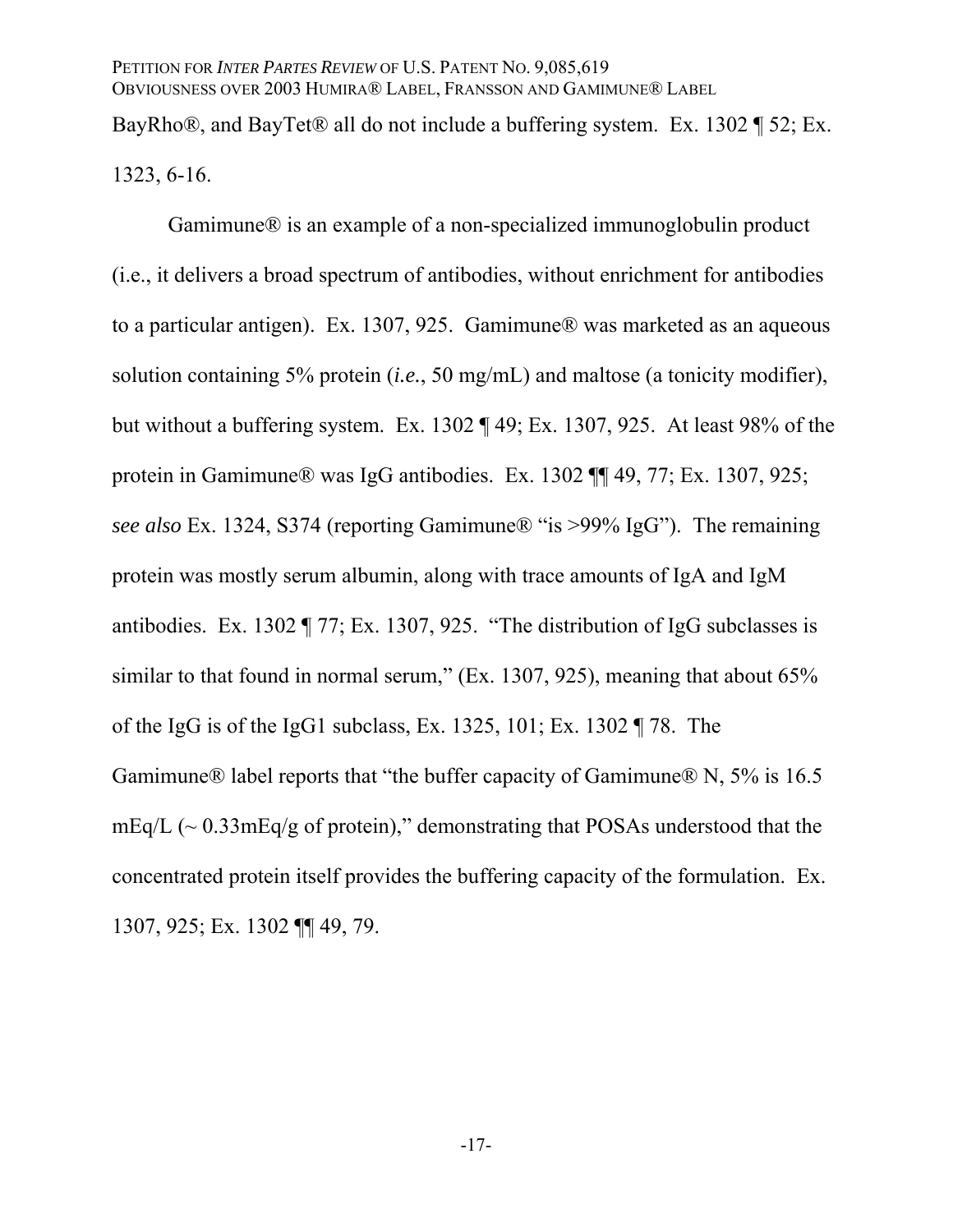### **VI. THE '619 PATENT**

### **A. Overview of the '619 Patent**

The '619 patent, entitled "Anti-TNF Antibody Formulations," was filed on October 3, 2014, and claims priority through a series of continuation applications to a provisional application filed on November 30, 2007. The challenged claims are directed to aqueous pharmaceutical formulations comprising a) 50–200 mg/ml of an anti-TNF alpha antibody having certain sequence fragments of adalimumab, and b) water, "wherein the formulation does not comprise a buffering system." *See* Ex. 1301, 152:16-32 (Claim 16).

The '619 specification describes methods and compositions formulating proteins in water. *Id.* at 3:34-37. The '619 patent focuses on removing all excipients, so that the protein is formulated in water with no other excipients or additives. Ex. 1302 ¶ 59; *see, e.g.*, Ex. 1301, 3:34-50, 10:57-61, 28:58-62 ("The aqueous formulation of the invention does not rely on standard excipients, e.g., a tonicity modifier, a stabilizing agent, a surfactant, an anti-oxidant…."). The '619 patent notes that the omission of ionic excipients of all types (not just buffers) is particularly advantageous. *See, e.g.*, Ex. 1301, 28:62-64 ("In other embodiments of the invention, the formulation contains water, one or more proteins, and no ionic excipients (e.g., salts, free amino acids)."), *see also* 45:39-42.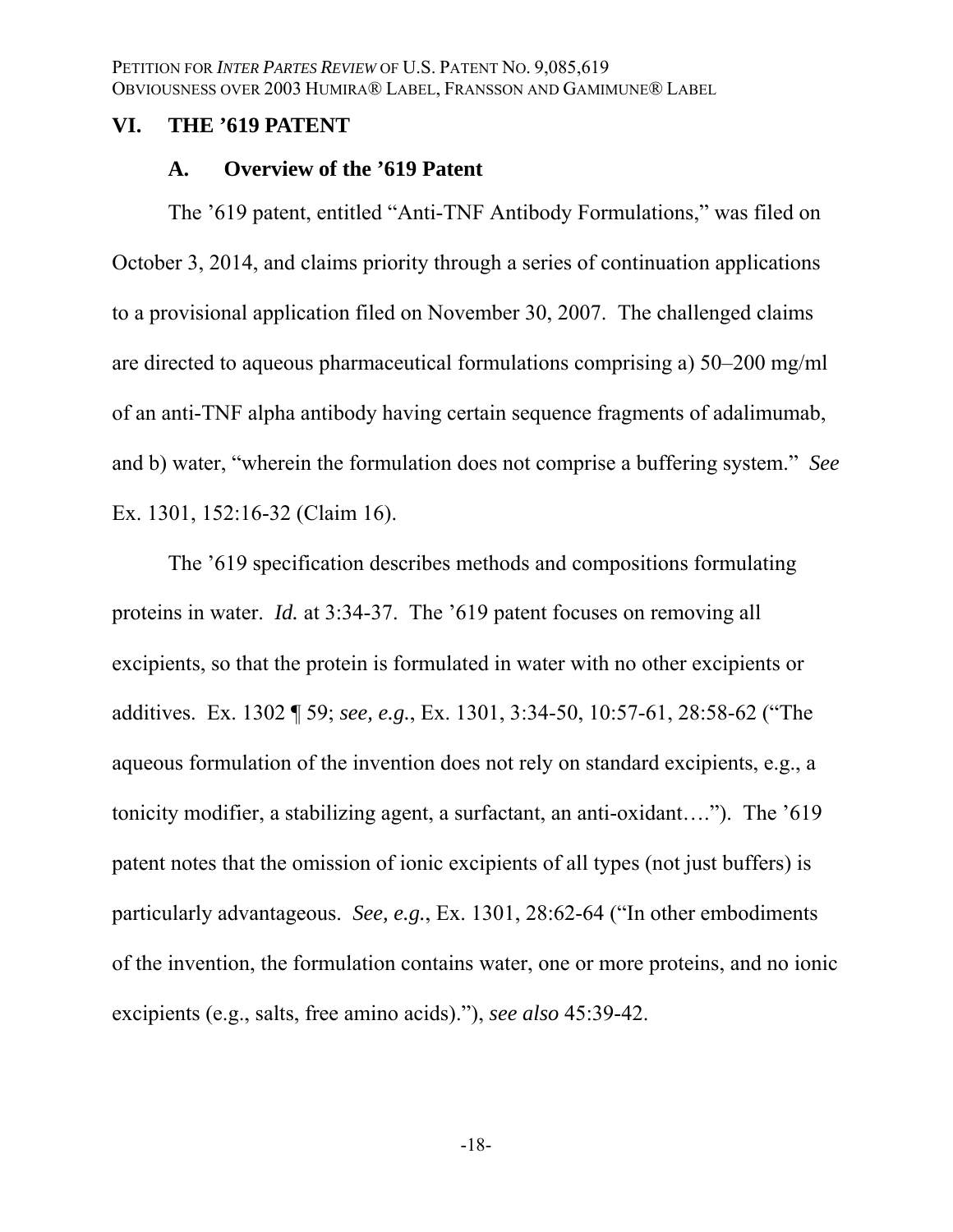The formulations are achieved using diafiltration ("DF") or

ultrafiltration/diafiltration ("UF/DF"). *Id.* at 3:37-42, 9:28-46. These techniques were well-known in the art. *Id.* at 23:52-56 ("DF/UF may be performed in accordance with conventional techniques known in the art using water, e.g, WFI, as the DF/UF medium (e.g., Industrial Ultrafiltration Design and Application of Diafiltration Processes, Beaton & Klinkowski, J. Separ. Proc. Technol., 4(2) 1-10 (1983))."); *see also* Ex. 1302 ¶ 60. DF and UF/DF employ a size exclusion filter that allows solvent and small-molecule excipients to pass through, but retains the protein. Ex. 1301, 9:21-50; 22:44-51; *see also* Ex. 1302 ¶ 60. Ultrafiltration may be used to increase the concentration of the protein; diafiltration involves the addition of more solvent to the protein side of the filter to reduce the concentration of filter-permeable excipients. Ex. 1301, 9:21-46; 22:44-24:3; Ex. 1302 ¶ 60.

To prepare the compositions of the alleged invention, a first formulation of protein, which contains excipients, is diafiltered using water so that the concentration of excipients is greatly reduced. Ex. 1301, 3:37-42. In Example 1, for instance, an adalimumab formulation containing citrate-phosphate buffers, sodium chloride, and mannitol is diafiltered using a five-fold volume exchange with water to remove the excipients. *Id.* at 40:45-41:11. Theoretically, this filtration approach could have removed no more than 96.875% of the excipients. *Id.* at 43:48–60. Had the applicants used "constant volume diafiltration," the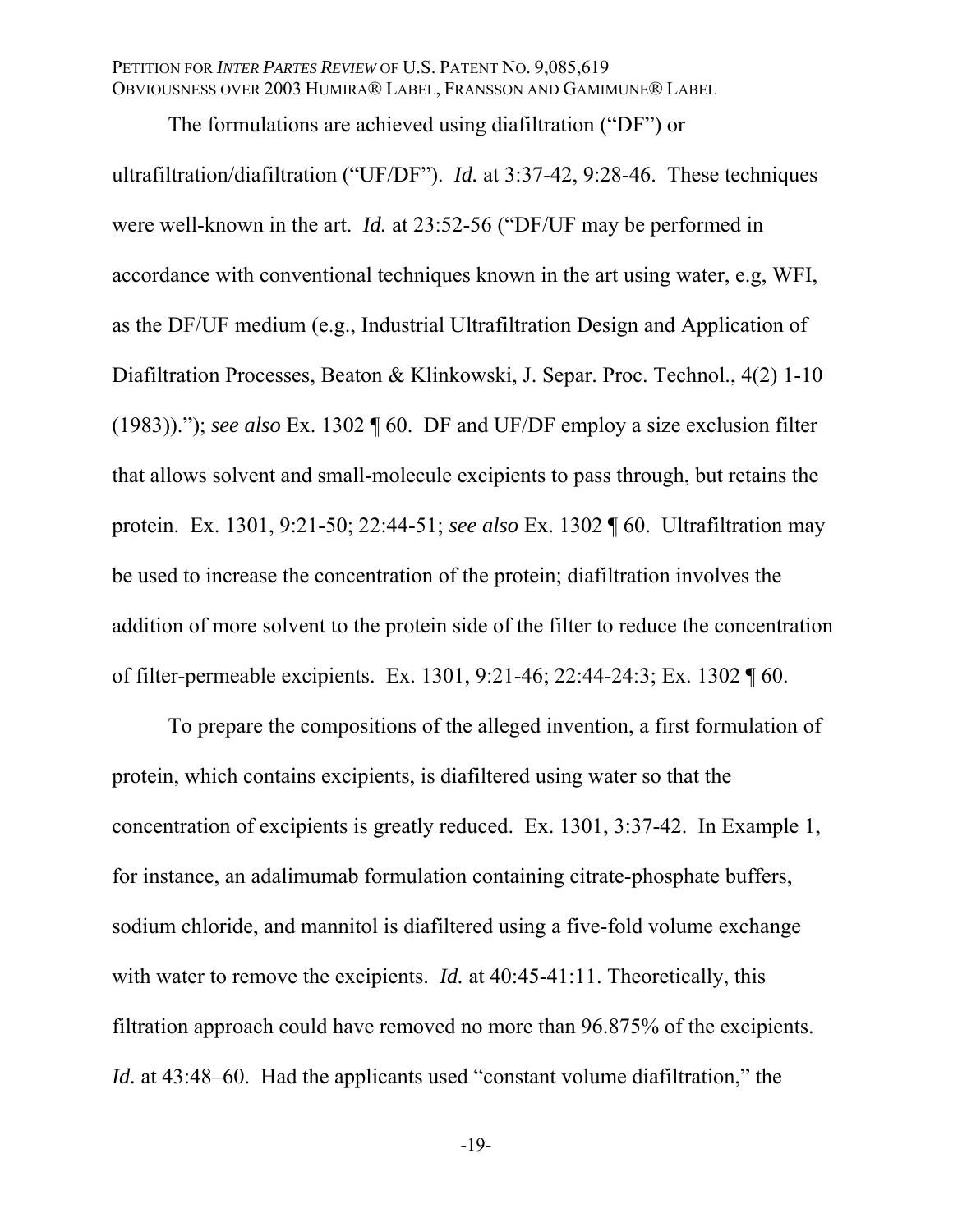PETITION FOR *INTER PARTES REVIEW* OF U.S. PATENT NO. 9,085,619 OBVIOUSNESS OVER 2003 HUMIRA® LABEL, FRANSSON AND GAMIMUNE® LABEL *theoretical* reduction in excipients would have increased to 99.3%. *Id.* The specification acknowledges that it would have been impossible to remove all excipients by the techniques described in the '619 patent. *See id.* at 10:61–63 ("[T]he total elimination of small molecules cannot be achieved in an absolute sense by DF/UF processing  $\dots$ .").

While the claims and certain examples of the '619 patent focus on anti-TNF alpha antibodies (and in some cases adalimumab, specifically), the '619 specification asserts that a wide-range of proteins (including antibodies) can be prepared in an excipient-free formulation. *See, e.g.*, Ex. 1301, 5:16-17 ("Any protein may be used in the methods and compositions of the invention."). Specifically, the '619 patent specification states that the following antibodies can be used in such formulations:

> 1D4.7 (anti-IL-12/anti-IL-23; Abbott Laboratories), 2.5 (E)mg1 (anti-IL-18; Abbott Laboratories), 13C5.5 (anti-1′-13; Abbott Laboratories), J695 (anti-IL-12; Abbott Laboratories), Afelimomab (Fab 2 anti-TNF; Abbott Laboratories), Humira (adalimumab (D2E7); Abbott Laboratories), Campath (Alemtuzumab), CEA-Scan Arcitumomab (fab fragment), Erbitux (Cetuximab), Herceptin (Trastuzumab), Myoscint (Imciromab Pentetate), ProstaScint (Capromab Pendetide), Remicade (Infliximab), ReoPro (Abciximab), Rituxan (Rituximab), Simulect (Basiliximab), Synagis (Palivizumab), Verluma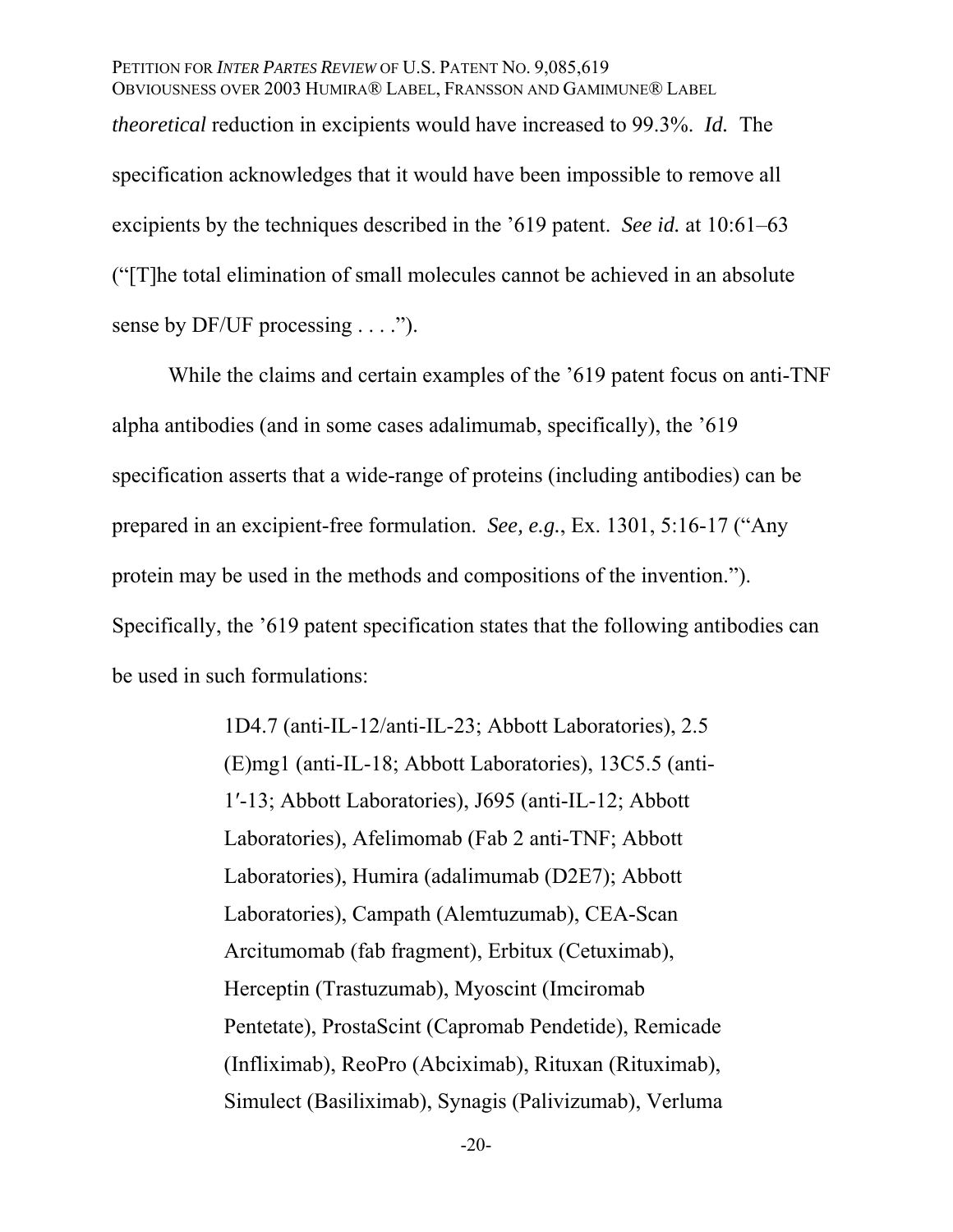(Nofetumomab), Xolair (Omalizumab), Zenapax (Daclizumab), Zevalin (Ibritumomab Tiuxetan), Orthoclone OKT3 (Muromonab-CD3), Panorex (Edrecolomab), and Mylotarg (Gemtuzumab ozogamicin) golimumab (Centocor), Cimzia (Certolizumab pegol), Soliris (Eculizumab), CNTO 1275 (ustekinumab), Vectibix (panitumumab), Bexxar (tositumomab and I131 tositumomab) and Avastin (bevacizumab).

*Id.* at 32:19-37. Thus, the '619 specification asserts that a wide-range of proteins (including antibodies) can be prepared in an excipient-free formulation; it does not indicate that adalimumab carries unique formulation requirements that differentiate it from the other proteins listed in the '619 specification. Ex. 1302 ¶ 59.

#### **B. The Prosecution History**

The '619 patent issued on July 21, 2015 from U.S. App. No. 14/506,576, which was filed on October 3, 2014 ("the '576 application"). Through a chain of continuation applications, the '619 patent claims priority to U.S. Provisional App. No. 61/004,992, which was filed on November 30, 2007. Ex. 1301, 1:5-15 (Related Applications). Neither Fransson nor Gamimune® was before the Patent Office during prosecution of the '619 patent. Ex. 1301 (References Cited).

AbbVie first presented the challenged claims in a preliminary amendment filed November 21, 2014 in the '576 application. Ex. 1326, 293 (application claim 41 corresponds to issued claim 16). Prior to the filing of that preliminary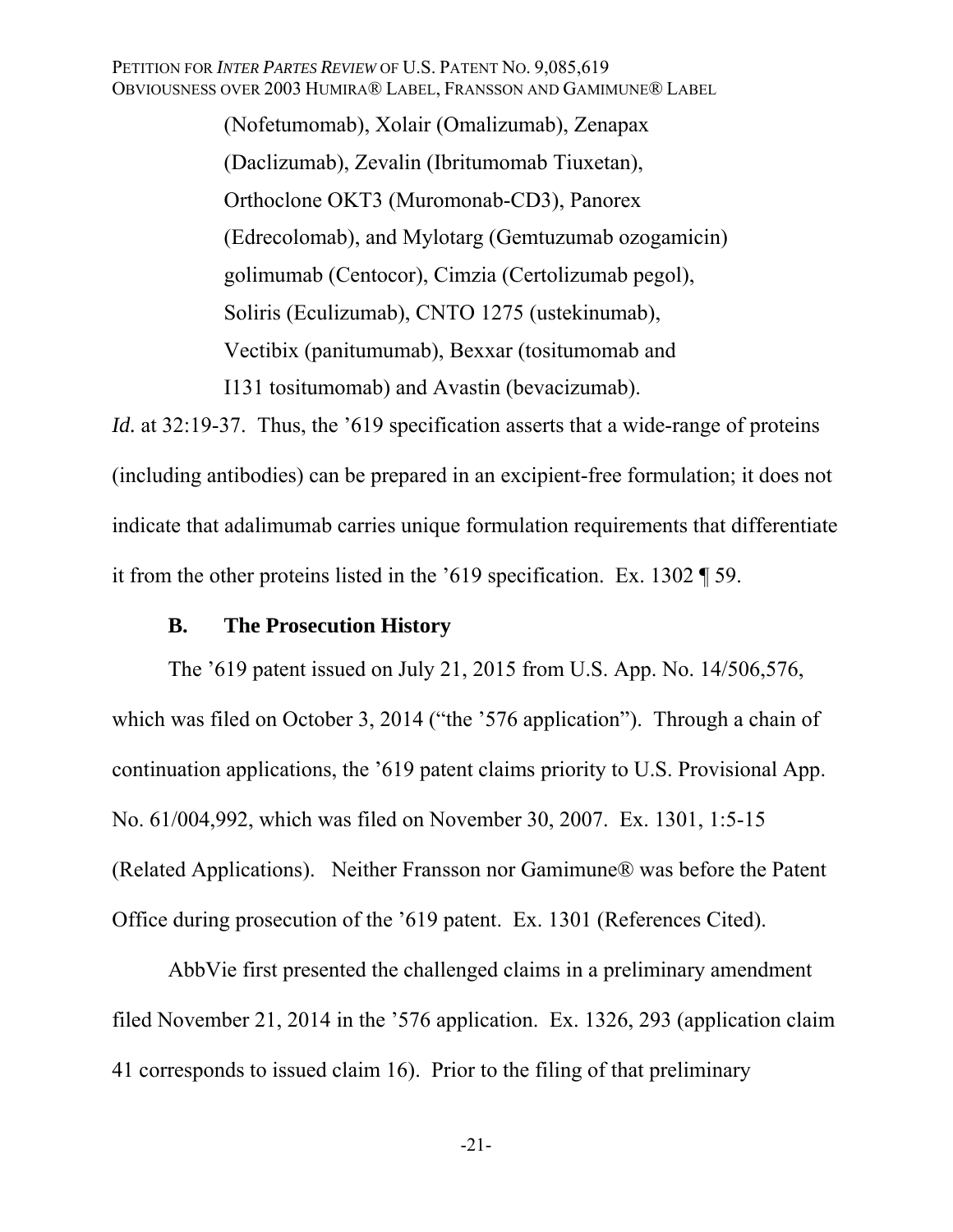PETITION FOR *INTER PARTES REVIEW* OF U.S. PATENT NO. 9,085,619 OBVIOUSNESS OVER 2003 HUMIRA® LABEL, FRANSSON AND GAMIMUNE® LABEL amendment, none of the applications in the priority chain of the '619 patent had included claims requiring the absence of a "buffering system," as opposed to excluding all ionizable excipients. Ex. 1327, 202–04, 271–73, 950–54, 1038–42; Ex. 1328, 4–14, 261–269, 1695–1704, 1735–49, 1868–88, 1946–69; Ex. 1329, 145–54.

#### **C. The Challenged Claims**

Coherus challenges claims 16–19 and 24–30. Independent claim 16 recites pharmaceutical formulations that do not comprise a "buffering system" but do comprise water and 50 to 200 mg/ml of an antibody having certain sequence fragments of adalimumab. The claim's "comprising" language encompasses compositions that include non-buffer excipients, whether ionic or non-ionic. Claims 17 and 18 limit the antibody more specifically to adalimumab, claim 19 requires the addition of "a non-ionizable excipient," and claims 24–30 limit the pH range.

#### **VII. LEVEL OF SKILL IN THE ART**

As of November 30, 2007, the education and experience level of a person of ordinary skill in the art who would have been asked to design a pharmaceutical antibody formulation would have had an advanced degree in biology, biochemistry, or chemistry (or related discipline). Ex. 1302 ¶¶ 62-63. This person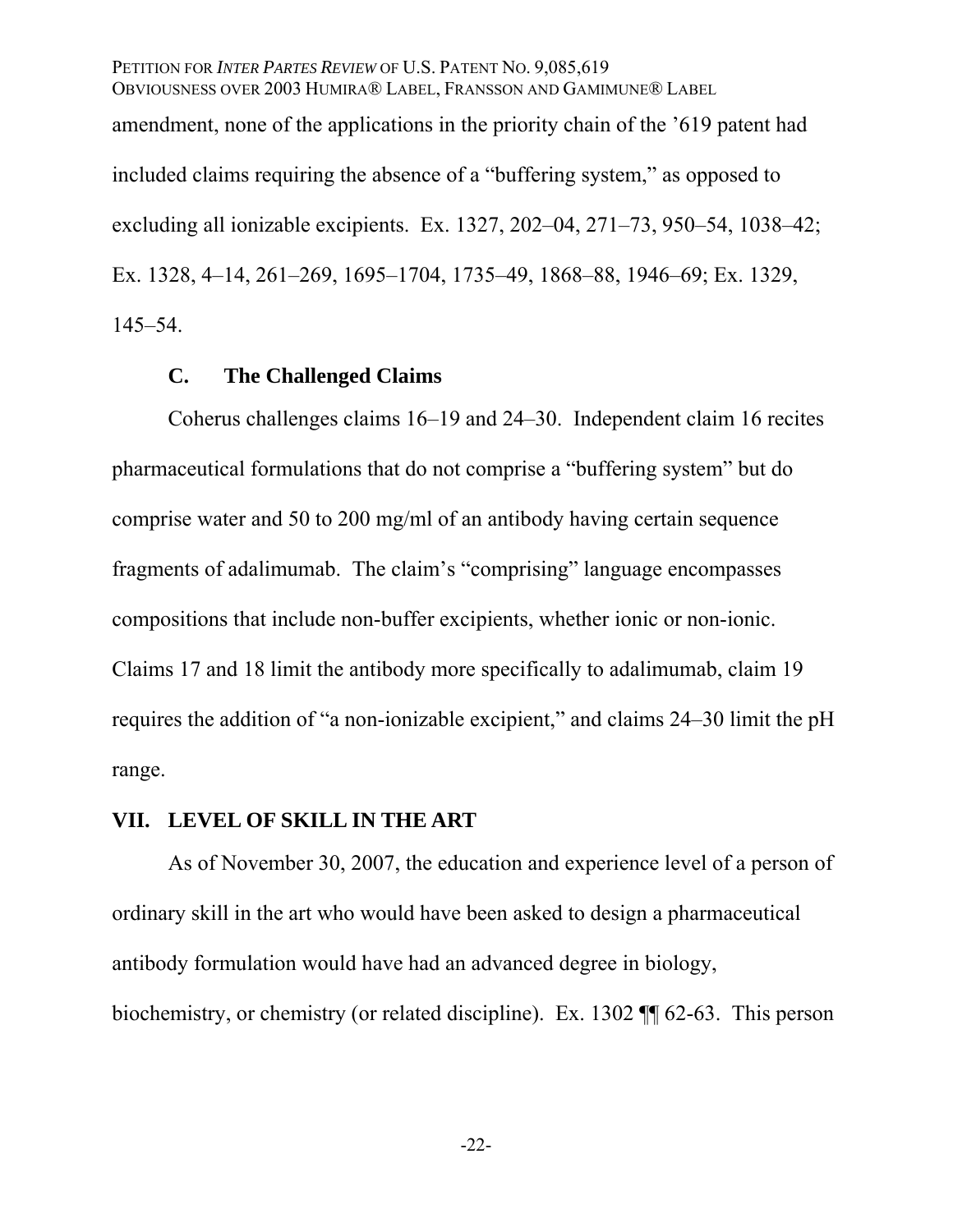PETITION FOR *INTER PARTES REVIEW* OF U.S. PATENT NO. 9,085,619 OBVIOUSNESS OVER 2003 HUMIRA® LABEL, FRANSSON AND GAMIMUNE® LABEL also would have had at least two years of experience preparing formulations of proteins suitable for therapeutic use. *Id*.

## **VIII. CLAIM CONSTRUCTION**

Claims are interpreted using the broadest reasonable interpretation in light of the specification in which they appear. 37 C.F.R. § 42.100(b); *see also Cuozzo Speed Techs., LLC v. Lee*, 136 S. Ct. 2131, 2146 (2016).

The only claim term that requires construction is the phrase "does not comprise a buffering system," which appears in independent claim 16. The broadest reasonable interpretation of this term, as understood by a POSA in light of the description in the '619 patent specification, is "contains no more than a *de minimis* amount of extrinsic buffer." Ex. 1302 **[1]** 65-66. This definition is supported by the intrinsic evidence.

The '619 patent explains that the claimed formulations are produced by subjecting antibody compositions containing buffers and other excipients to filtration techniques that remove the excipients. Ex. 1302 ¶¶ 60-61; Ex. 1301, Example 1 (Col. 40 *et seq.*). As the '619 patent acknowledges, the techniques it references cannot remove *all* the buffering system components. There will always be some amount of buffer, however small, remaining in the solution. Ex. 1301, 10:61–63 ("[T]he total elimination of small molecules cannot be achieved in an absolute sense by DF/UF processing  $\dots$ "); Ex. 1302 [[1] 61, 66 (explaining that

-23-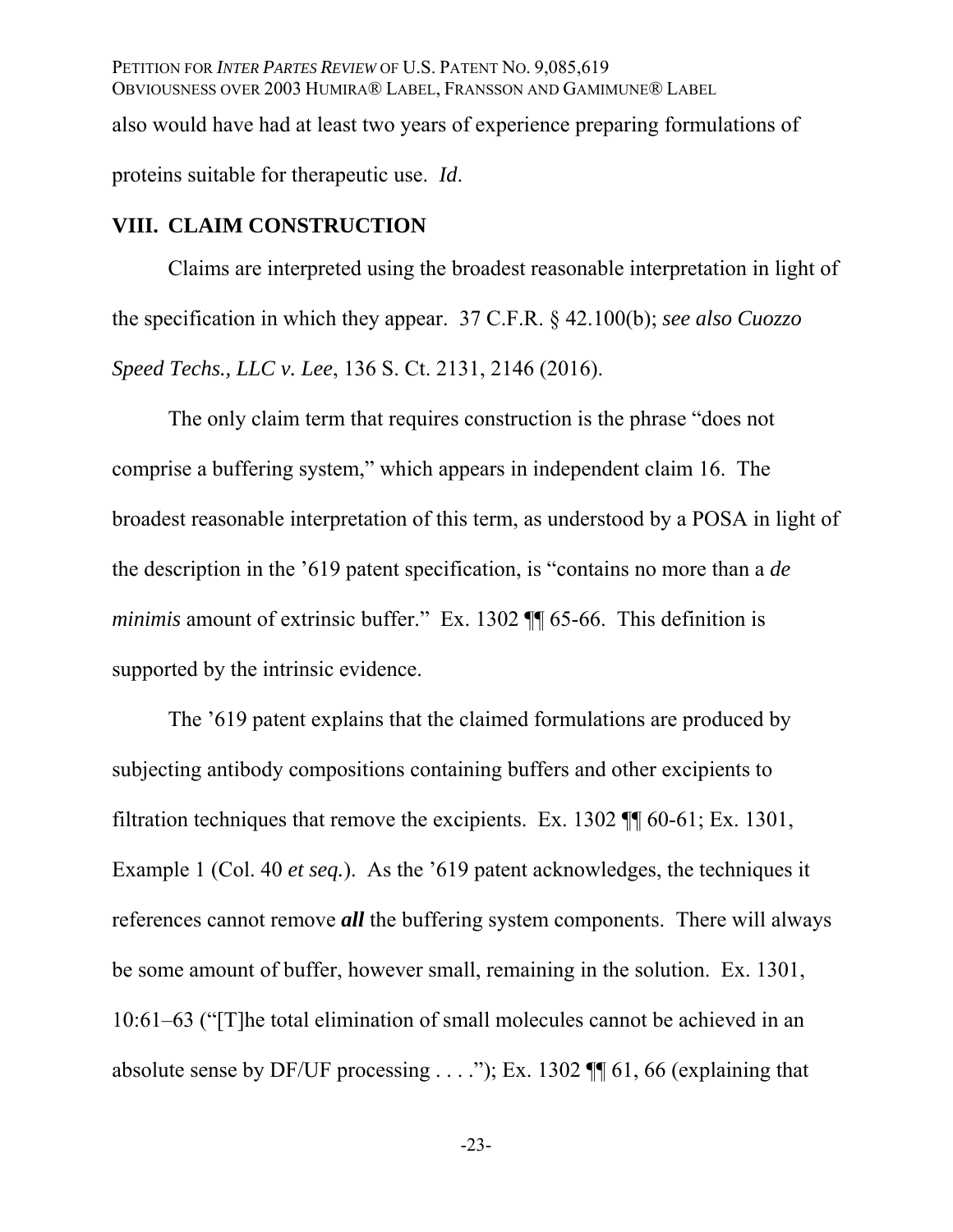protein-solute interactions limit the ability to remove buffer components); Ex.

1330, 2333-34, 2339.

Therefore, the phrase "does not comprise a buffering system" encompasses formulations that have a *de minimis* amount of buffer components, such as the small amounts of citrate and phosphate that would remain in the formulations of the '619 patent. Ex. 1302 ¶¶ 65-66.

# **IX. THE CHALLENGED CLAIMS ARE UNPATENTABLE AS OBVIOUS OVER THE 2003 HUMIRA® LABEL IN VIEW OF FRANSSON AND THE GAMIMUNE® LABEL**

Obviousness is a question of law based on underlying factual findings,

including: (1) "the level of ordinary skill in the pertinent art"; (2) "the scope and

content of the prior art"; (3) the "differences between the prior art and the claims at

issue"; and (4) "secondary considerations" of nonobviousness, such as

"commercial success, long felt but unsolved needs, failure of others," and

unexpected results. *KSR Int'l Co. v. Teleflex, Inc.*, 550 U.S. 398, 406 (2007)

(quoting *Graham v. John Deere Co.*, 383 U.S. 1, 17–18 (1966)).

## **A. Claims 16-18 Are Obvious Over the 2003 Humira® Label in View of Fransson and the Gamimune® Label**

Claim 16 of the '619 patent (the only independent claim challenged) recites "[a]n aqueous pharmaceutical formulation comprising" four elements:

[1] "an anti-tumor necrosis factor alpha antibody comprising [certain amino acid sequences of **adalimumab**]";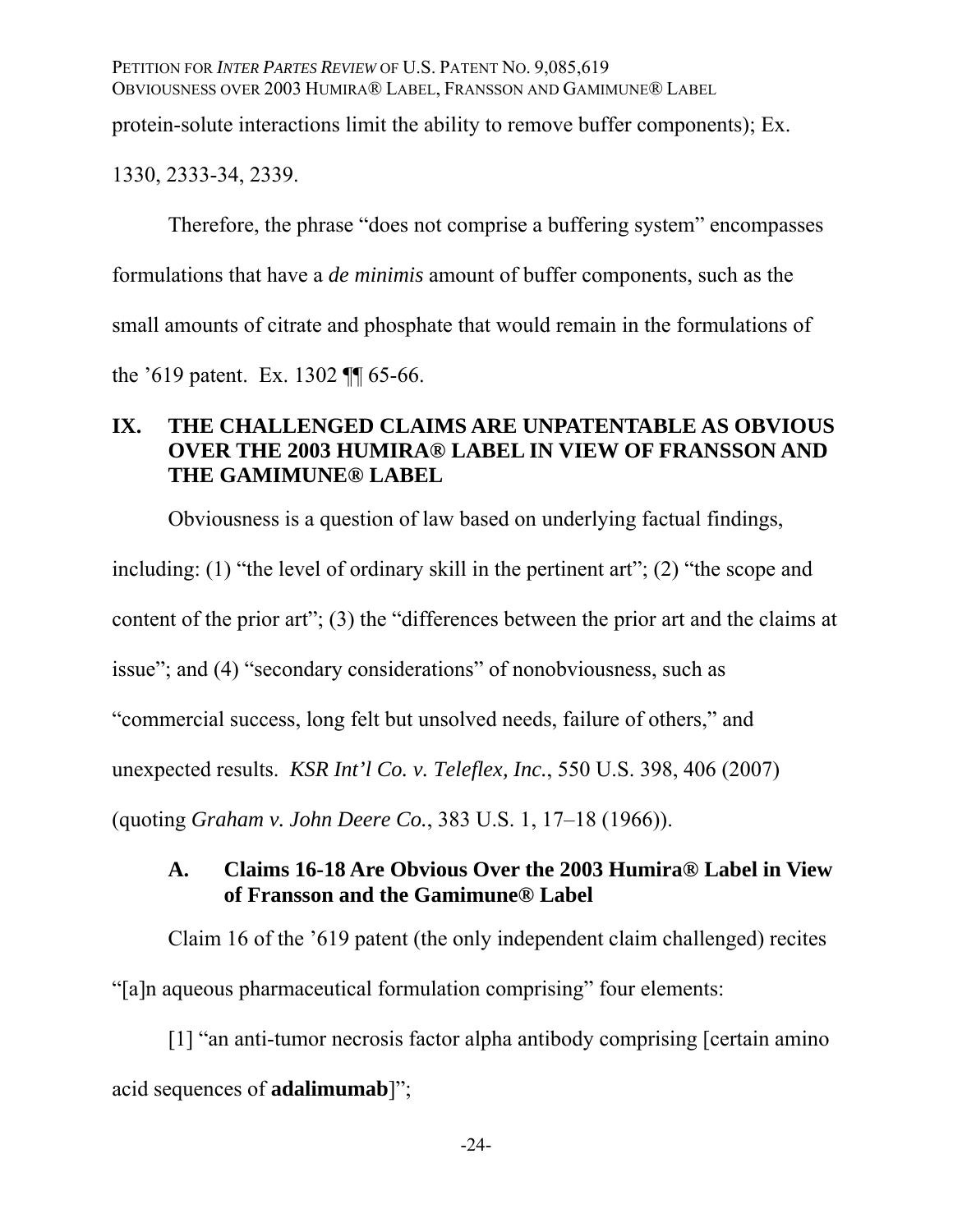[2] "wherein the concentration of the antibody is **50 to 200 mg/ml**"; and

[3] "**water**";

[4] "wherein the formulation **does not comprise a buffering system**." Ex. 1301, 152:15-33; Ex. 1302 ¶ 84; *Compare* Ex. 1301, SEQ ID Nos 3-8, *with* Ex. 1331, SEQ ID Nos 3-8 . The claim therefore covers *any* aqueous formulation containing 50-200 mg/mL adalimumab that does not include a buffer.

Claim 17 depends from claim 16 and requires certain additional amino acid sequences, which are also present in adalimumab. Ex. 1301, 152:34-37; Ex. 1302 ¶ 118; *Compare* Ex. 1301, SEQ ID Nos 1-2, *with* Ex. 1331, SEQ ID Nos 1-2 . Claim 18 depends from claim 17 and requires "wherein the antibody is adalimumab." Ex. 1301, 152:38-39; Ex. 1302 ¶ 118. Thus, the antibody required by each of claims 16-18 is satisfied by a disclosure of adalimumab. *See* 35 U.S.C. § 112, ¶4 (requiring that a dependent claim further limit the claim from which it depends).

## **1. The only difference between the 2003 Humira® Label and the challenged claims is the presence of a buffering system**

The 2003 Humira® Label discloses an aqueous pharmaceutical formulation comprising 50 mg/mL adalimumab and water. Ex. 1302 ¶¶ 68, 85; Ex. 1305, 470 ("Each 0.8 mL HUMIRA contains 40 mg adalimumab … and Water for Injection"). The 2003 Humira® Label discloses that the formulation contains a citrate-phosphate buffer. Ex. 1302 ¶¶ 68, 85; Ex. 1305, 470. As discussed in the

-25-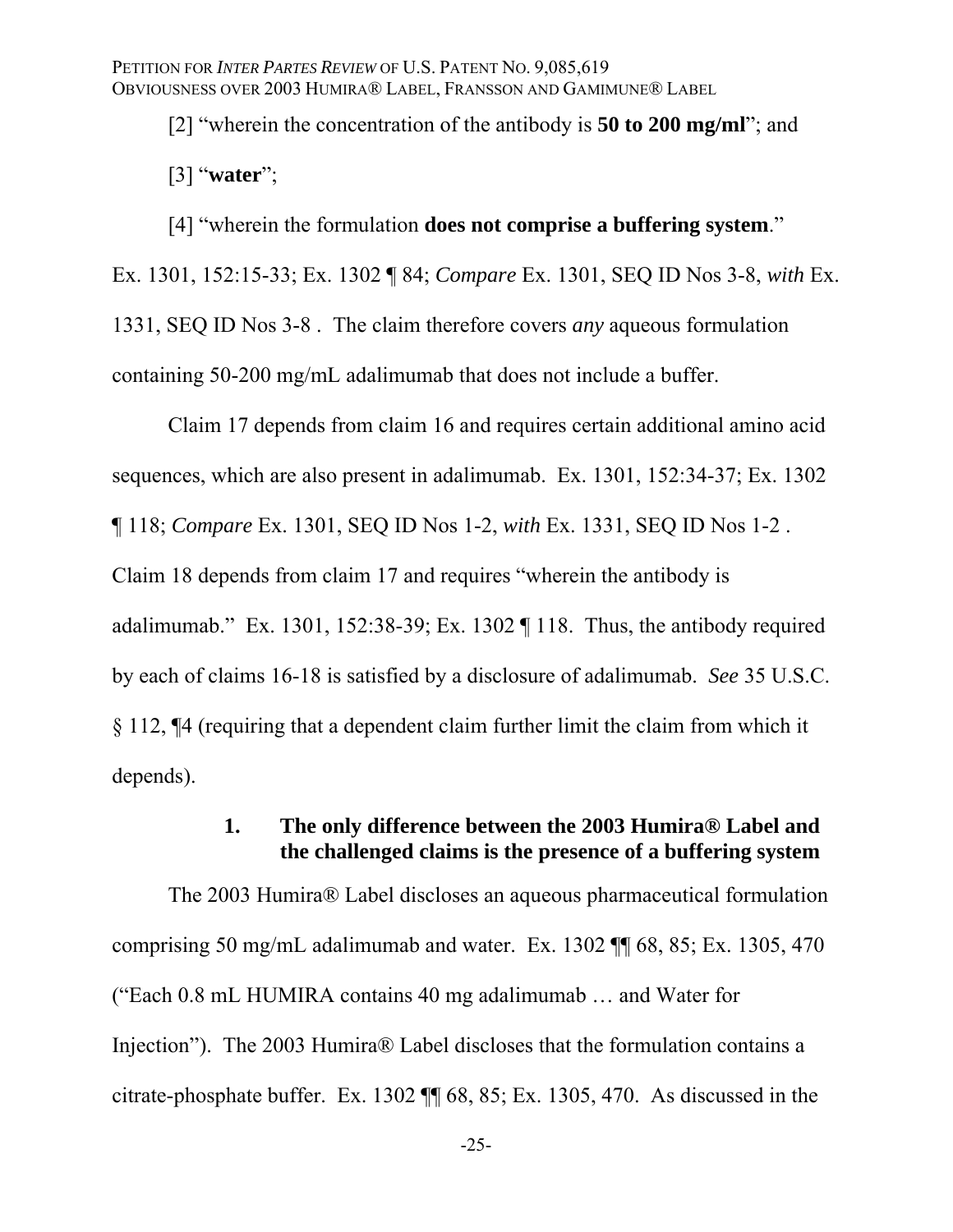PETITION FOR *INTER PARTES REVIEW* OF U.S. PATENT NO. 9,085,619 OBVIOUSNESS OVER 2003 HUMIRA® LABEL, FRANSSON AND GAMIMUNE® LABEL following sections, it would have been obvious to a POSA to remove the citratephosphate buffering system to reduce injection pain and to simplify the formulation, and a POSA would have had a reasonable expectation of success in doing so.

The Supreme Court has instructed that "[w]hen there is a design need or market pressure to solve a problem and there are a finite number of identified, predictable solutions, a person of ordinary skill has good reason to pursue the known options within his or her technical grasp." *KSR*, 550 U.S. at 421. If one of those known options "leads to the anticipated success, it is likely the product not of innovation but of ordinary skill and common sense." *Id.* In other words, it is likely obvious. *Id.*

That is the situation here. A POSA would have been motivated to remove or replace Humira®'s buffer system, because Humira® causes pain on injection. Ex. 1302 ¶¶ 69, 86-89; Ex. 1303 ¶¶ 36-37. A POSA would have recognized that the citrate-phosphate buffer system was the likely cause of that pain. Ex. 1304, 1012; Ex. 1302 ¶¶ 88-89; Ex. 1303 ¶¶ 32-35, 38-41.

A POSA also would have recognized that the extraneous buffer system was unnecessary to control pH in a formulation containing a high concentration of IgG antibody (e.g., the 50 mg/mL adalimumab in Humira®), because Gamimune® and similar products were commercially available in aqueous, buffer-free formulations

-26-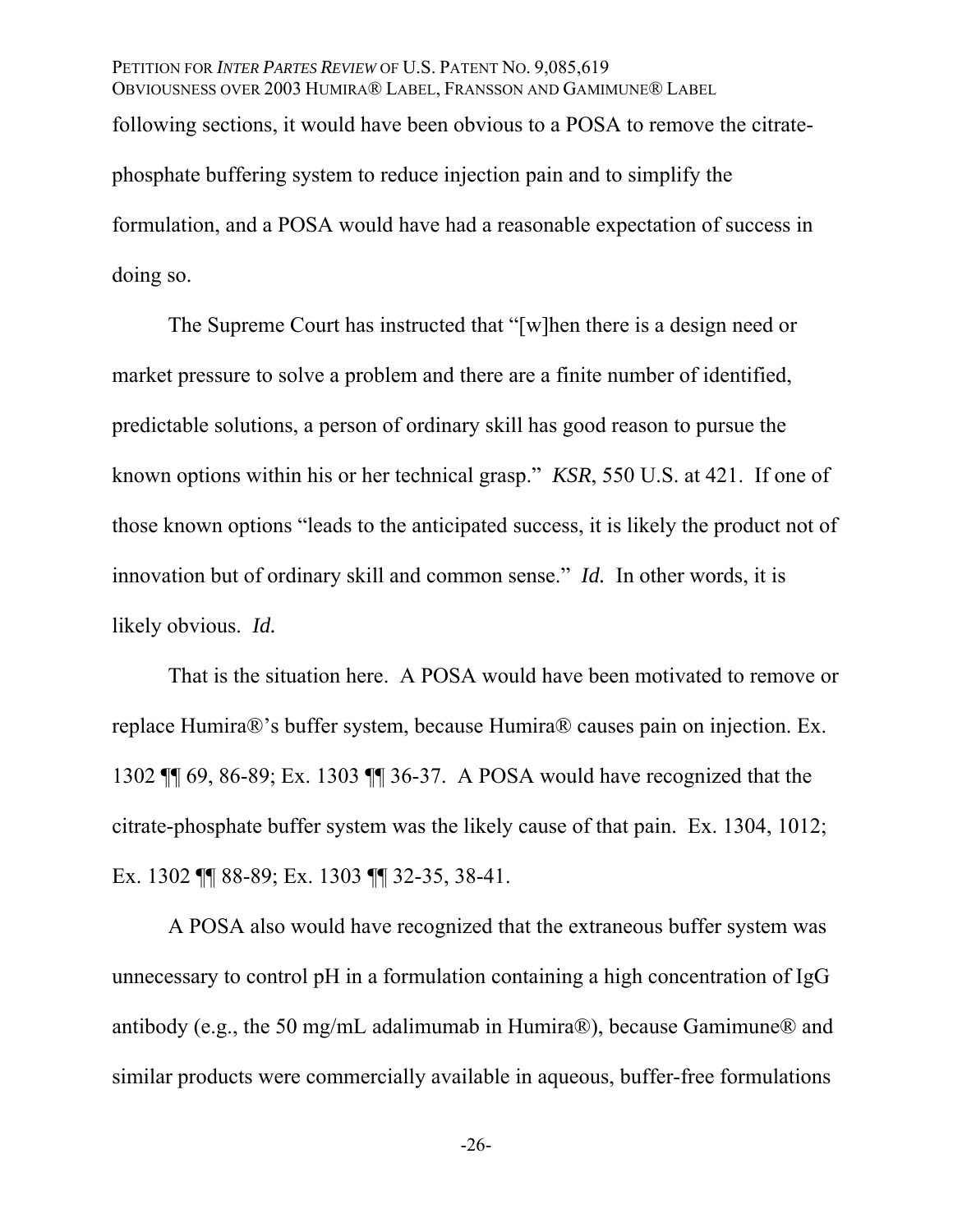# PETITION FOR *INTER PARTES REVIEW* OF U.S. PATENT NO. 9,085,619 OBVIOUSNESS OVER 2003 HUMIRA® LABEL, FRANSSON AND GAMIMUNE® LABEL containing about 50 mg/mL IgG antibodies (i.e., 5% protein solution). Ex. 1302 ¶¶ 95-106, 116; Ex. 1307, 925; Ex. 1332, 6. The 50 mg/mL protein in Gamimune® (98% of which is IgG) was known to impart so much buffer capacity that an extraneous buffering system would have been undesirable. Ex. 1302 ¶¶ 93-94; Ex. 1307, 925 (analyzing the ability of whole blood to neutralize the formulation); Ex. 1309, 597 ("As the solutions are not buffered, the pH is normalized on infusion, and, as a result, has little or no consequence in the recipient.").

A buffer-free formulation containing 50mg/mL of IgG antibody therefore was a known, technically feasible option. Ex. 1302 ¶¶ 47-52, 95-106; Ex. 1307, 925. Applying a buffer-free formulation like that disclosed in the Gamimune® Label to 50 mg/mL adalimumab simply solved a known problem (pain due to buffer components) using a known solution (elimination of the extraneous buffer). Ex. 1302 ¶¶ 88-90, 94-95, 100-106, 116. The buffer-free formulations of adalimumab claimed in claims 16-18 of the '619 patent therefore would have been obvious to a POSA. *See KSR*, 550 U.S. at 421.

## **2. A POSA would have been motivated to remove Humira®'s buffer system to reduce injection site pain**

A POSA would have been motivated to remove Humira®'s buffer system, because Humira® caused pain on injection. A POSA would have understood that the most likely source of that pain was the citrate-phosphate buffer. Ex. 1302 ¶¶ 87-89; *see also* Ex. 1303 ¶¶ 32-35, 38-41.

-27-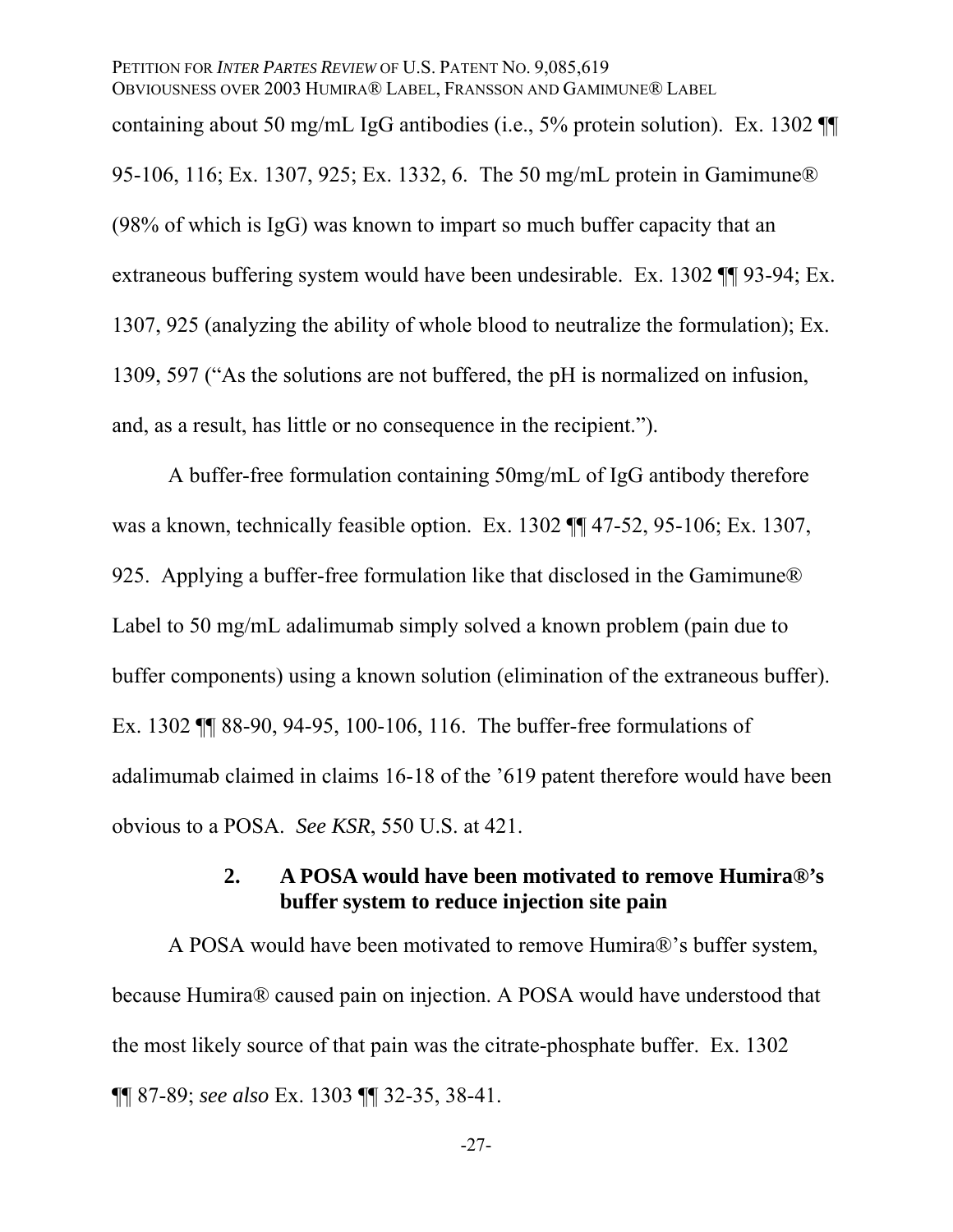The Humira® Label itself discloses, in Table 4, that 12% of patients reported injection site pain as an adverse event during clinical trials. Ex. 1305, 472. As Dr. Sherry points out, "this number is not the proportion of patients who experienced pain, but rather the percentage of patients who experienced pain to such a degree that they felt it necessary to report it." Ex. 1303 ¶ 28. The label also states that 12% of patients receiving placebo in Humira® clinical trials reported injection site pain. Ex. 1305, 472. POSAs knew that the pain associated with Humira® injections was more intense than just the discomfort associated with the penetration of the needle into the skin, and that the medication itself caused a burning sensation. *See* Section IX.A.2.a *infra*. The fact that patients receiving placebo reported injection site pain at the same rate as patients receiving the active drug therefore informed the POSA that the cause of the pain was a formulation excipient rather than adalimumab itself. Ex. 1302 ¶¶ 69-71, 87; Ex. 1303 ¶ 28; Ex. 1312, ¶¶ 116-120, 149 (describing same 636-patient, 24-week clinical trial reported as "Study IV" in the 2003 Humira® Label, and stating placebo was "citratephosphate buffer solution without D2E7 [adalimumab]").

## **a. The pain associated with Humira® injections was known to be problematic for many patients**

 Although any subcutaneous injection may be uncomfortable (or even painful) to patients, the pain associated with injections of Humira® was known to be problematic for many patients. Ex. 1303 ¶ 26. As Dr. Sherry reports, for

-28-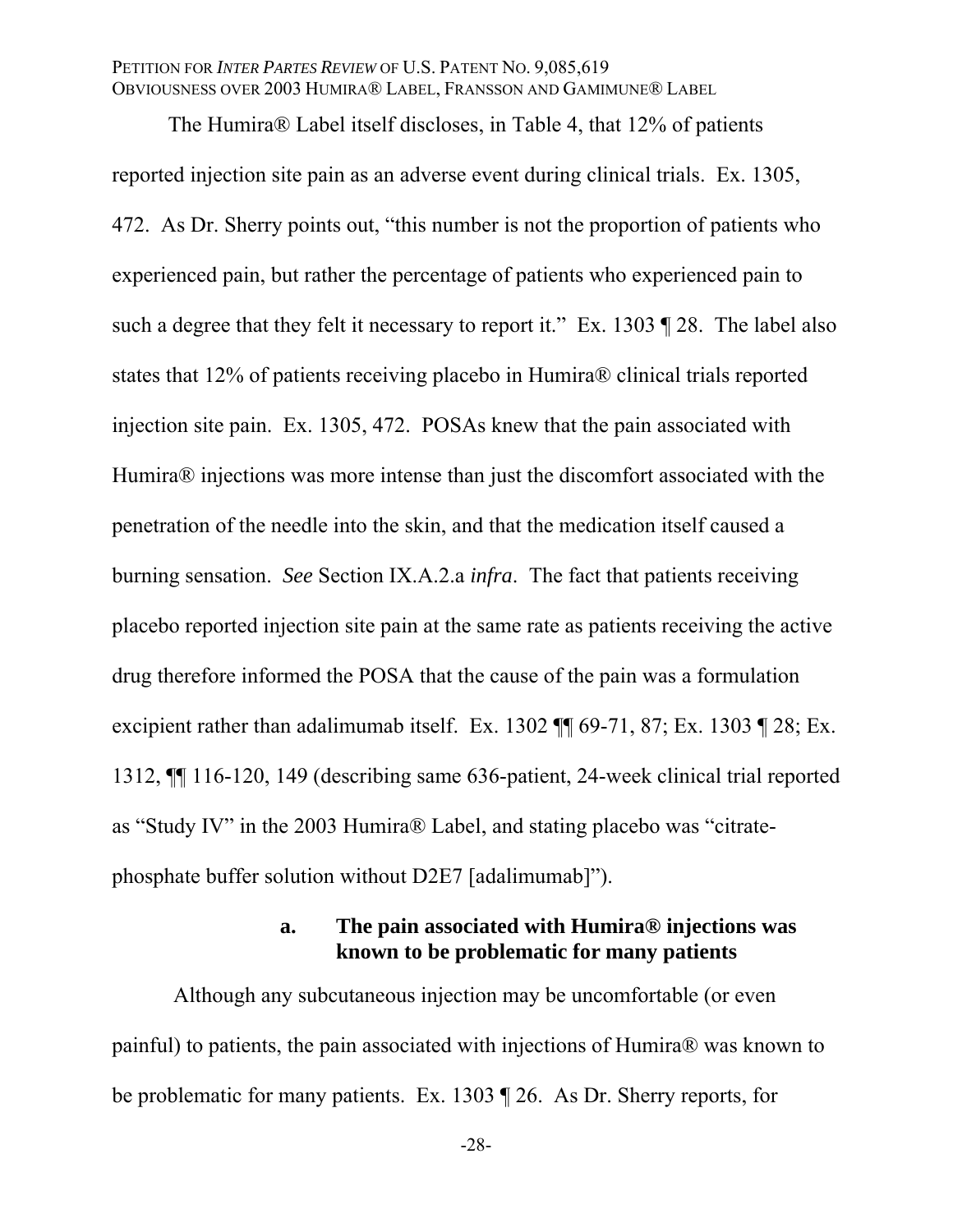site pain associated with Humira® made it difficult to adhere to the prescribed every other week injections. *Id.* at ¶¶ 22, 26-27.

Dr. Sherry's experience is consistent with literature reports and Humira® materials. For example, marketing materials for Humira® indicated that the penetration of the needle through the skin may cause slight pain or stinging, but that the medicine itself may cause a burning sensation. Ex. 1333, 5. Injection site pain also was recognized as a "major side effect" of Humira® in the literature. Ex. 1334, 8 ("The data from the phase II study for adalimumab demonstrated that injection-site pain was the major side effect with the use of that agent.").

The injection site pain associated with Humira® thus presented both patient discomfort and compliance issues. Painful injections are associated with decreased patient adherence, which presents a real problem for patient care. Ex. 1303 ¶¶ 23, 27; *see, e.g.*, Ex. 1335, S19 (Abstract) (stating that whether patients take the drug as directed is "possibly the most important factor in maintaining the benefits of anti-TNF therapy"); Ex. 1319, 218 (Abstract) ("Pain caused by subcutaneous injection is an unpleasant condition, which can limit patient compliance.").

The solution to this problem—removal of the citrate-phosphate buffering system—was widely known in the prior art.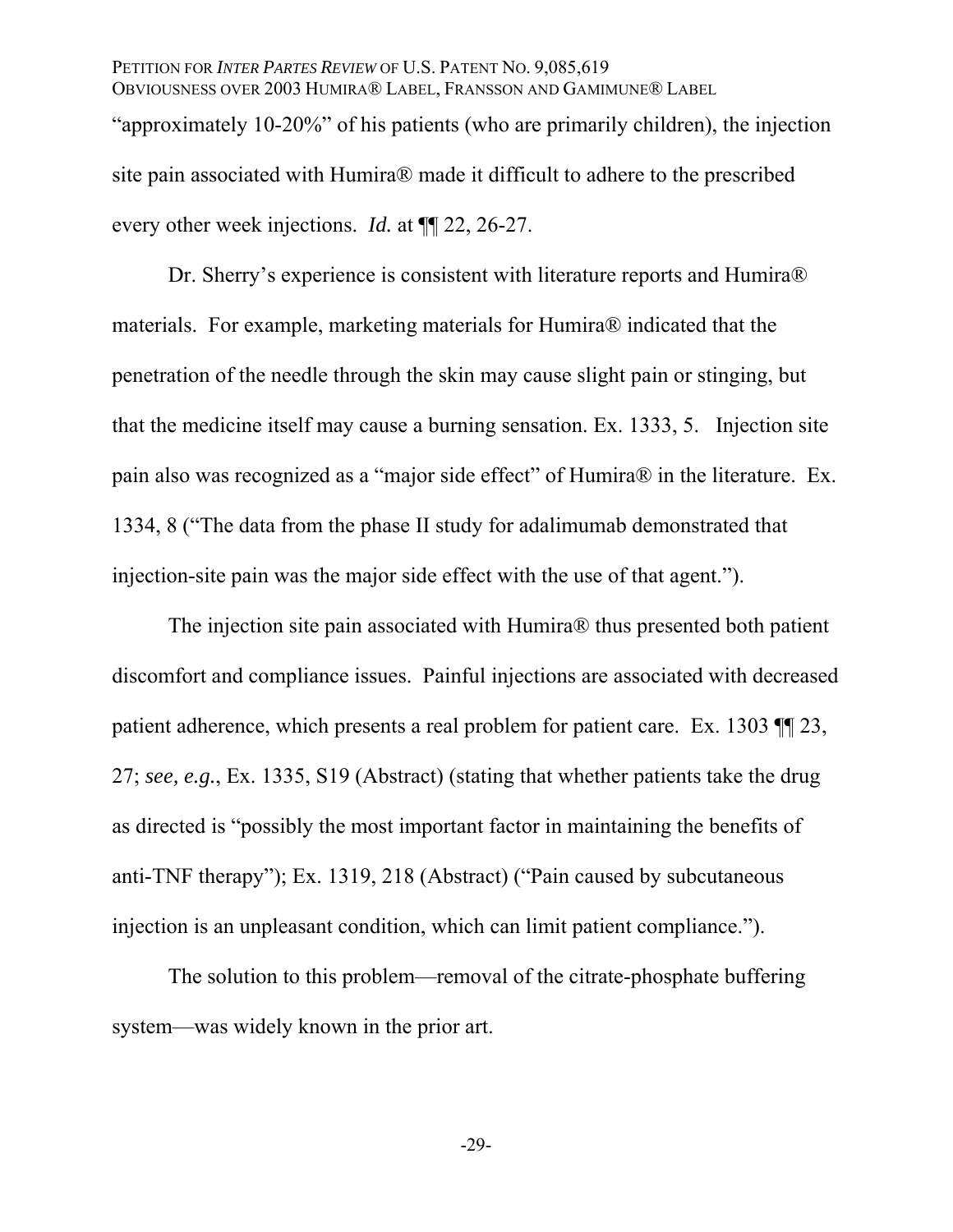## **b. The citrate-phosphate buffer in Humira® was the most likely cause of injection pain**

Citrate buffers were well known to be associated with pain on injection. Ex. 1302 ¶¶ 53, 88; Ex. 1303 ¶¶ 32-35; Ex. 1304, 1012 ("citrate buffer causes pain"); Ex. 1319, 218 (teaching that citrate buffer causes significantly more pain on injection than histidine and saline); Ex. 1316, 297 ("[C]itrate is known to cause stinging upon injection."). One study, in particular, showed that a subcutaneous drug's citrate buffer caused enough pain on injection that it sometimes precluded self-administration of the drug. *See* Ex. 1320, 553 ("[L]ocal pain at the injection site is a common adverse event, sometimes precluding self-administration," and "the local pain experienced after subcutaneous administration of epoetin alfa preparations is mainly caused by the citrate component of the buffered solution.").

Some reports also linked phosphate buffers to injection site pain. Ex. 1318, 5 ¶ 50 ("Citrate and phosphate buffers are much less preferred because [they cause] a painful reaction when injected subcutaneously."); *see* Ex. 1304, 1012. Fransson demonstrated that a high-concentration phosphate buffer system caused injection site pain when the formulation was administered at the non-physiological pH of 6. Ex. 1304, 1012 (Abstract). When the buffer capacity of the formulation was reduced, the pain was also reduced. *Id.* Fransson concluded that "for subcutaneous injection at non-physiological pH, the *buffer strength should be kept as low as possible to avoid pain upon injection*." *Id.* (emphasis added).

-30-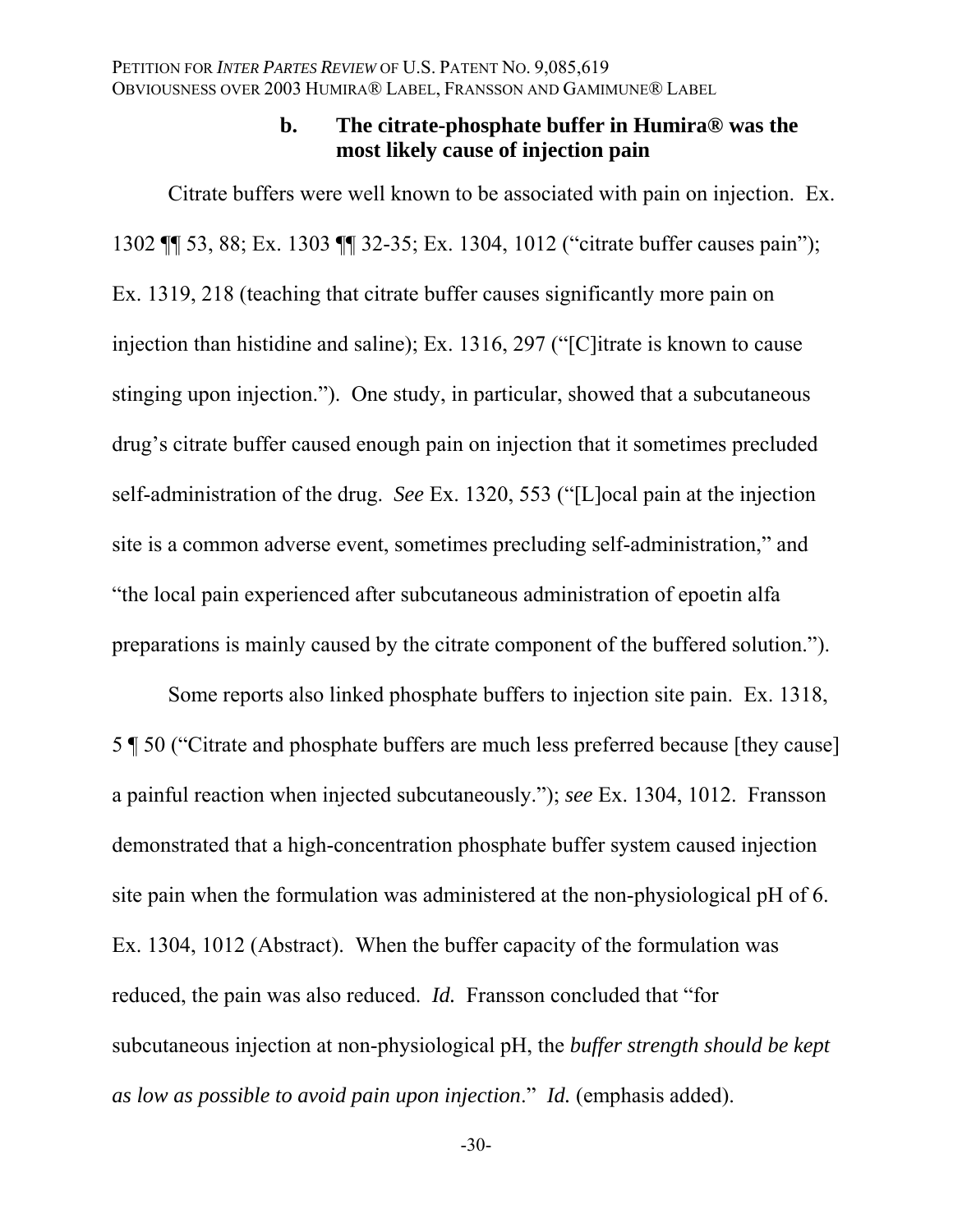Fransson's teaching applies not only to the uniquely-painful citratephosphate buffer system, but more broadly, because a formulation that adjusts rapidly to normal physiologic pH also reduces pain. *Id.* ("[W]hen a nonphysiologic pH must be used for stability reasons, a lower buffer strength enables more rapid normalization of the pH at the injection site."); Ex. 1302 ¶ 93. Given that the FDA-approved commercial formulation of adalimumab was administered at the relatively low pH of 5.2, a POSA would have known to reduce the buffering capacity as much as possible—including by eliminating extrinsic buffers—to reduce pain. Ex. 1302 ¶¶ 93-94.

While citrate and phosphate had been linked with pain on injection, a POSA would not have associated any of Humira®'s other excipients with pain on injection. Ex. 1302 ¶ 89. To the contrary, polysorbates, such as the polysorbate 80 in Humira®, had been linked with a *reduction* in pain on injection. *Id.*; Ex. 1336, 297. Therefore, a POSA would have known that Humira®'s citrate-phosphate buffer system was the most likely cause of the pain on injection. Ex. 1302 ¶ 89. As a result, a POSA would have been motivated to eliminate the citrate-phosphate buffer system. Ex. 1302 ¶¶ 87-89.

At most, a POSA had two predictable solutions available to reduce injection site pain caused by the citrate-phosphate buffer in HUMIRA: (i) identify a different extrinsic buffer system, or (ii) eliminate the extrinsic buffer and rely on

-31-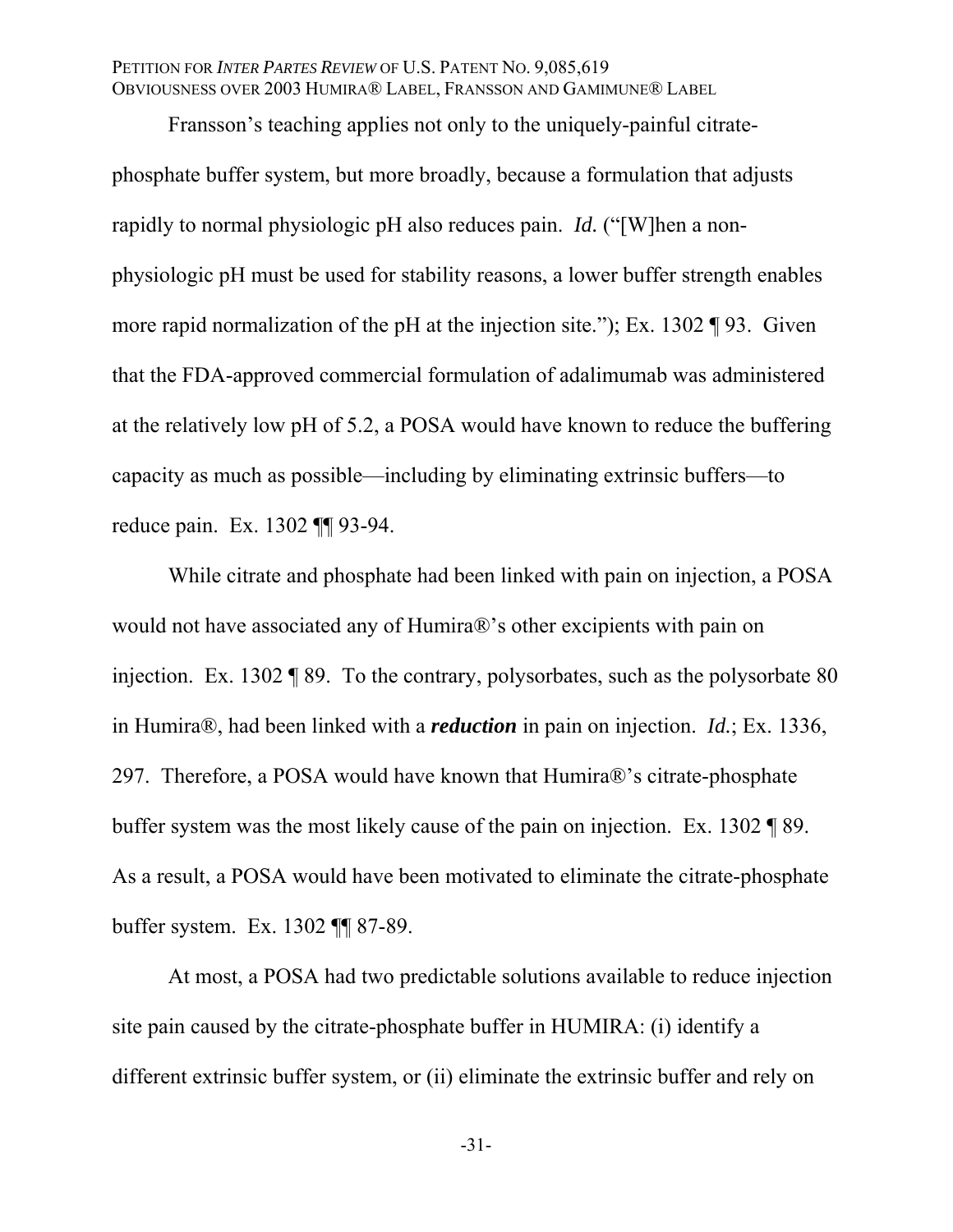PETITION FOR *INTER PARTES REVIEW* OF U.S. PATENT NO. 9,085,619 OBVIOUSNESS OVER 2003 HUMIRA® LABEL, FRANSSON AND GAMIMUNE® LABEL the high (50 mg/mL or more) concentration of antibody to provide the formulation's buffer capacity. Ex. 1302 ¶ 90. Between these two choices, the POSA had many good reasons to eliminate the extrinsic buffer altogether, as discussed further below. Ex. 1302 ¶¶ 91-94.

## **3. A POSA would have been motivated to remove Humira®'s buffer system to eliminate unnecessary excipients**

## **a. Regulatory authorities expect exclusion of unnecessary excipients**

POSAs were well aware that unnecessary excipients should not be included in a pharmaceutical formulation. Ex. 1302 ¶ 91. As stated in a textbook chapter published in 2006 by Gokarn:

> In developing any formulation, excipients need to be selected *only when their use is essential* in imparting a desired pharmaceutical effect (i.e., stability or delivery). In fact, it is a regulatory expectation that an appropriate excipient be chosen and its level (amount) in a formulation be demonstrated and justified through formulation screening an development studies.

Ex. 1316, 294-95 (emphasis added); *see also* Ex. 1337, 3 (European regulatory guidelines requiring justification of excipients). Avoiding the use of unnecessary components is a matter of safety, because the potential always exists for adverse interactions among excipients or with the patient. Ex. 1302 ¶ 91; *see also* Ex. 1338, 3 ("Substantial evidence exists that proteins can interact chemically with the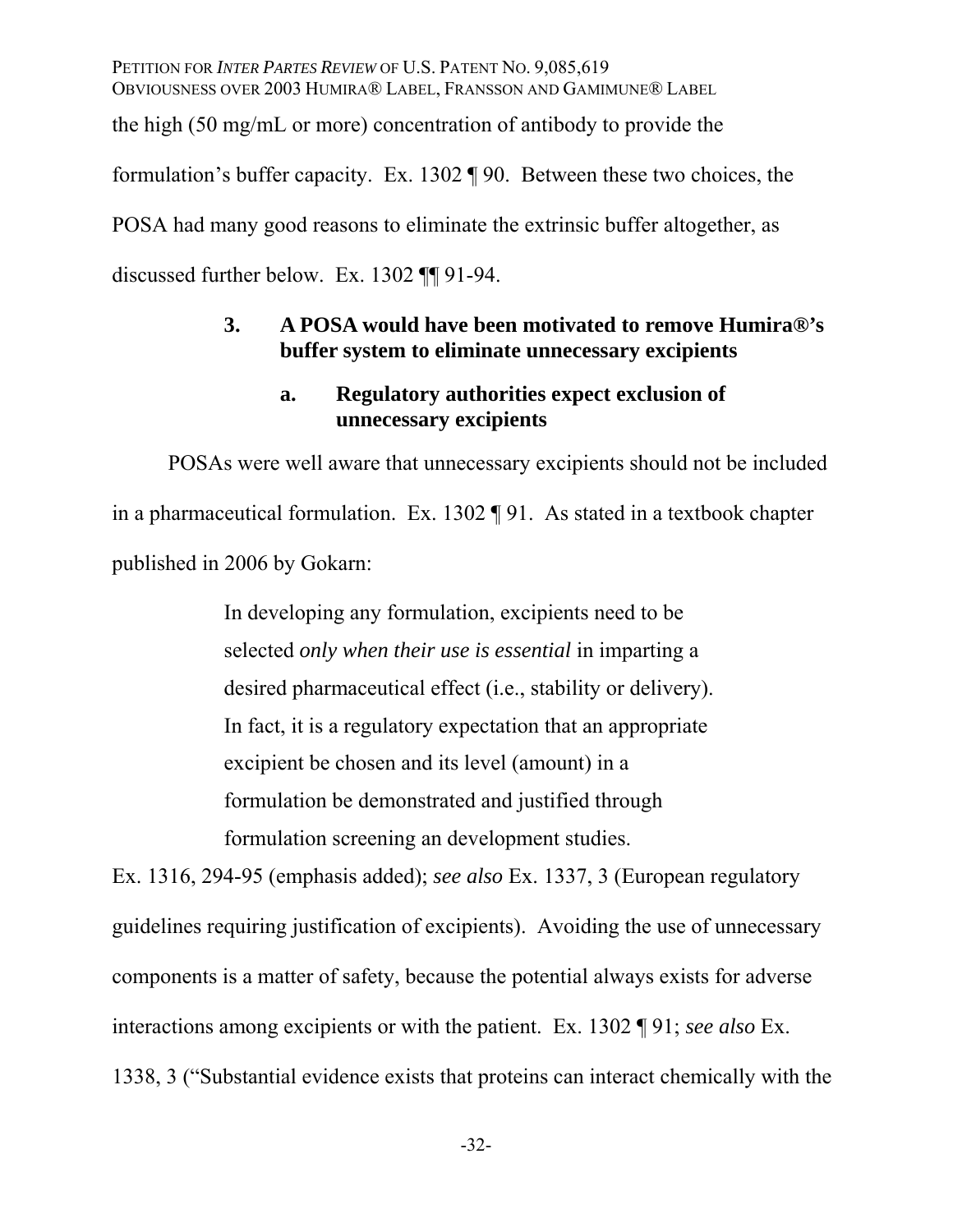PETITION FOR *INTER PARTES REVIEW* OF U.S. PATENT NO. 9,085,619 OBVIOUSNESS OVER 2003 HUMIRA® LABEL, FRANSSON AND GAMIMUNE® LABEL formulation excipients present in the finished product, for example, the formation of adducts which are potentially immunogenic."); Ex. 1316, 297 (discussing deleterious interactions with various buffer systems).

The Gamimune® Label demonstrates that an extraneous buffering system is not necessary in a high-concentration IgG formulation. Ex. 1302 ¶¶ 49, 94; Ex. 1307, 925. Moreover, the Gamimune® Label and Fransson both taught that excessive buffer capacity can even be deleterious when it affects the patient's physiological pH. Ex. 1302 ¶¶ 56, 76, 93-94. Fransson indicated that tissue damage, as well as pain, can result from excessive buffering capacity combined with an acidic formulation pH:

> At pH 6, a lower buffer concentration resulted in less discomfort, possibly because a higher buffer concentration results in a slower change in solution pH at the injection site. The frequency and intensity of occurring redness, paleness, and oedema at the injection site also decreased on reducing the buffer concentration….

Ex. 1304, 1014. The Gamimune® Label also reminds that the body's ability to neutralize the buffering capacity of the formulation upon administration must be taken into account. Ex. 1307, 925 (warning that "[i]n patients with limited or compromised acid-base compensatory mechanisms, consideration should be given to the effect of the additional acid load Gamimune N, 5% might present"); *see also* 

-33-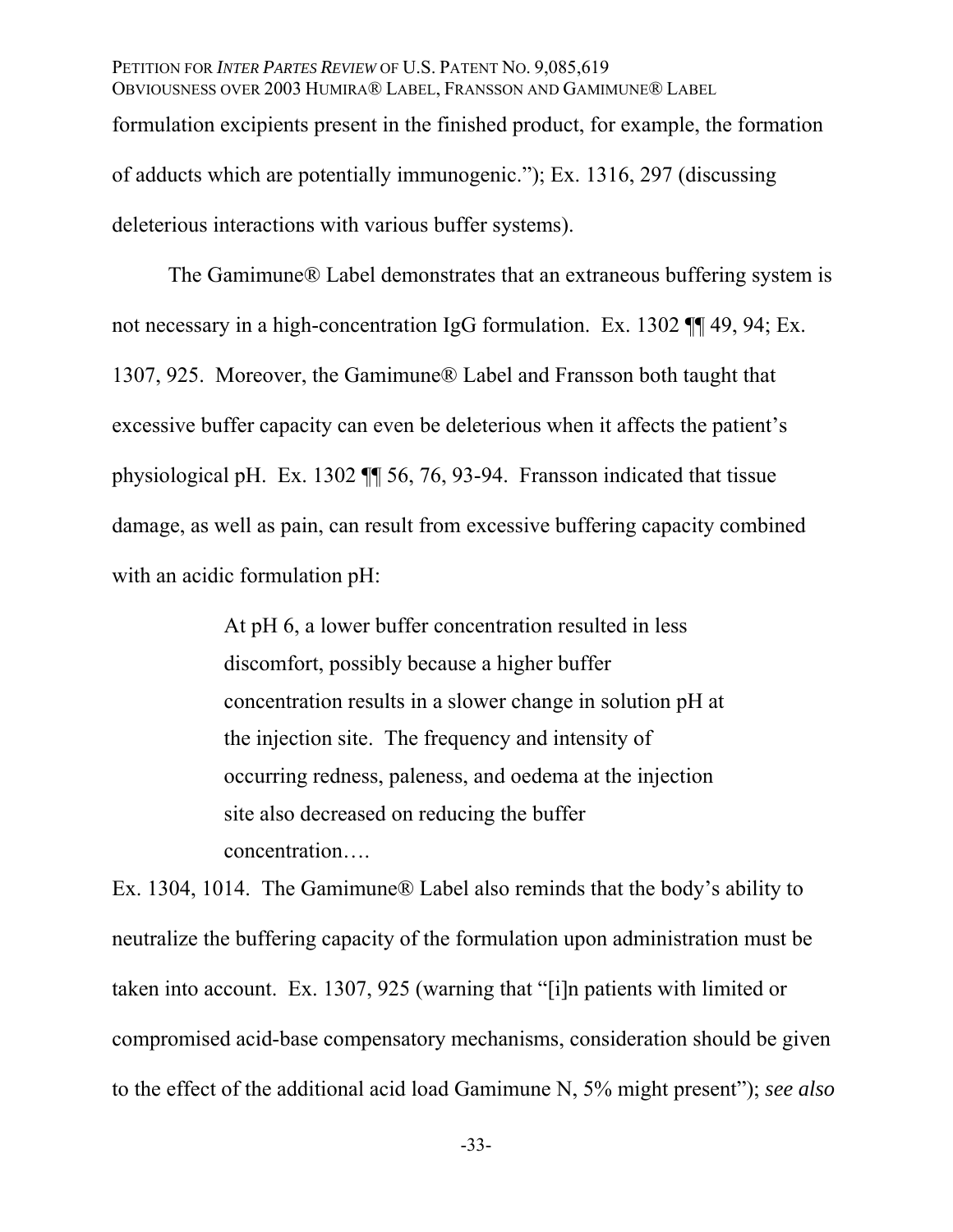PETITION FOR *INTER PARTES REVIEW* OF U.S. PATENT NO. 9,085,619 OBVIOUSNESS OVER 2003 HUMIRA® LABEL, FRANSSON AND GAMIMUNE® LABEL Ex. 1309, 597, 599. A POSA thus would have understood that the extraneous citrate-phosphate buffer system in Humira® ideally should be removed, because it was unnecessary and posed a risk of higher rates of adverse events and/or patient compliance issues. Ex. 1302 ¶¶ 93-94.

## **b. Elimination of unnecessary excipients streamlines processing and significantly reduces costs**

A POSA also would have recognized that eliminating the extraneous buffering system from a 50 mg/mL adalimumab formulation would simplify manufacturing and quality control processes. As Dr. Radtke explains, the addition of an excipient requires additional controls and protocols to ensure that the excipient is satisfactory. Ex. 1302 ¶ 92. Further, a POSA would have understood that using fewer excipients can achieve significant cost savings. *Id.* Elimination of an excipient saves not only the cost of obtaining the excipient, but also production and employee costs associated with the steps to perform quality control and add the excipient to the formulation, as well as storage costs associated with maintaining inventory of the additional excipient. *Id.*

## **4. A POSA would have had a reasonable expectation of success in making the formulations of the challenged claims based on the Gamimune® Label**

 A POSA would have expected success in eliminating the citrate-phosphate buffering system from Humira® based on the Gamimune® Label. Ex. 1302 ¶¶ 95- 100, 116.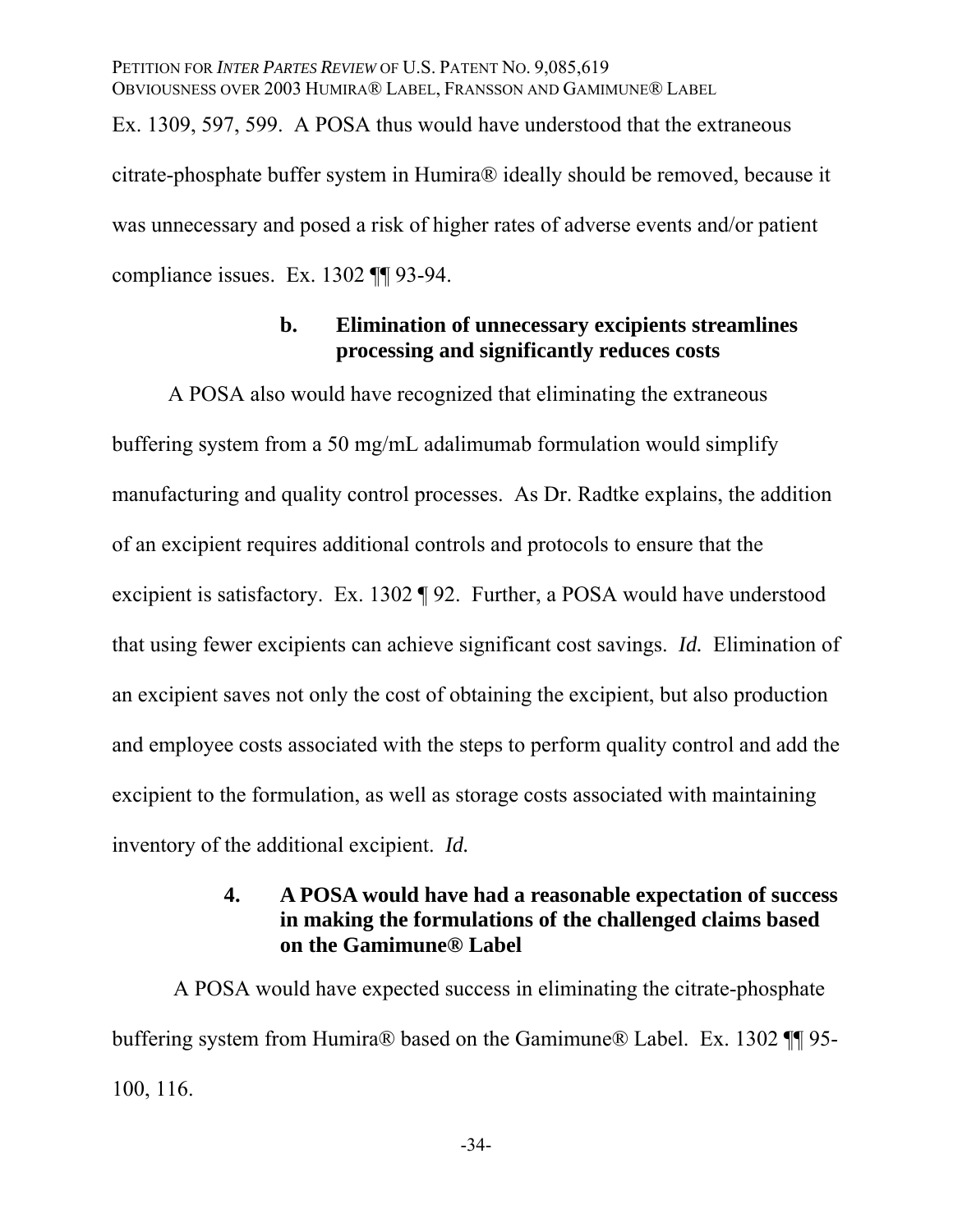## **a. The Gamimune® Label Teaches a High-Concentration IgG Formulation Without a Buffering System**

Gamimune® was marketed as an aqueous formulation that consists of 50 mg/mL protein—98% of which is human IgG antibodies—and maltose. Ex. 1307, 925; Ex. 1302 ¶¶ 49, 77, 79. Maltose is a sugar used as a tonicity modifier. Ex. 1302 ¶ 79; Ex. 1307, 925. It is not a buffer. Ex. 1302 ¶¶ 49, 79. The Gamimune® Label therefore describes an aqueous pharmaceutical formulation containing about 50 mg/mL of IgG antibodies and water which "does not comprise a buffering system." *See* Ex. 1301, claim 16; Ex. 1307, 925; Ex. 1302 ¶¶ 49, 77-79, 83, 95-97.

Gamimune® provides immunocompromised patients with *functional* human IgG antibodies that recognize a wide array of different antigens. Ex. 1302 ¶ 96; Ex. 1307, 925 ("Gamimune® N, 5% supplies a *broad spectrum* of opsonic and neutralizing IgG antibodies *for the prevention or attenuation of a wide variety of infectious diseases*.") (emphasis added). A POSA therefore would have recognized that a buffer-free formulation like Gamimune®'s would be suitable for a wide variety of high concentration IgG antibodies, including adalimumab. Ex.  $1302 \text{ } \sqrt{96}$ .

The Gamimune® Label reports the buffering capacity of the formulation as " $\sim$ 0.33 mEq/g of protein." Ex. 1307, 925. A POSA would have understood that the protein (98% IgG, and  $\sim 65\%$  IgG1) imparted the buffer capacity to the

-35-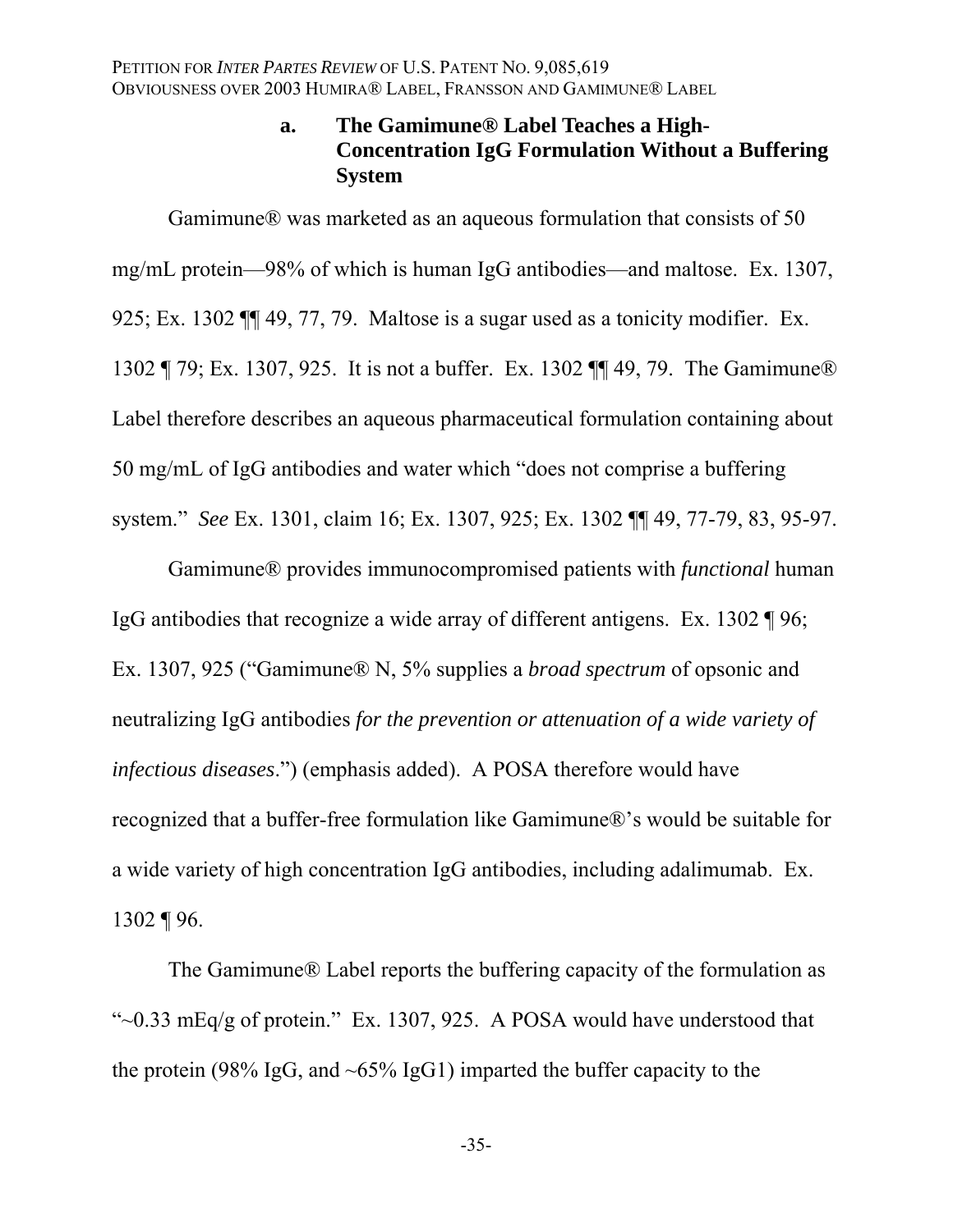PETITION FOR *INTER PARTES REVIEW* OF U.S. PATENT NO. 9,085,619 OBVIOUSNESS OVER 2003 HUMIRA® LABEL, FRANSSON AND GAMIMUNE® LABEL formulation. Ex. 1302 ¶¶ 49, 78-79, 97. Indeed, it has been known for decades that proteins can act as buffers, and that a protein's buffer capacity is derived from its solvent-exposed amino acids that have dissociable protons with  $pK_a$ 's near the pH of the solution. Ex. 1302 ¶¶ 41-44, 98-99; *see generally* Ex. 1308; Ex. 1321, 721. It also was well known that buffer capacity increases as the concentration of the buffering species increases. Ex. 1302 ¶¶ 43-44, 100; Ex. 1315, 539. Thus, a POSA would have expected that proteins with similar amino acid sequences and configurations would have similar buffering capacity at a given concentration. Ex. 1302 ¶¶ 98-100, 116.

## **b. POSAs Would Have Reasonably Expected Adalimumab to Have Similar Buffer Capacity to other IgG Antibodies at the Same Concentration**

POSAs knew that the amino acid sequences and tertiary structure of human IgG antibodies are very similar. Ex. 1302 ¶¶ 33-36, 99-100. Indeed, the amino acid sequences of human IgG antibodies are an estimated 90-95% identical across their constant regions. Ex. 1302 ¶¶ 35, 99; Ex. 1314, 178; Ex. 1379, 20; Ex. 1313, 111 ("Human IgG subclass proteins exhibit more than 95% primary amino acid sequence homology in their Fc regions...."). A person of ordinary skill in the art would have recognized that the protein in Gamimune® (which is 98% human IgG antibodies, approximately 65% of which are IgG1) and adalimumab (the human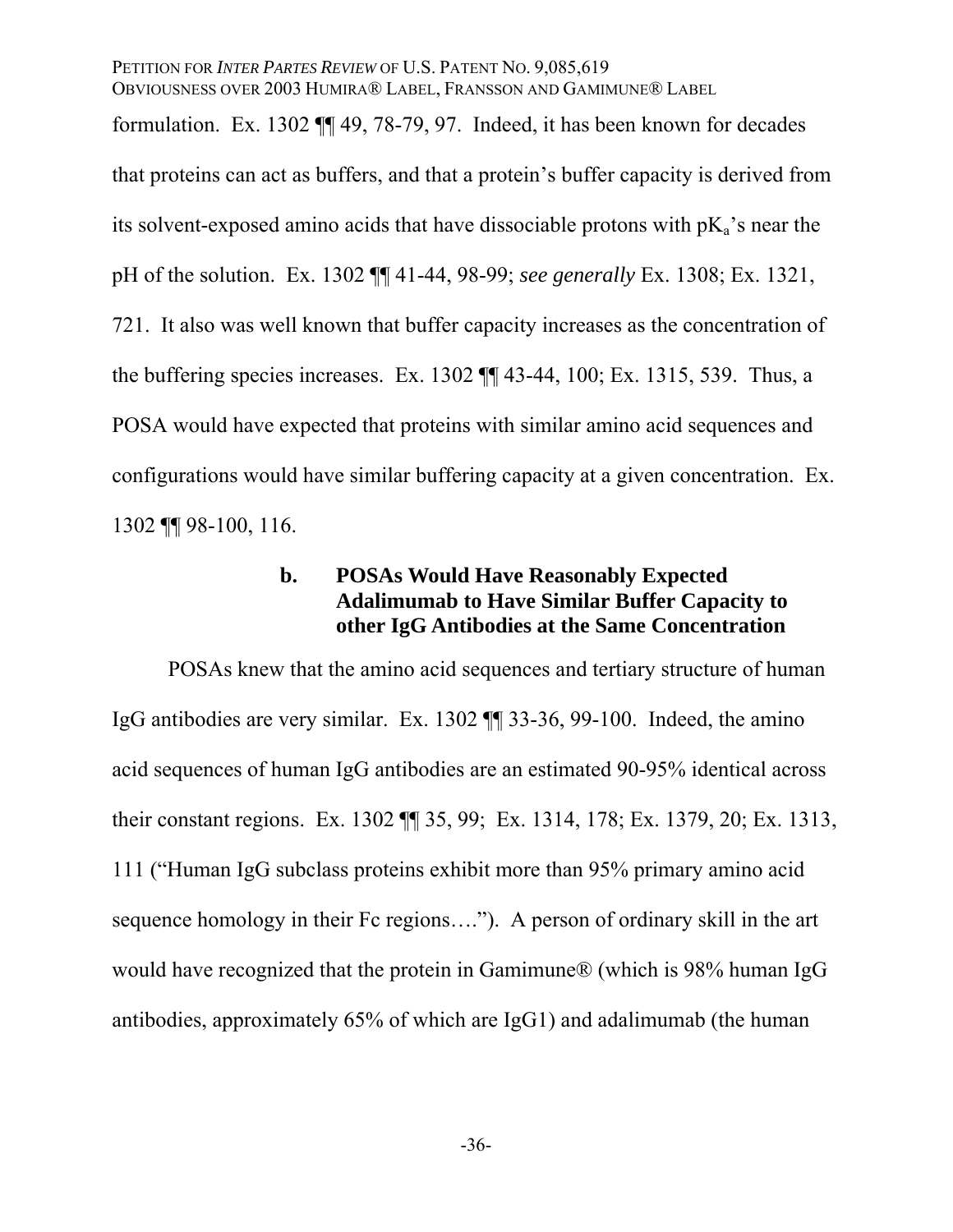The high degree of sequence and structural similarity among IgG antibodies is particularly relevant to buffering capacity, because it is primarily the overall number of solvent-exposed histidine, glutamate, and aspartate residues that determines a protein's buffering capacity in the pH range of about 4 to 6. Ex. 1302 ¶¶ 99-100, 116. Minor structural and sequence differences in different IgG antibodies would not have been expected to lead to significant differences in buffer capacity. *Id.* ¶ 116. Accordingly, the POSA would have understood that 50 mg/mL of adalimumab (a human IgG antibody) would have a very similar buffering capacity to the 50 mg/mL of human IgG antibodies in Gamimune®. *Id.* ¶¶ 99-100, 116. This expectation also would have applied at the higher concentrations (up to 200 mg/ml) of the challenged claims, because buffer capacity is known to increase with concentration. *Id.* ¶¶ 100, 105, 116; Ex. 1315, 539.

Gamimune®'s ample buffering capacity controlled the formulation pH without the need for an extraneous buffering system. Ex. 1302 TI 79, 83, 94-97; *see* Ex. 1307, 925. A POSA therefore would have appreciated that the extraneous buffer system in Humira® was unnecessary to control the formulation pH, because the high concentration of IgG antibody (i.e., 50 mg/mL adalimumab) would have sufficient buffering capacity to do so. Ex. 1302  $\P$  98-100, 116.

-37-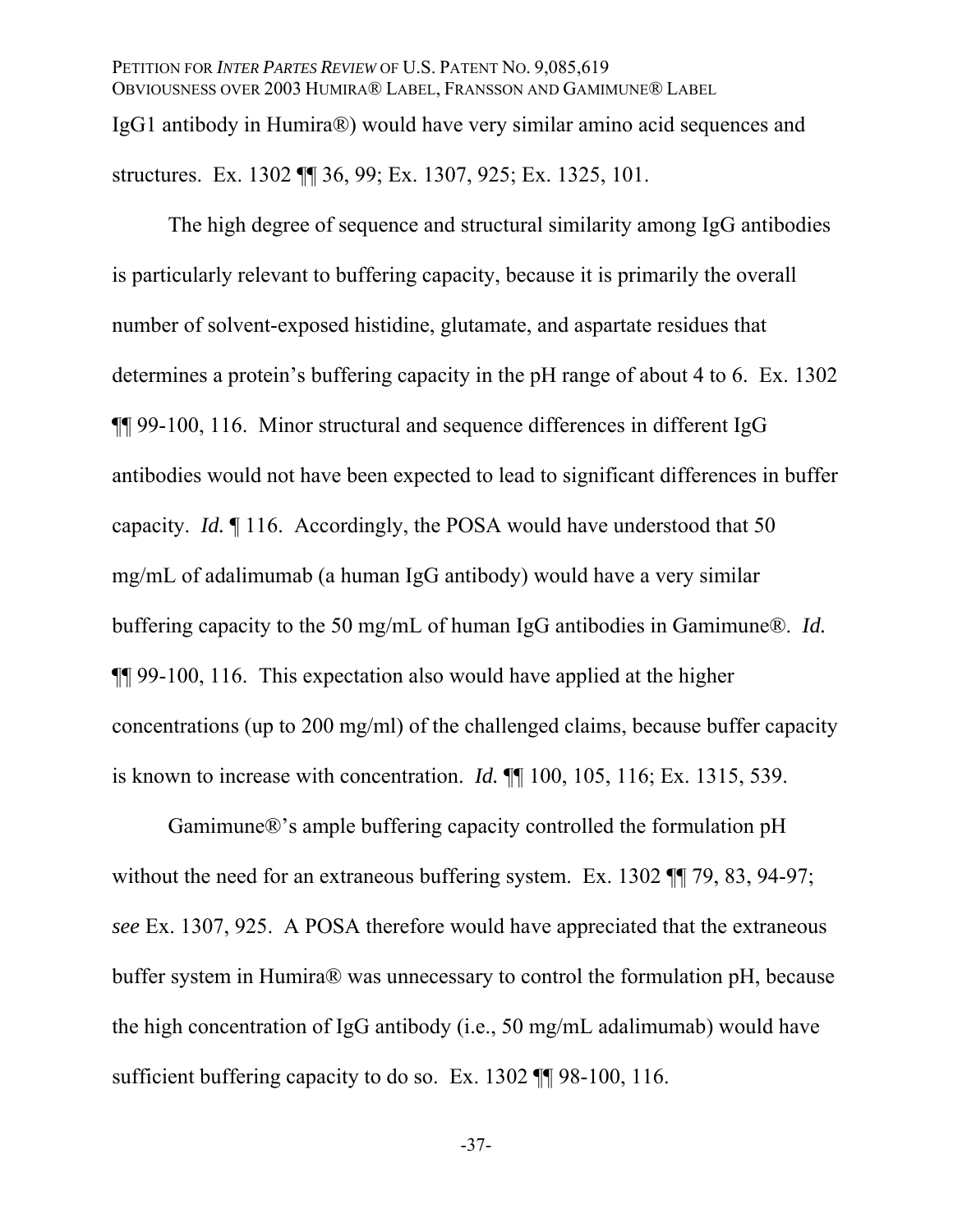In 2006, the Gamimune® product line was replaced by Gamunex®. Ex. 1302 ¶ 82; Ex. 1309, 599. Gamimune® was replaced by Gamunex® for reasons unrelated to its formulation or stability. Ex. 1302  $\P$  82-83. In fact, Gamimune® 10% and Gamunex® have the same formulation: 9-11% protein (> 98% IgG) in 0.16-0.24M glycine. Ex. 1302 ¶ 82; Ex. 1323, 19; Ex. 1339, 872. Rather, Gamunex® reflects an improved process to prepare the IgG, including the steps used to ensure that the product is free of viruses that could infect the patient. Ex. 1302 ¶ 82; Ex. 1309, 599; *see* Ex. 1339, 872-73 (discussing process and reporting clinical trial results indicating Gamunex® displayed improved efficacy compared to Gamimune®). Accordingly, a POSA would have understood that Gamimune® N, 5%, which had been marketed since at least 1986, was a stable liquid formulation of 50 mg/mL human IgG antibody. Ex. 1302 ¶¶ 78-79, 83; *see* Ex. 1324, S374.

## **c. Additional Prior Art IgG Formuations in the pH Range of 4-6 Did Not Include a Buffering System**

The product (Gamunex®) that replaced Gamimune® also demonstrates that a high-concentration, liquid formulation of human IgG antibodies could be formulated without a buffering system. Ex. 1302  $\P$  83,104. Gamunex $\otimes$  is a 10% protein formulation (i.e., 100 mg/mL), of which not less than 98% is human IgG antibodies. Ex. 1339, 872. The only excipient it contains is 0.16-0.24M glycine. *Id.* Glycine is used as a stabilizer and tonicity modifier. *Id.* at 873-74. At the pH

-38-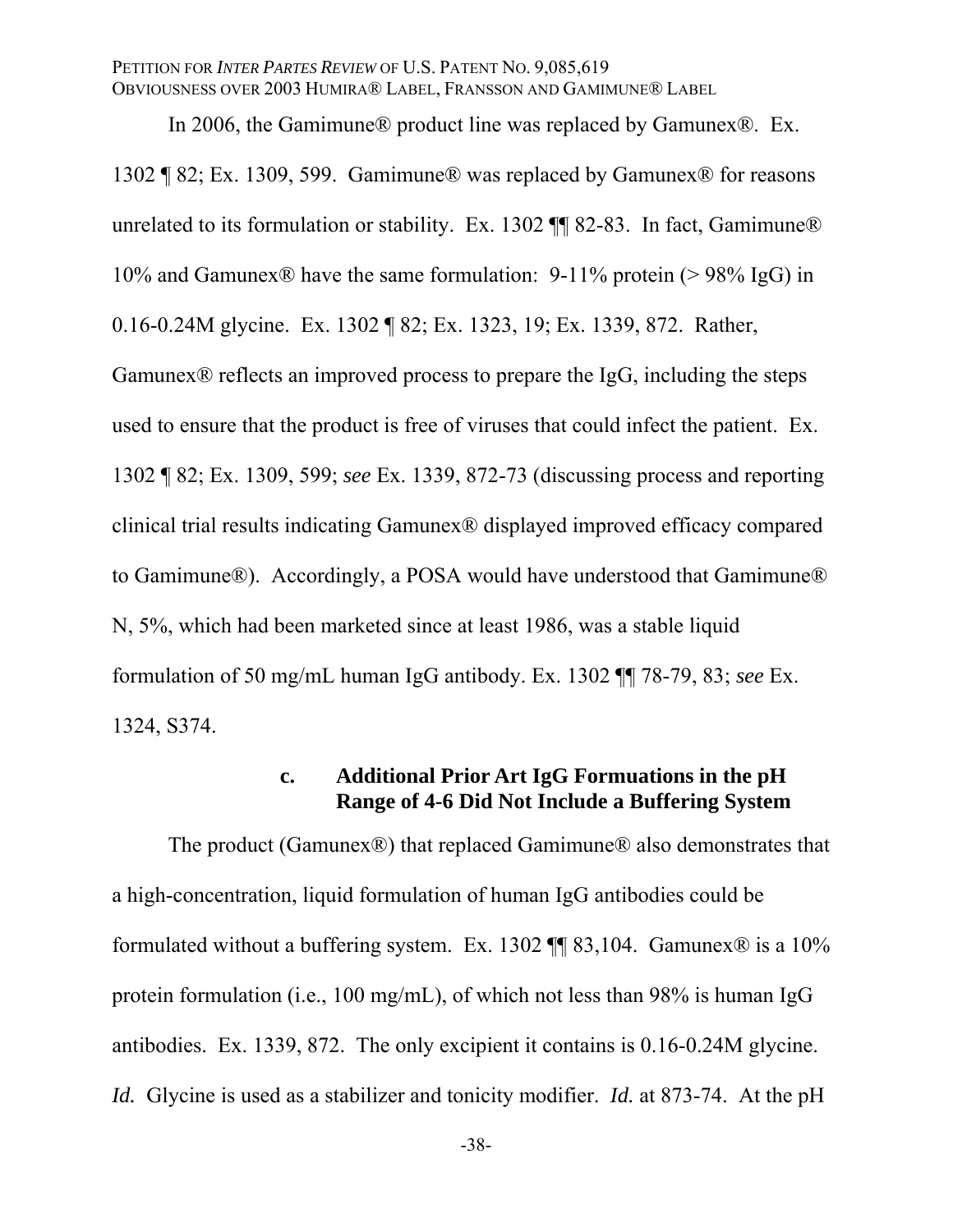of Gamunex® (pH 4.0-4.5), *id.* at 872, glycine does not act as a buffer, Ex. 1302 ¶¶ 83, 104.

Additionally, Gamimune® was not the only prior art IgG product that was successfully formulated at a concentration of 50 mg/mL without a buffering system. A POSA would have known that such IgG products were formulated without a separate buffering system across a range of different pH values. Ex. 1302 ¶¶ 47-52, 101-103. For example, in addition to Gamimune® (formulated at pH 4-4.5), Octagam® comprised 50 mg/mL of protein (95% of which was IgG) and 10% (or approximately 100 mg/mL) maltose in a liquid formulation. Ex. 1332, 6; Ex. 1309, 596; Ex. 1302 ¶¶ 50, 103. Maltose, which is also present in Gamimune®, is a sugar (i.e., a non-ionizable excipient) used as a tonicity modifier. Ex. 1302 ¶¶ 50, 79, 103. Octagam® does not comprise a buffer system. Ex. 1302 ¶¶ 50, 103; Ex. 1332, 6; *see also* Ex. 1309, 597 (describing commercially available plasma-derived human IgG products, including Octagam®, and noting that "the solutions are not buffered"). Octagam® was formulated at a pH of 5.1—6.0, and had a shelf-life of 24 months as a liquid formulation. Ex. 1309, 596. A POSA therefore would have expected that a human IgG antibody, at a concentration of about 50 mg/mL or higher, could provide sufficient buffer capacity without a separate buffer system across a range of pH values around Humira®'s pH of 5.2. Ex. 1302  $\P$  102-103. Thus, a POSA would have known from the Gammimune®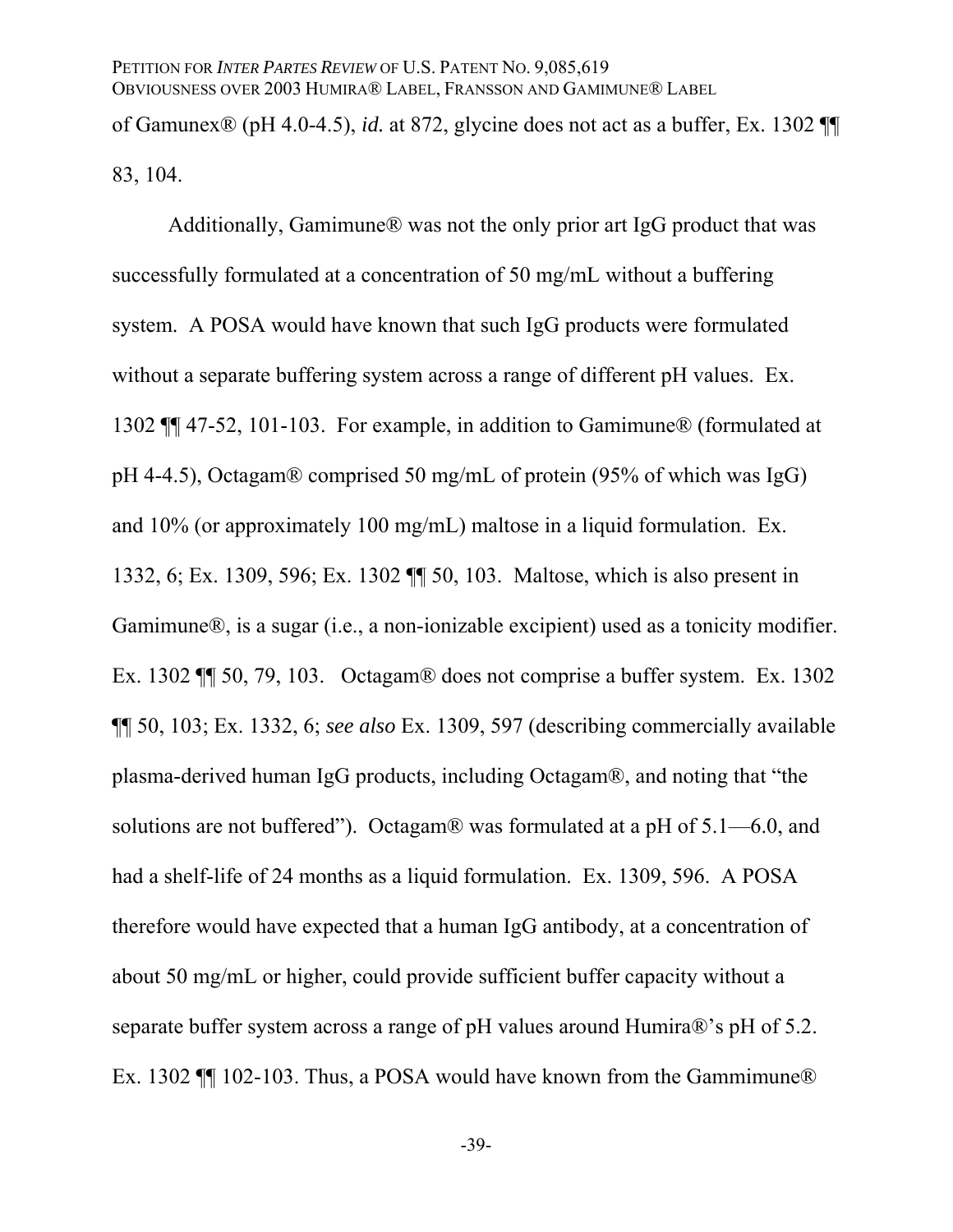Label and the state of the art regarding human plasma-derived immunoglobulin products, as reflected by products such as Gamunex® and Octagam®, that stable high-concentration IgG formulations could be prepared without the use of a separate buffering system. *Id.* ¶¶ 102-106.

Moreover, the absence of a buffer system in the various plasma-derived human IgG products was known to be beneficial, because it minimized changes to the patient's physiological pH. Ex. 1302 ¶¶ 56, 76, 81, 93-94; Ex. 1307, 925 (explaining that Gamimune®'s buffer capacity is sufficiently low that the formulation is rapidly neutralized by the blood); Ex. 1309, 597 (noting the acidic pH used in intravenous IgG products and explaining that "[a]s the solutions are not buffered, the pH is normalized on infusion and, as a result, has little or no consequence in the recipient").

## **d. The Prior Art Did Not Teach Away from Formulations Without a Buffering System**

Before November 2007, there were relatively few commercially-available liquid formulations of pharmaceutical antibodies at high concentrations. Ex. 1302 ¶ 106; Ex. 1316, Appendix (IPR Pages 19-43). Other than Humira® and two other monoclonal antibodies, Synagis® (100 mg/mL palivizumab) and Campath® (30 mg/mL alemtuzumab), the various plasma-derived human IgG products were the only FDA-approved liquid formulations containing IgG antibodies at concentrations of about 50 mg/mL or higher. Ex. 1302 ¶¶ 31, 106. The absence of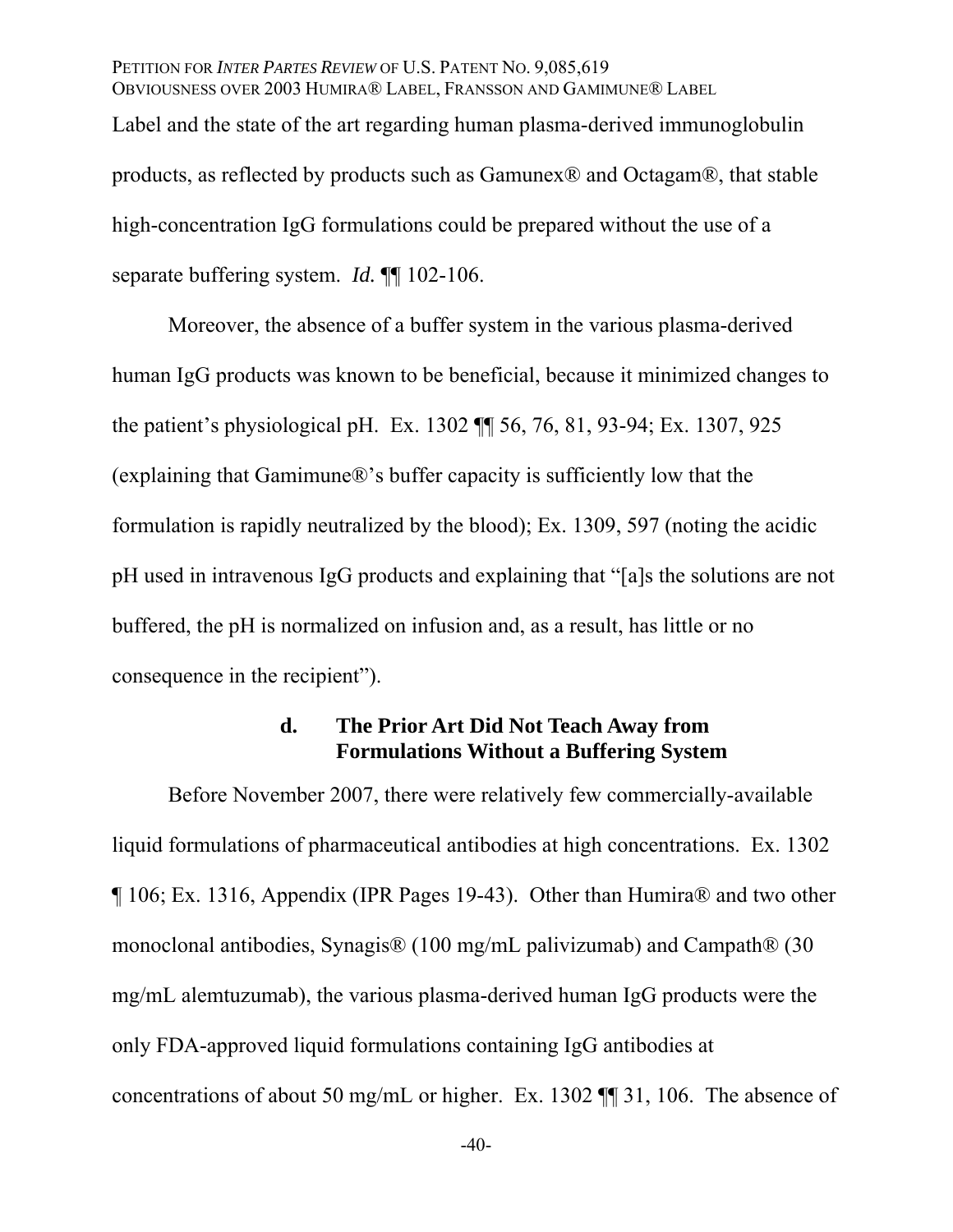an extraneous buffering system in multiple high-concentration liquid formulations of plasma-derived human IgG antibodies would have given the POSA a reasonable expectation of success in formulating the IgG antibody adalimumab at a high concentration (e.g., 50-200 mg/mL) without an extraneous buffering system. *Id.* ¶¶ 95-96, 100-106. The fact that the *low-concentration* therapeutic protein formulations commercialized prior to November 2007 had almost always included a separate buffering system would not have dissuaded the POSA from preparing a *high-concentration* antibody product without a buffering system, because it was well-known that the protein concentration determines its buffering capacity. Ex. 1302 ¶¶ 41-44, 106; Ex. 1315, 539; Ex. 1322, 749–50.

The fact that the FDA-approved formulation of adalimumab included a buffer system also would not have detracted from a POSA's expectation of success in removing it. Ex. 1302 ¶¶ 106-107. The initial formulation of a therapeutic often is established relatively early during development because of the necessity for long-term stability studies. *Id.* ¶ 107. In Humira®'s case, most clinical trials of adalimumab were conducted using lower antibody concentrations at which the separate buffer system may have been desirable or expedient. *Id.*; Ex. 1340, 60. Once the 50 mg/mL concentration was selected for the commercial formulation, it would have been significantly faster and simpler to adopt the same or similar formulation that was used in clinical studies and had stability data, than to develop

-41-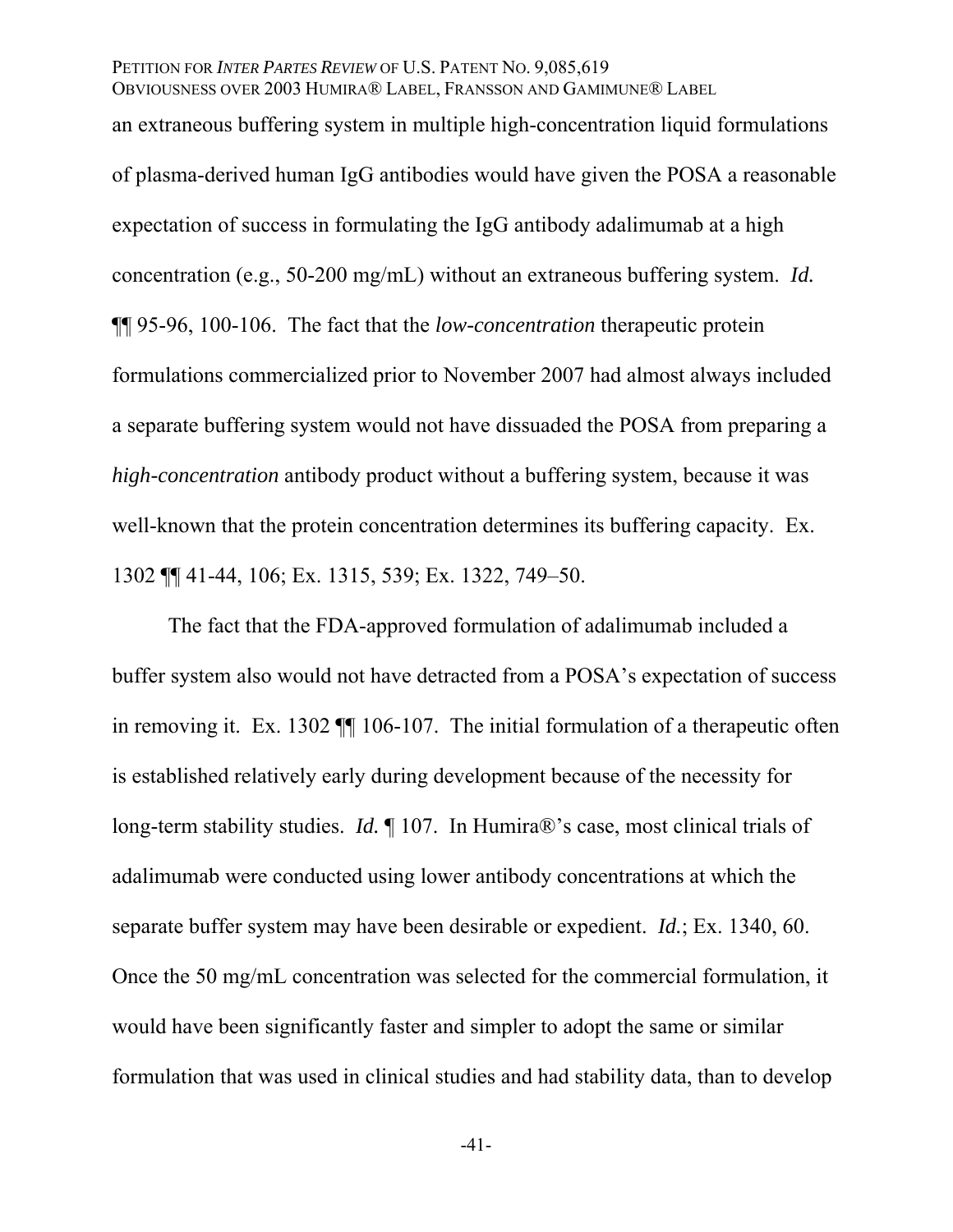PETITION FOR *INTER PARTES REVIEW* OF U.S. PATENT NO. 9,085,619 OBVIOUSNESS OVER 2003 HUMIRA® LABEL, FRANSSON AND GAMIMUNE® LABEL and test a brand new formulation. Ex. 1302 ¶ 107. However, after the launch of Humira at 50 mg/mL, a POSA would have reasonably expected success in formulating it without a separate buffer, because Gamimune® (and other IgG products like it) had been formulated at concentrations of 50 mg/mL without an extraneous buffering system. Ex. 1302 ¶¶ 100-104, 107.

## **e. A POSA Would Have Reasonably Expected 50 mg/ml Adalimumab to be Stable Without a Separate Buffering System**

A POSA also would have expected that a buffer-free 50 mg/mL adalimumab formulation at a pH of 5.2 would be stable. The fact that adalimumab already was known to be stable in a 50 mg/mL aqueous formulation at pH 5.2 (*i.e.*, in Humira®) means a POSA would have reasonably expected a buffer-free 50 mg/mL aqueous formulation at 5.2 to be stable, because the high concentration antibody would maintain the pH of the formulation. Ex. 1302 ¶¶ 109-111. Gamimune® and Octagam® were both available as stable liquid formulations at 50 mg/mL protein (nearly all of which is human IgG antibodies), at pH values of about 4.0-4.5 and 5.1-6.0, respectively. Ex. 1302 ¶¶ 78-79, 83, 102-103, 110; Ex. 1309, 596 (Octagam®); Ex. 1307, 925. A POSA therefore would have reasonably expected the human IgG antibody adalimumab, at a concentration of 50 mg/mL, to provide sufficient buffering capacity to maintain a formulation pH of 5.2. Ex. 1302 ¶ 110.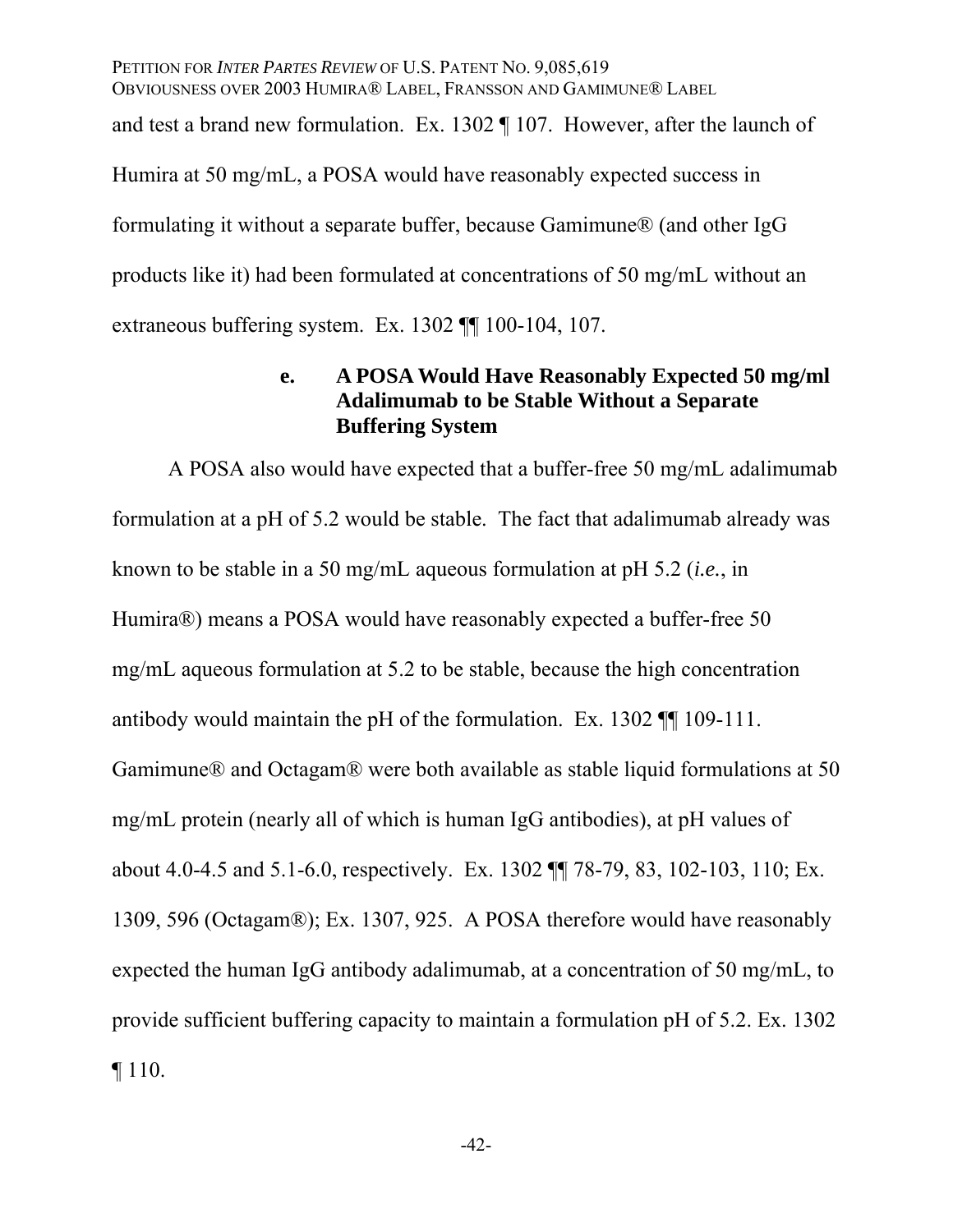POSAs recognized that formulating a protein at the optimal pH is an important consideration for preparing a stable formulation. Ex. 1302 ¶ 109; *see, e.g.* Ex. 1316, 297 ("The stability of a protein is usually observed to be maximal in a narrow pH range."); *id.* at 294 ("[T]he most significant formulation variable, with respect to the rates of the [chemical degradation] reactions, is the solution pH."). Selection of an appropriate pH can reduce both physical instability (e.g., aggregation) and chemical instability (e.g., hydrolytic degradation). Ex. 1302 ¶ 109; Ex. 1316, 293-94.

The pH of 5.2 had already been demonstrated to provide sufficient stability for adalimumab, including at the concentration of 50 mg/mL. Ex. 1302 ¶ 110; *see*  Ex. 1305, 470. A POSA would have reasonably expected success in using highconcentration adalimumab to maintain the formulation at a pH of 5.2, and adalimumab was known to be stable at that pH. Ex. 1302 ¶¶ 110, 112-115. Indeed, eliminating the extraneous buffer system would have been expected to reduce the potential for certain chemical degradation reactions. Ex. 1302 [111; Ex. 1316, 294 ("[B]uffer salts have been shown to catalyze deamidation reactions….") (citing three articles published in 1990).

Moreover, POSAs knew that excipients other than the buffering system could assist in stabilizing the protein. Ex. 1302 ¶¶ 111,114; Ex. 1316, 293. For example, formulators use "excipients such as polyols and sugars [to] help maintain

-43-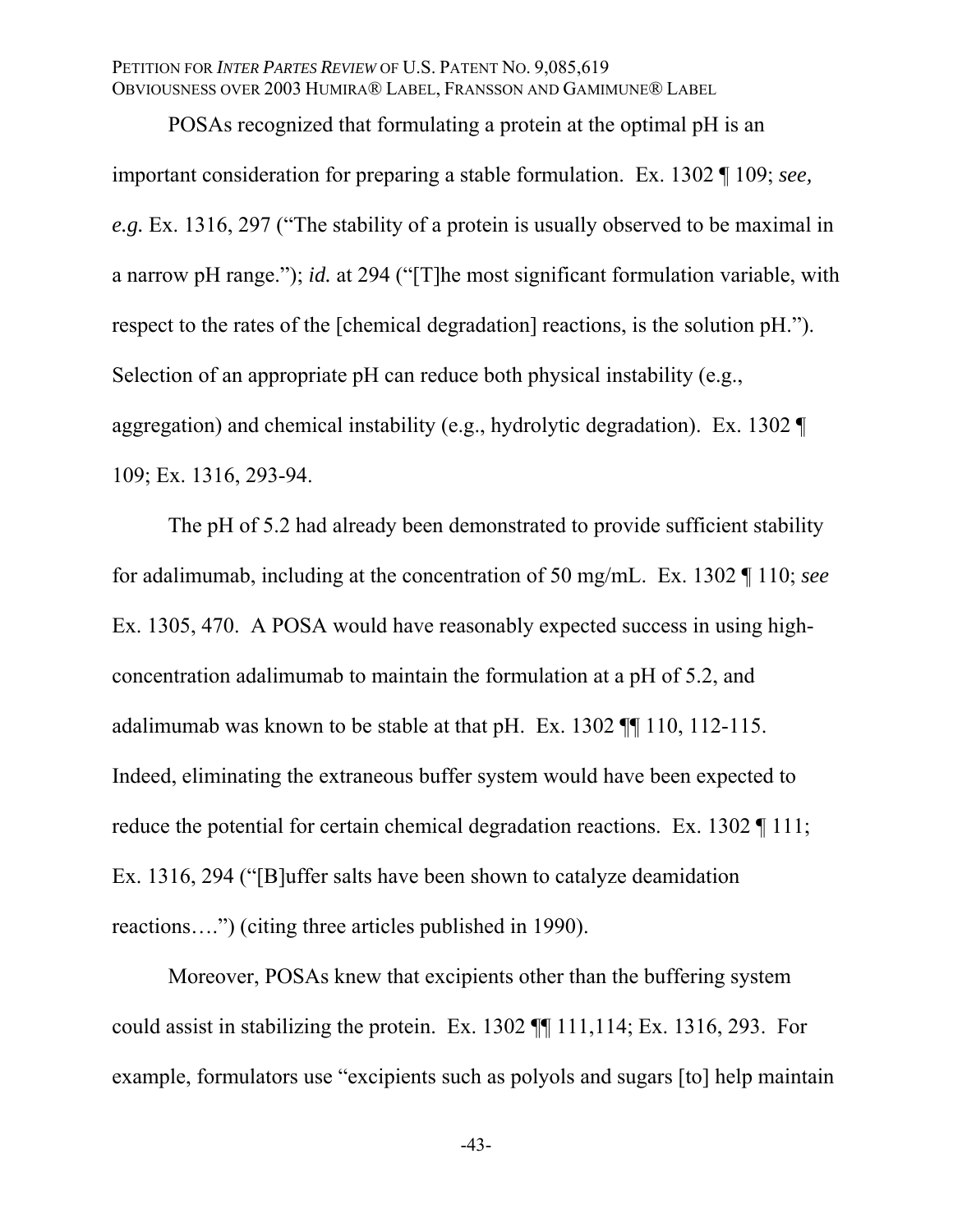PETITION FOR *INTER PARTES REVIEW* OF U.S. PATENT NO. 9,085,619 OBVIOUSNESS OVER 2003 HUMIRA® LABEL, FRANSSON AND GAMIMUNE® LABEL a protein in its more compact native state," preventing aggregation. Ex. 1302 ¶ 111; Ex. 1316, 293. Surfactants (e.g., polysorbate 80) are used to "inhibit surfaceinduced aggregation phenomena." Ex. 1302 ¶ 111; Ex. 1316, 293. The challenged claims do not exclude the presence of any of these stabilizer molecules. *See* Ex. 1301, 152 (claims 16-19 and 24-30).

A POSA also would have known how to prepare the buffer-free 50 mg/mL adalimumab formulation. As AbbVie has admitted, by June 2005, a POSA "would have readily known that routine techniques . . ., such as dialysis or size exclusion chromatography, could be used to remove the buffer from a protein solution." Ex. 1341, 4 (citing Ex. 1342 and Ex. 1343).

## **5. The Board's Reasoning in Denying Coherus' Request for Rehearing in IPR2016-01018 is Not Applicable Here**

Coherus filed IPR2016-01018 challenging AbbVie's U.S. Patent No. 9,114,166 ("the '166 patent"). The '166 patent claims priority to an application filed in 2002—more than *five years before* the effective filing date of the '619 patent. Ex. 1380, 1. The state of the art applicable to the '166 patent was, therefore, very different from that existing as of the '619 patent's effective filing date. The '166 patent claimed a "stable liquid aqueous pharmaceutical formulation" comprising 50 mg/ml adalimumab and a buffer. *Id.* at claim 9. Here, years before the '619 patent's effective filing date, Humira® was commercially available and the 2003 Humira® Label taught an aqueous pharmaceutical

-44-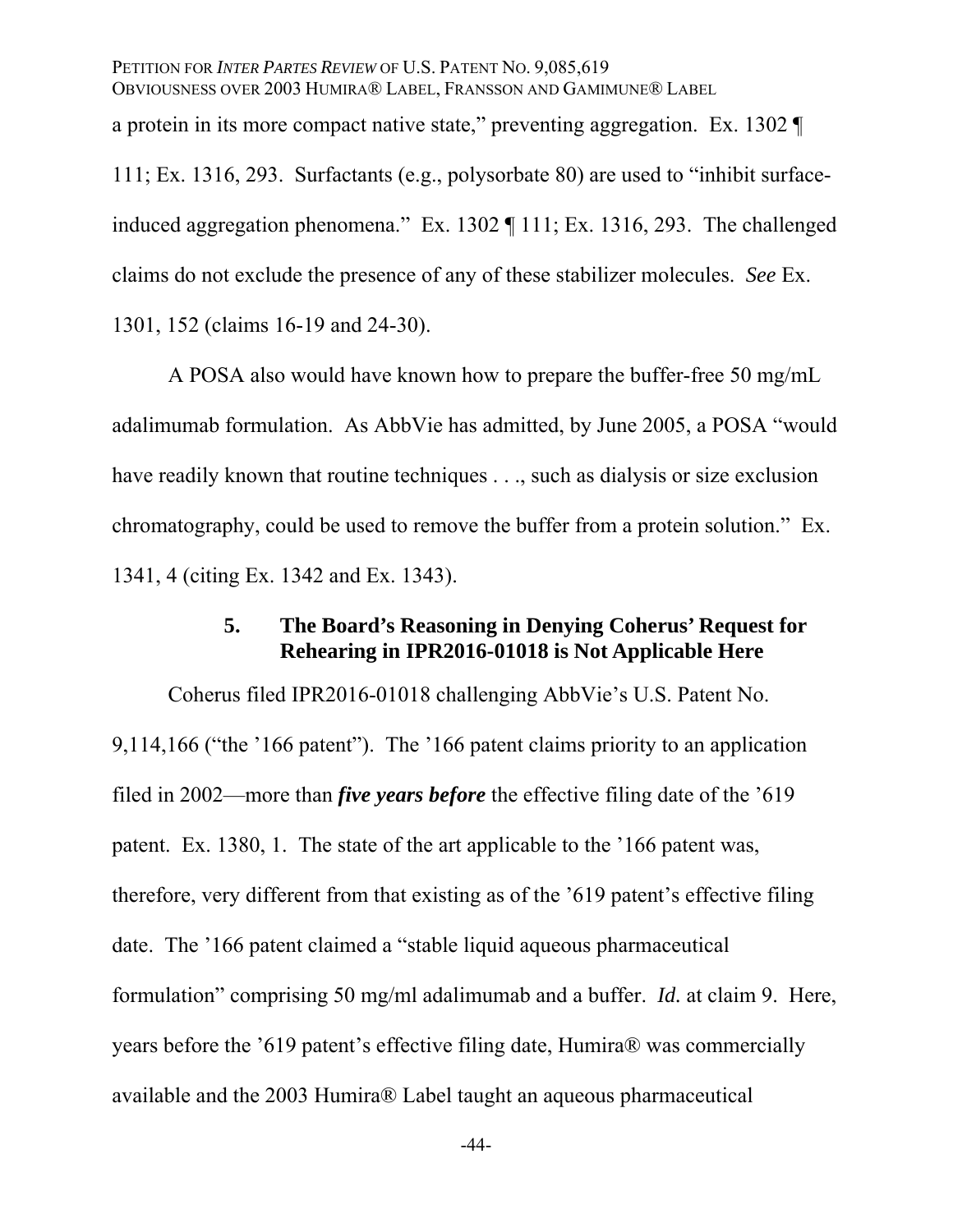PETITION FOR *INTER PARTES REVIEW* OF U.S. PATENT NO. 9,085,619 OBVIOUSNESS OVER 2003 HUMIRA® LABEL, FRANSSON AND GAMIMUNE® LABEL formulation of adalimumab at 50 mg/ml, disclosing an appropriate pH and excipients for such a formulation. Ex. 1302 ¶ 112-115; Ex. 1305, 470.

In denying Coherus' request for rehearing on the '166 patent, the Board focused on the uncertainty in applying a formulation for one antibody to a different antibody. The Board relied primarily on Wang 2007 (Ex. 1378), emphasizing the statement that "'[d]evelopment of commercially viable antibody pharmaceuticals has ... not been straight forward. This is because the behavior of antibodies seems to vary, *even though they have similar structures*.'" IPR2016-01018, Paper No. 12, 3 (quoting Ex. 1378, 5 (Board's emphasis)). A POSA would have regarded Wang 2007 as largely irrelevant here because, as of the critical date for the '619 patent, adalimumab had been successfully formulated as an aqueous 50 mg/ml pharmaceutical composition. Ex. 1302 ¶ 112-115. The concentration, pH, and compatible excipients for a commercially viable liquid adalimumab formulation were known. *Id. The question here is not whether an aqueous pharmaceutical formulation of 50-200 mg/ml adalimumab could be made, but only whether there was a reasonable expectation of success in formulating it without a separate buffering system*. *Id.* ¶ 115.

As explained in Section IX.A.4, a POSA would have had *at least* a reasonable expectation of success in preparing aqueous, bufferless formulations of adalimumab at the concentrations claimed in the '619 patent because Gamimune®,

-45-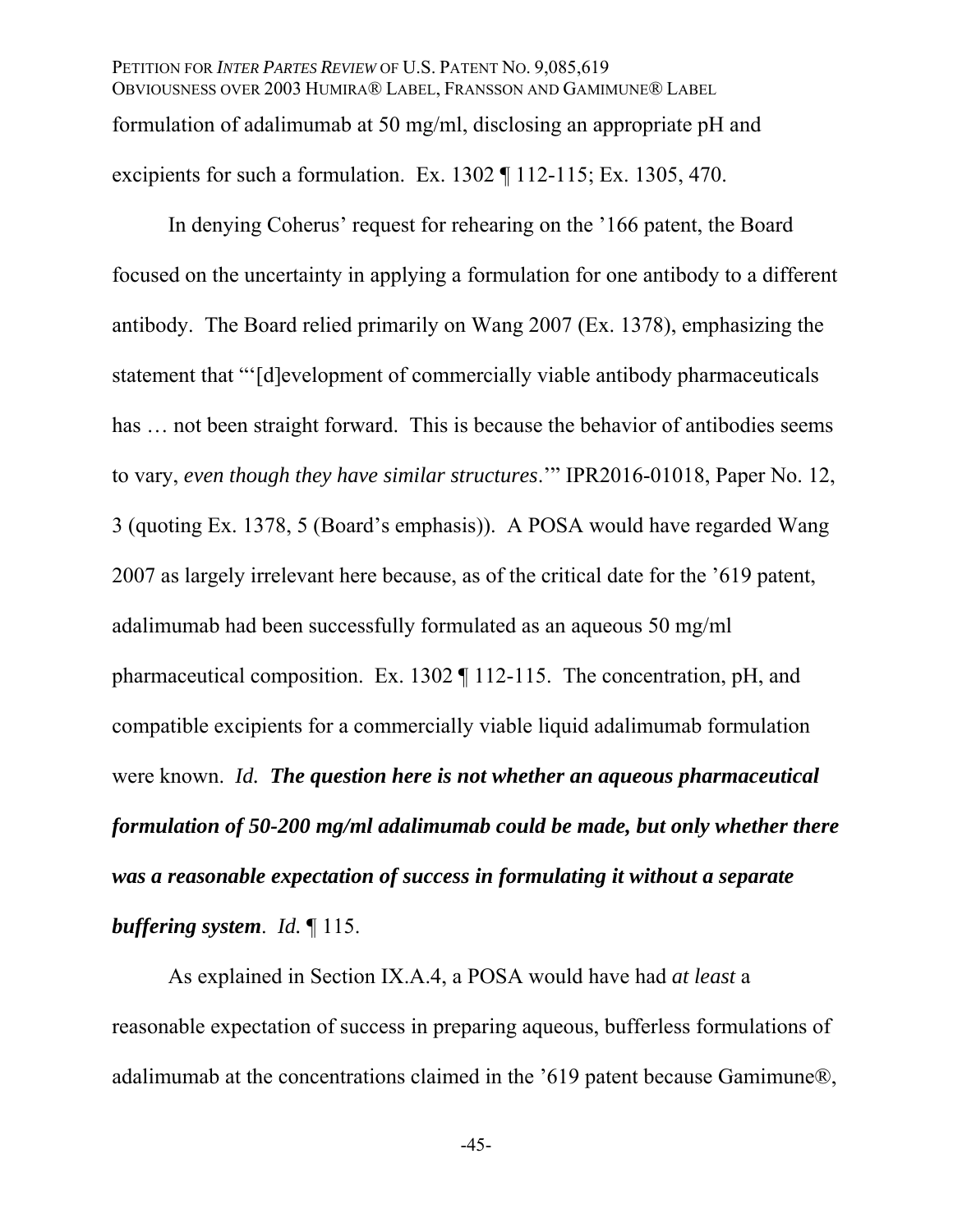and other liquid antibody products with IgG concentrations of 50 mg/ml and higher, had long been successfully formulated without a buffer. *Id.* ¶ 116. The POSA would have appreciated that buffering capacity is a property common to all IgG antibodies based on their highly similar amino acid sequence and structures, and would *not* have expected different IgGs to have significantly different abilities to maintain formulation pH. *Id.* ¶¶ 95-103, 116. "[G]eneral statements regarding the unpredictability associated with developing drug formulations"—such as those in Wang 2007—would not have discouraged a POSA, because an aqueous formulation of 50 mg/ml adalimumab was already known, and the POSA knew that 50 mg/ml of IgG antibodies did not require an extraneous buffer (based on the Gamimume® Label as well as similar products like Octagam®). *Allergan, Inc. v. Sandoz Inc.*, 726 F.3d 1286, 1292 (Fed. Cir. 2013); Ex. 1302 ¶¶ 112-116. As the Federal Circuit has held, "'obviousness cannot be avoided simply by showing some degree of unpredictability in the art so long as there was a reasonable probability of success.'" *Allergan*, 726 F.3d at 1292 (quoting *Pfizer, Inc. v. Apotex, Inc.*, 480 F.3d 1348, 1364 (Fed. Cir. 2007)).

In sum, an aqueous formulation comprising 50-200 mg/mL adalimumab and water, without a buffering system, would have been obvious to a POSA based on the combined teachings of the 2003 Humira® Label, Fransson, and the Gamimune® Label. Ex. 1302 ¶¶ 84-117. A POSA would have readily combined

-46-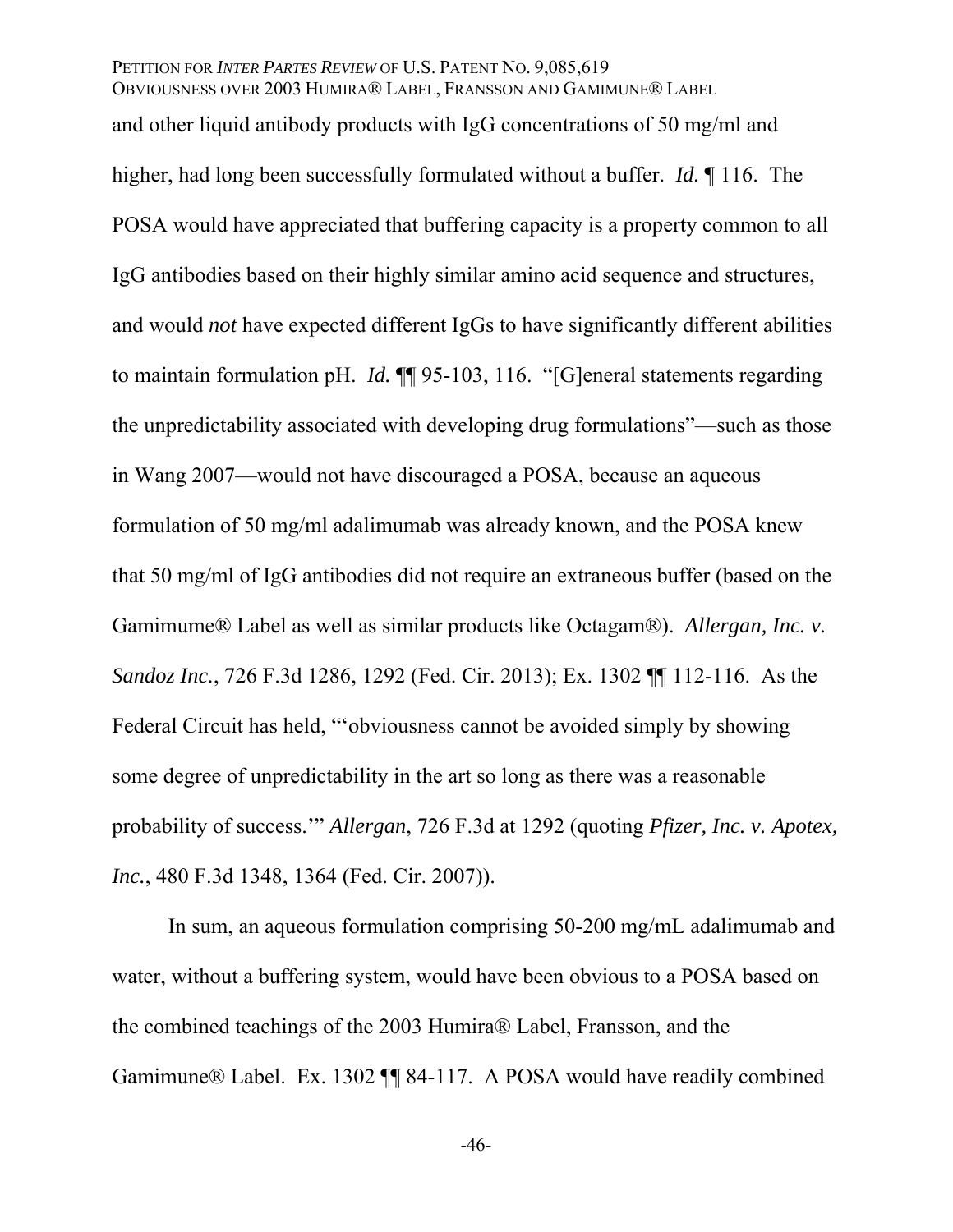Fransson's strategies to reduce pain on subcutaneous injection to solve the problem of injection site pain identified in the 2003 Humira® Label. *Id.* ¶¶ 69, 86-89, 93. A POSA also would have been motivated to combine the Humira® and Gamimune® formulations, because both products are liquid pharmaceutical formulations for IgG antibodies at a concentration of 50 mg/mL. *Id.* ¶¶ 77-83, 94- 95. A POSA would have recognized that the buffer-free formulation of Gamimune® would elegantly conform with Fransson's guidance to avoid citrate and reduce the buffering capacity of a formulation to reduce injection site pain. *Id.* ¶¶ 87-89, 93-96; Ex. 1304, 1012.

## **B. Claim 19 of the '619 Patent Is Obvious Over the Humira® Label in view of Fransson and the Gamimune® Label**

Claim 19 recites "[t]he formulation of claim 16, wherein the formulation further comprises a non-ionizable excipient." Ex. 1301, 152:40-41. Gamimune®'s formulation includes maltose, Ex. 1307, 925, which is defined by the '619 patent as a non-ionic excipient, Ex. 1301, 10:1-3. The FDA-approved Humira® formulation contains mannitol and polysorbate 80, both of which are non-ionizable excipients. *Id.*; Ex. 1305, 470; Ex. 1302 ¶ 29.

It would have been obvious to a POSA that these non-ionic excipients could remain in place if so desired when removing the citrate-phosphate buffer system from Humira®. Ex. 1302 ¶¶ 120-122. These other excipients would not have been expected to contribute to injection site pain. *Id.*; *see* Ex. 1316, 296 (Table 1).

-47-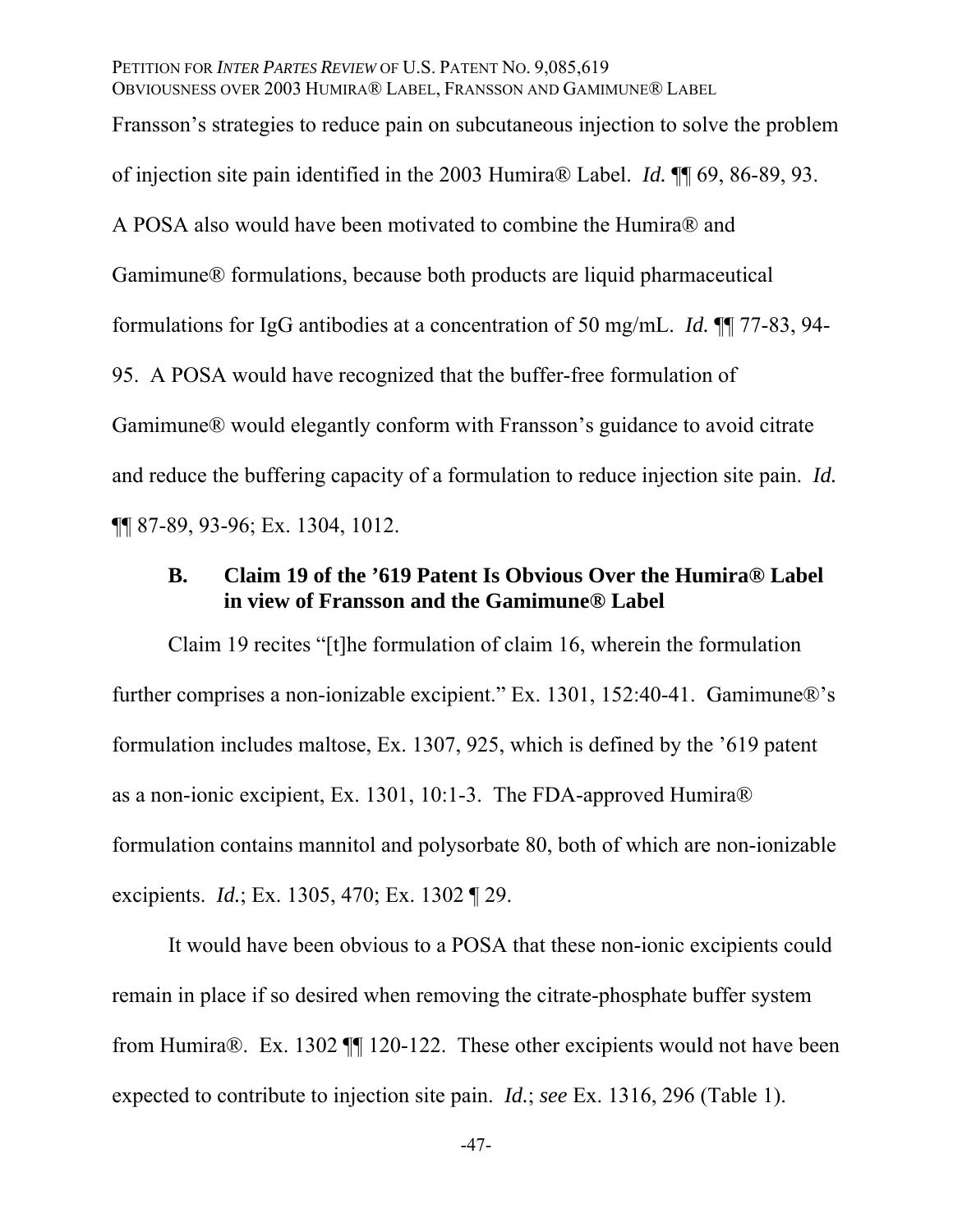Claim 19 of the '619 patent therefore would have been obvious over the Humira® Label in view of the Gamimune® Label.

## **C. Claims 24-30 of the '619 Patent Are Obvious Over the Humira® Label in view of Fransson and the Gamimune® Label**

Claims 24 and 27 depend from claims 16 and 18, respectively, and require that "the pH of the formulation is from 4 to 8." Ex. 1301, 152. Claims 25 and 28 depend from claims 16 and 18, respectively, and require that "the pH of the formulation is from 4 to 6." *Id.* Claims 26 and 29 depend from claims 16 and 18, respectively, and require that "the pH of the formulation is from 5 to 6." *Id.* Claim 30 depends from claim 18 and requires that the pH is 5.2. *Id.*

The 2003 Humira® Label taught that the product was formulated at a pH of 5.2. Ex. 1305, 470. A POSA would have recognized that this is a favorable formulation pH for adalimumab, and would have found it obvious to use the same pH for a buffer-free adalimumab formulation. Ex. 1302 ¶ 110, 125. As discussed in Section IX.A.4 above, a POSA would have had a reasonable expectation of success that 50 mg/mL adalimumab would possess sufficient buffer capacity to maintain the formulation at a pH of 5.2. *Id.* ¶¶ 102-103, 109-111, 125.

The pH of 5.2 falls within the ranges recited in each of claims 24-29, and is the same pH recited in claim 30. The '619 patent gives no indication that any of the claimed ranges are critical, and therefore claims 24-30 are all obvious over the 2003 Humira® Label in view of Fransson and the Gamimune® Label. *See, e.g.*, *In* 

-48-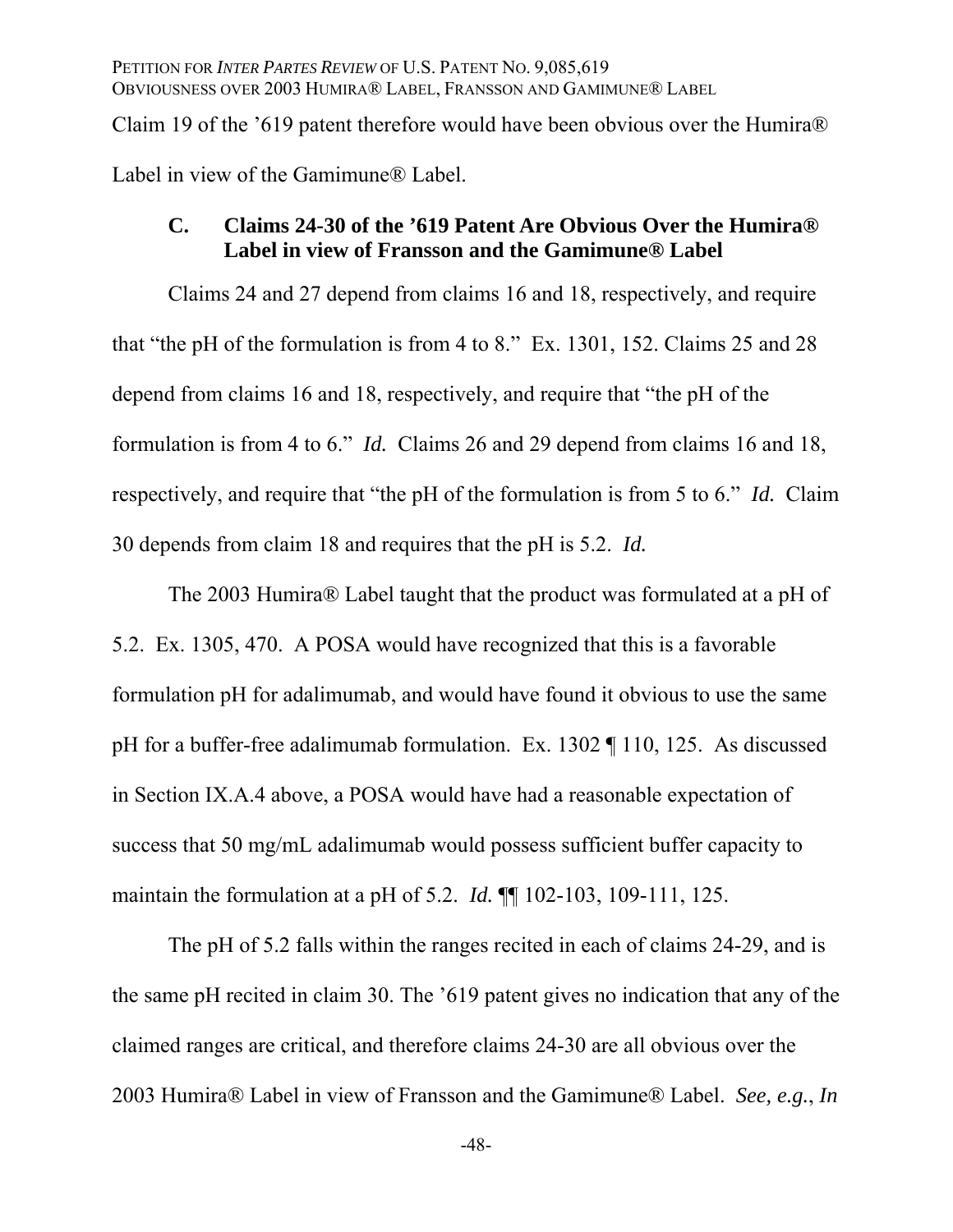PETITION FOR *INTER PARTES REVIEW* OF U.S. PATENT NO. 9,085,619 OBVIOUSNESS OVER 2003 HUMIRA® LABEL, FRANSSON AND GAMIMUNE® LABEL *re Woodruff*, 919 F.2d 1575, 1578 (Fed. Cir. 1990) ("The law is replete with cases in which the difference between the claimed invention and the prior art is some range or other variable within the claims. These cases have consistently held that … the applicant must show that the particular range is *critical*....") (internal citations omitted) (emphasis in original).

## **X. ANY SECONDARY CONSIDERATIONS ARE INSUFFICIENT TO OVERCOME THE STRONG PRIMA FACIE CASE OF OBVIOUSNESS**

There are no secondary considerations that would overcome the strong evidence that the challenged claims are obvious over the 2003 Humira® Label in view of Fransson and the Gamimune® Label. *See Pfizer*, 480 F.3d at 1372.

#### **A. Unexpected Results**

There are no unexpected results here. A POSA would have expected that 50–200 mg/ml of adalimumab would have had sufficient buffer capacity to be the sole source of pH control for a liquid formulation, and therefore that "buffer-free" formulations were not only feasible, but completely expected. Ex. 1302 ¶ 128. Gamimune® and similar plasma-derived IgG products demonstrated that human IgG antibodies can be formulated at concentrations of about 50 mg/mL without a separate buffering system. *Id.* ¶¶ 95-106, 128; Ex. 1307, 925; Ex. 1332, 6. POSAs knew that IgG antibodies share extensive amino acid sequence homology and tertiary structure, and therefore would have expected different human IgG

-49-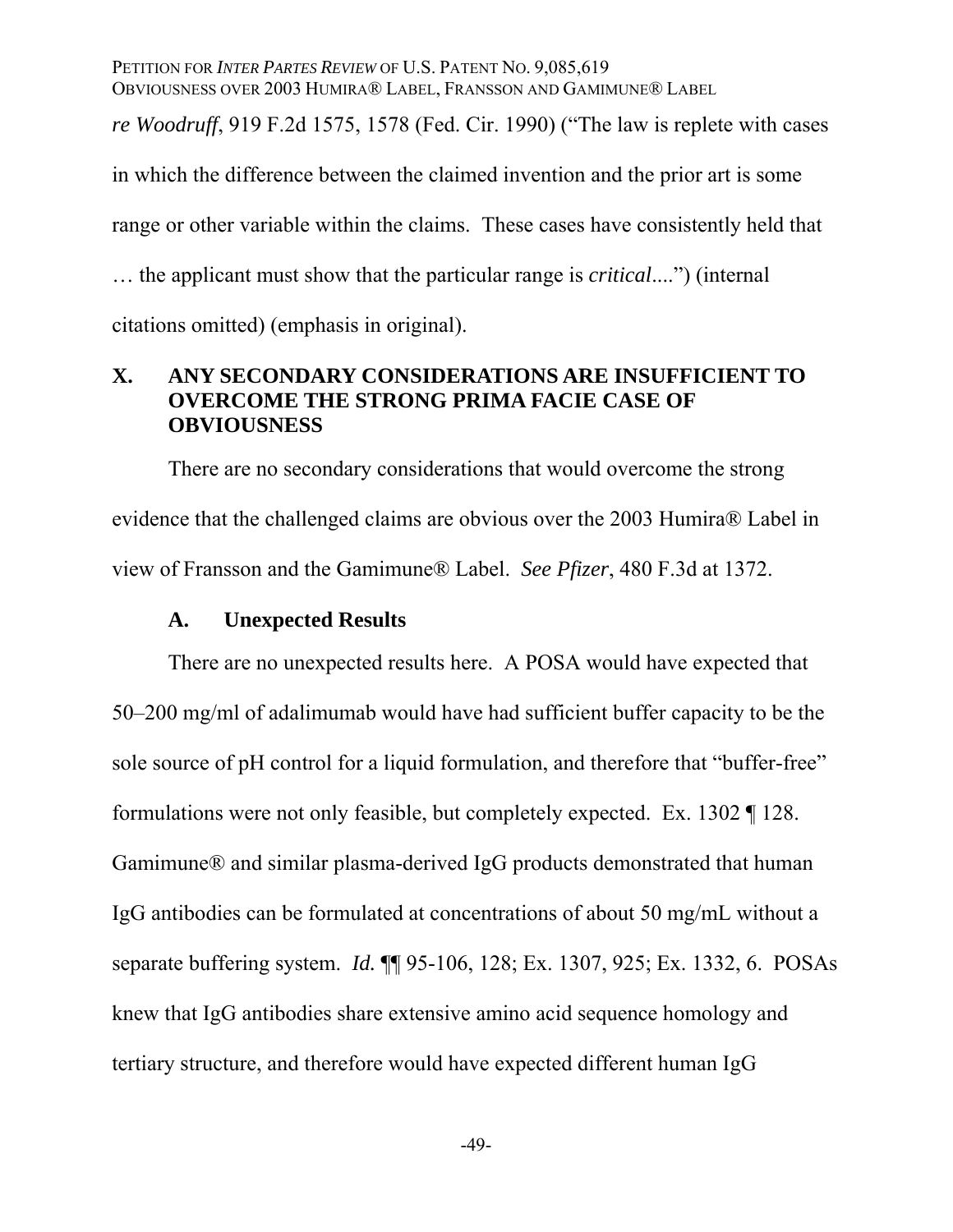PETITION FOR *INTER PARTES REVIEW* OF U.S. PATENT NO. 9,085,619 OBVIOUSNESS OVER 2003 HUMIRA® LABEL, FRANSSON AND GAMIMUNE® LABEL antibodies to have about the same buffering capacity at a given concentration. Ex. 1302 ¶¶ 33-36, 99-100, 116, 128; Ex. 1314, 178. Thus, the buffering capacity demonstrated by 50-200 mg/ml adalimumab at a pH of 5.2 is precisely what a POSA would have expected.

Further, as stated in Section IX.A.4 above, a POSA would have expected the buffer-free formulation to be stable because 50 mg/mL adalimumab at a pH of 5.2 was known to be stable, and the antibody itself was expected to maintain the formulation pH. Ex. 1302 ¶¶ 109-116, 128.

To the extent AbbVie would argue that the reduction of pain was an unexpected result, it was not. As detailed in Section IX.A.2, a POSA would have expected that removing the citrate-phosphate buffer from the Humira® formulation would reduce injection site pain because both citrate and high buffer capacity in general were known to contribute to pain. Ex. 1302 ¶ 129; Ex. 1303 ¶¶ 32-34; *see, e.g.*, Ex. 1304, 1012.

### **B. Commercial Success**

AbbVie held blocking patents on the D2E7 antibody that would have dissuaded others from developing alternative formulations of adalimumab during the relevant timeframe. Ex. 1302 ¶ 130 (citing Ex. 1331 at claim 28). "Where market entry by others was precluded due to blocking patents, the inference of non-obviousness of the asserted claims, from evidence of commercial success, is

-50-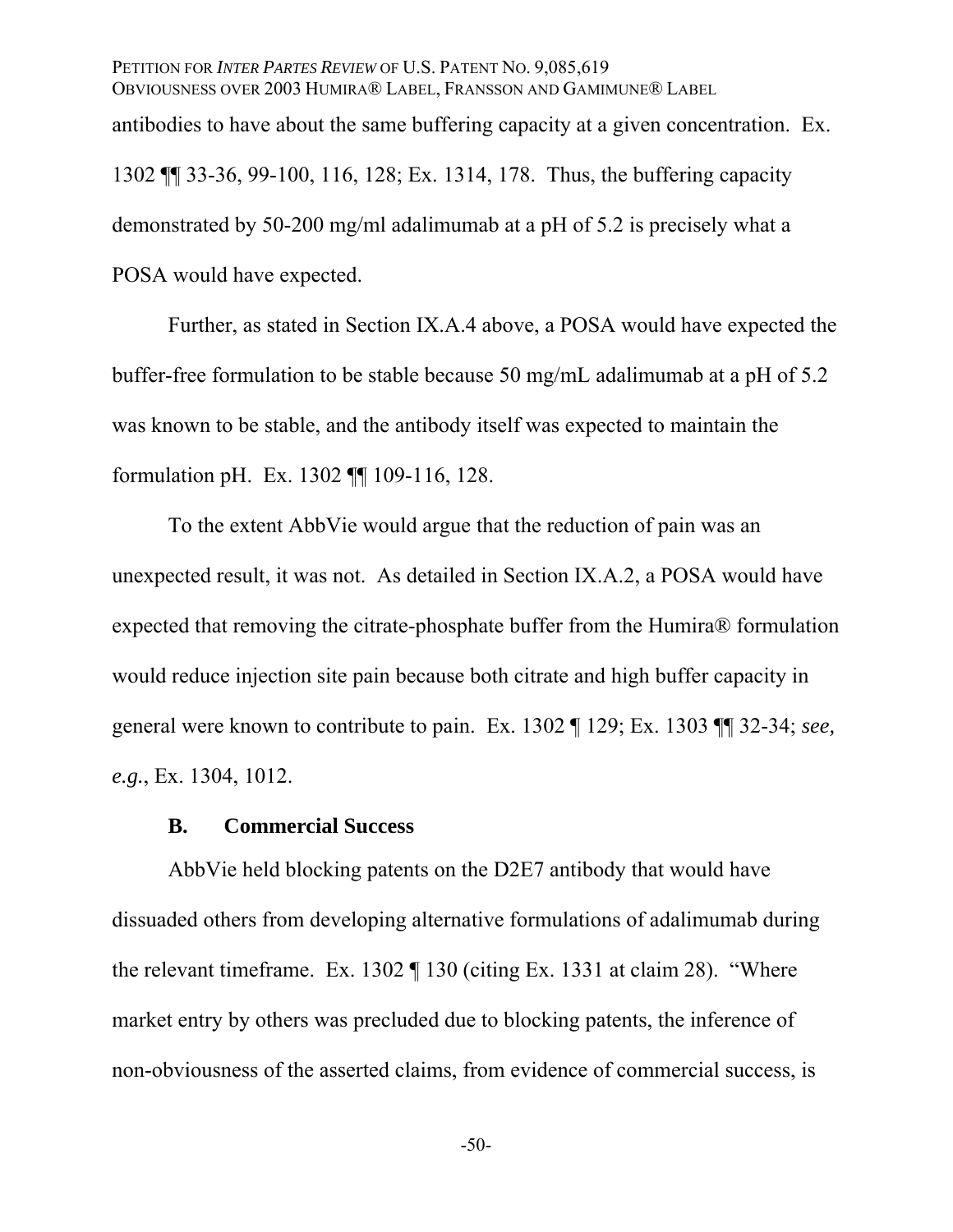PETITION FOR *INTER PARTES REVIEW* OF U.S. PATENT NO. 9,085,619 OBVIOUSNESS OVER 2003 HUMIRA® LABEL, FRANSSON AND GAMIMUNE® LABEL weak." *Galderma Labs., L.P. v. Tolmar, Inc.*, 737 F.3d 731, 740 (Fed. Cir. 2013) (internal quotation marks and alterations omitted).

Moreover, any commercial success of Humira® cannot be attributed to the challenged claims. "'[I]f the feature that creates the commercial success was known in the prior art, the success is not pertinent.'" *Galderma*, 737 F.3d at 740 (quoting *Ormco Corp. v. Align Tech., Inc.*, 463 F.3d 1299, 1311-12 (Fed. Cir. 2006))*.* Until late 2015, the only Humira® formulation approved by the FDA included a citrate-phosphate buffer system and was outside the scope of the challenged claims. Ex. 1302 ¶ 131. By that time, Humira®'s yearly global sales were already far in excess of 10 billion USD. Ex. 1311, 4. Thus, any commercial success of Humira® cannot be credited to claims directed to a formulation that excludes a buffer system.

### **C. Long-Felt and Unmet Need**

As with commercial success, any alleged long-felt need for buffer-free formulations of adalimumab is not probative of nonobviousness. To the extent that such need existed, competitors were not in a position to meet it by developing competing formulations because AbbVie held blocking patents, including a patent that claiming the adalimumab antibody ("D2E7") that did not expire until 2016. Ex. 1302 ¶ 130; Ex. 1331, claim 28. Those patents prevented others from commercializing any adalimumab formulation. *See Merck & Co. v. Teva Pharms.* 

-51-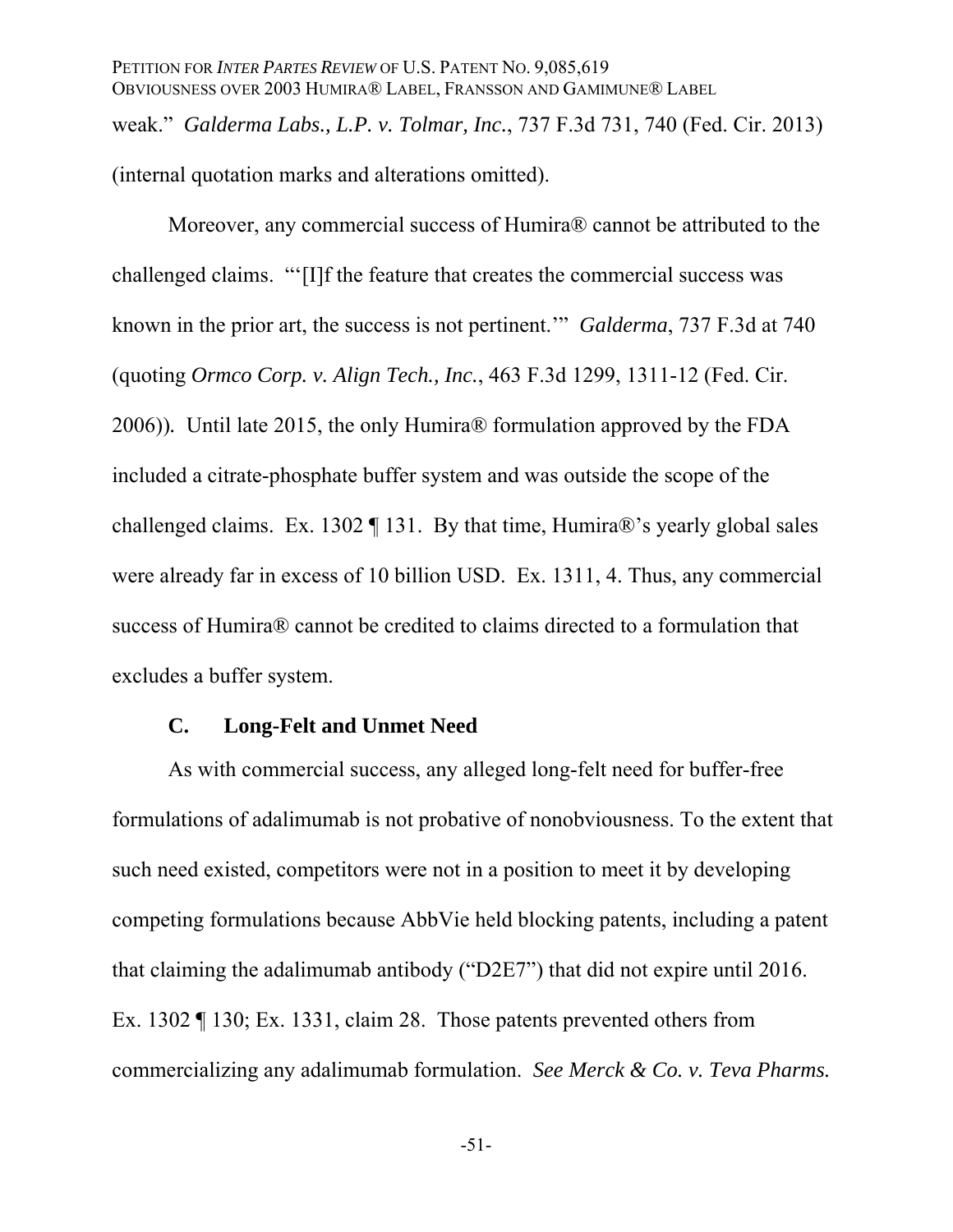*USA, Inc.*, 395 F.3d 1364, 1376-77 (Fed. Cir. 2005) (explaining the rationale for finding nonobviousness based on secondary considerations may break down when "others were legally barred" from commercializing the invention); *Aventis Pharma S.A. v. Hospira, Inc.*, 743 F. Supp. 2d 305, 345 n.24 (D. Del. 2010) (discounting alleged long-felt need where patentee held the prior art patent on the active ingredient of a drug, and therefore "formulators from other companies did not have a particularly powerful incentive to search for alternative formulations" of it), *aff'd*  675 F.3d 1324 (Fed. Cir. 2012).

Moreover, any alleged need for buffer-free antibody formulations had already been met by Gamimune® and similar plasma-derived IgG products. *See Newell Cos. v. Kenney Mfg. Co.*, 864 F.2d 757, 768 (Fed. Cir. 1988) ("[O]nce another supplied the key element, there was no long-felt need or, indeed a problem to be solved by [the patentee].").

#### **XI. CONCLUSION**

For all of the reasons stated above, Petitioner respectfully requests that the Board institute *inter partes* review of claims 16-19 and 24-30 of the '619 patent on the grounds set forth in this petition.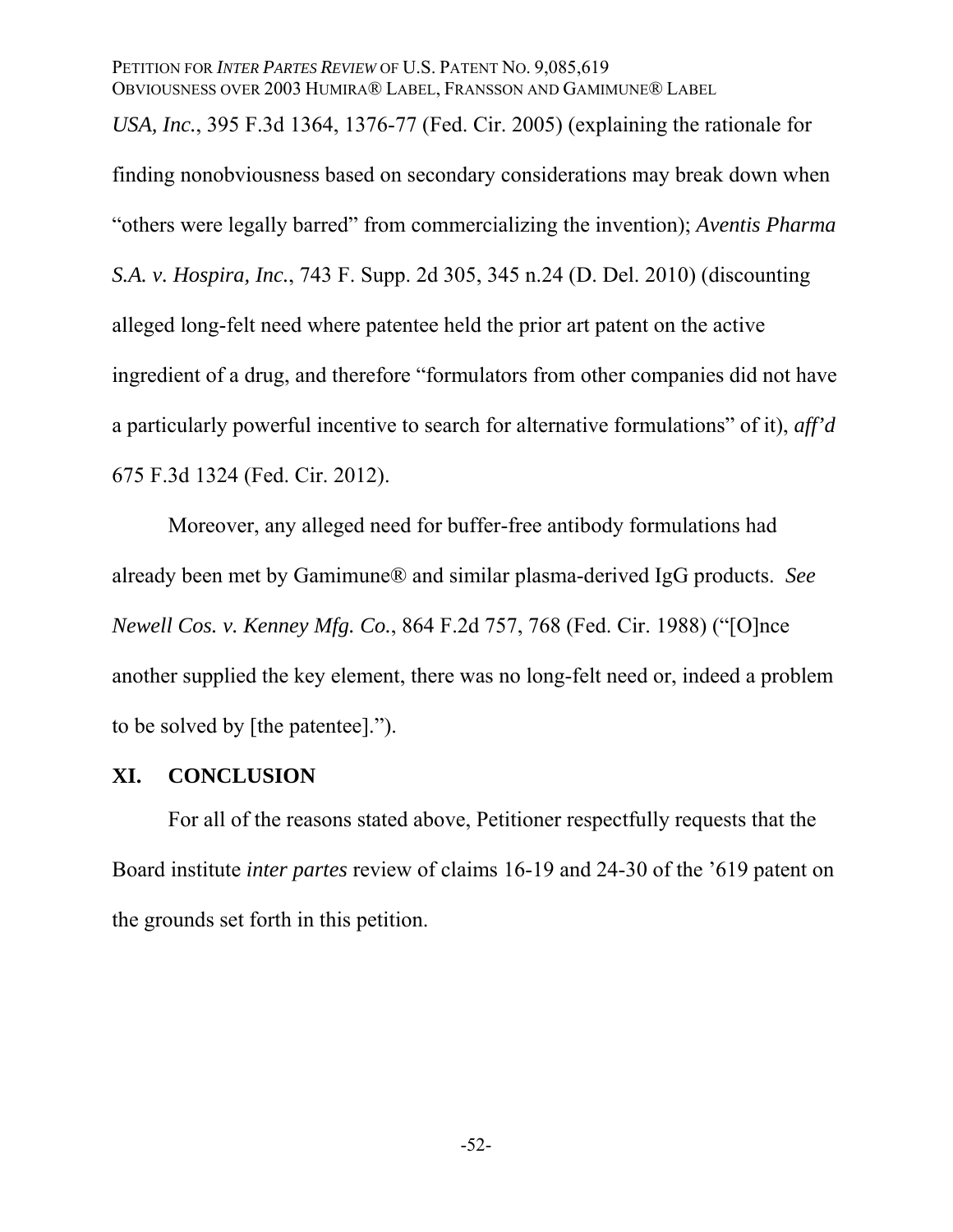# Respectfully submitted,

Dated: March 2, 2017 */ E. Anthony Figg /* 

E. Anthony Figg, Reg. No. 27,195 Joseph A. Hynds, Reg. No. 34,627 ROTHWELL, FIGG, ERNST & MANBECK, P.C. 607 14th Street, N.W., Suite 800 Washington, DC 20005 Phone: (202) 783-6040 Fax: (202) 783-6031 Email: efigg@rfem.com Email: jhynds@rfem.com

*Attorneys for Petitioner*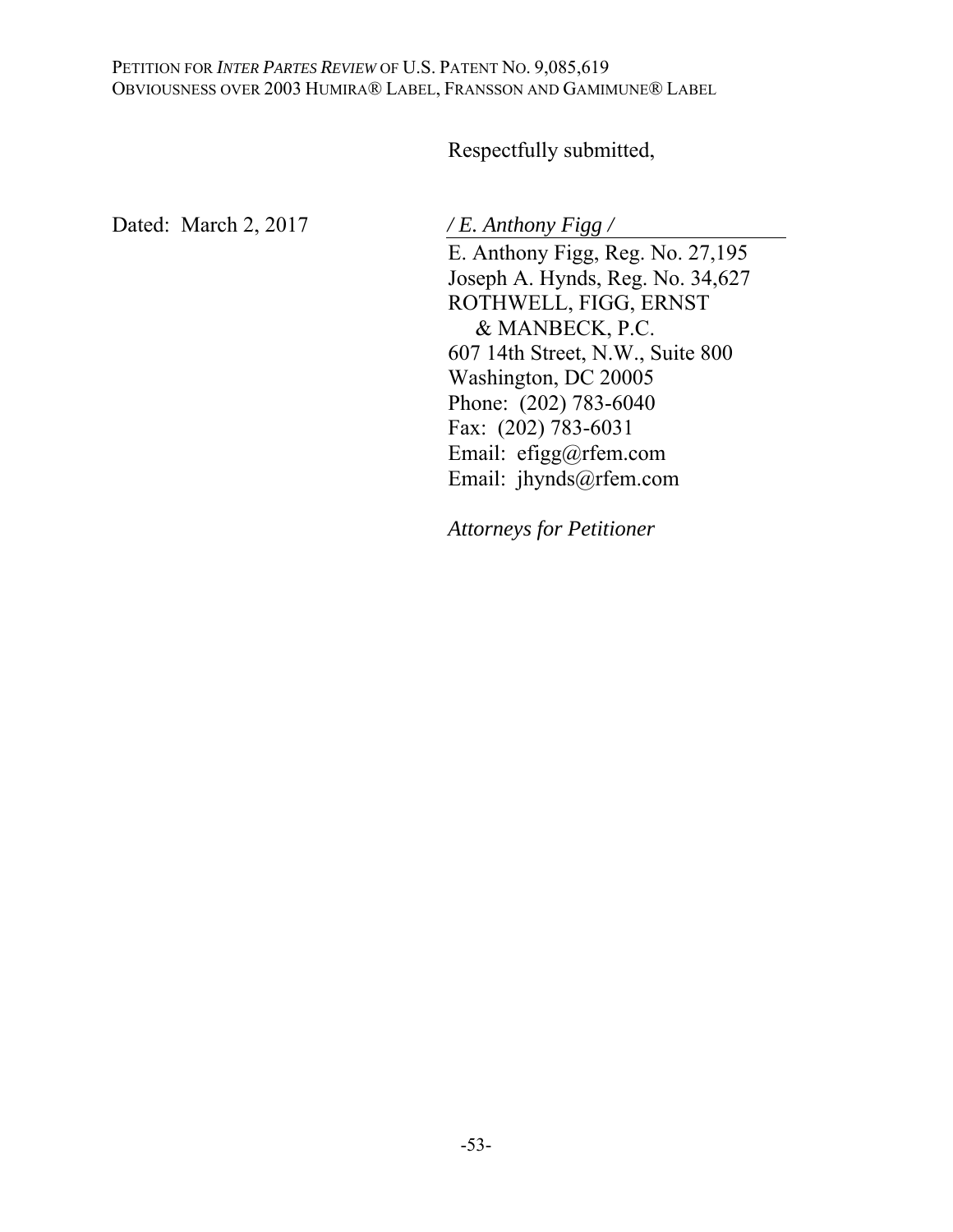## **CERTIFICATE OF SERVICE**

Pursuant to 37 C.F.R. §§ 42.6(e)(4) and 42.205(b), the undersigned certifies

that on March 2, 2017, a complete and entire copy of the foregoing Coherus

BioSciences Inc.'s Petition for *Inter Partes* Review of U.S. Patent No. 9,085,619,

along with supporting exhibits and Power of Attorney, were provided via U.S.P.S.

Priority Mail Express, costs prepaid, to the Patent Owner by serving the following

correspondence address of record:

McCarter & English, LLP / AbbVie Inc. 265 Franklin Street Boston, MA 02110

Dated: March 2, 2017 */ Bilal I. Iddinn /* 

Bilal L. Iddinn ROTHWELL, FIGG, ERNST & MANBECK, P.C. 607 14th Street, N.W., Suite 800 Washington, DC 20005 Phone: (202) 783-6040 Fax: (202) 783-6031 Emails: biddinn@rothwellfigg.com CoherusIPR619@rothwellfigg.com